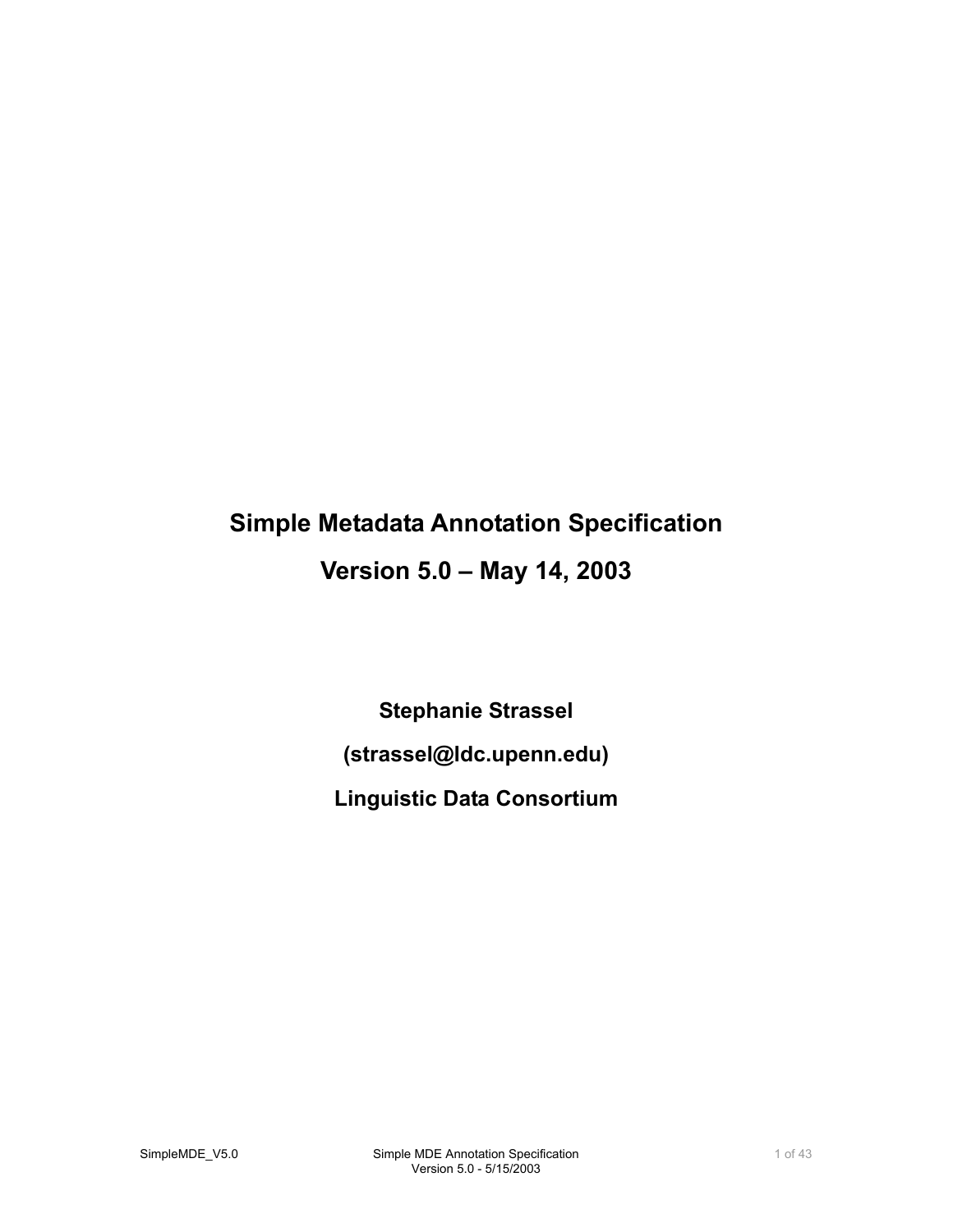| 1              |             |  |
|----------------|-------------|--|
|                | 11          |  |
| $\overline{2}$ |             |  |
|                | 2.1         |  |
|                | 2.2         |  |
|                | 2.2.1.1     |  |
|                | 2.2.1.2     |  |
|                | 2.3         |  |
|                | 2.4         |  |
|                | 2.5         |  |
|                | 2.6         |  |
|                | $3^{\circ}$ |  |
|                | 3.1         |  |
|                | 3.2         |  |
|                | 3.3         |  |
|                | 3.4         |  |
|                | 3.4.1       |  |
|                | 3.4.2       |  |
|                | 3.4.2.1     |  |
|                | 3.4.3       |  |
|                | 3.4.4       |  |
|                | 3.4.4.1     |  |
|                | 3.4.4.2     |  |
|                | 3.4.4.3     |  |
|                | 3.4.4.4     |  |
|                | 3.5         |  |
|                | 3.6         |  |
|                | 3.7         |  |
|                | 3.7.1       |  |
|                | 3.7.2       |  |
|                | 3.7.3       |  |
|                | 3.7.4       |  |
|                | 3.8         |  |
| 4              |             |  |
|                | 4.1         |  |
|                | 4.2         |  |
|                | 4.3         |  |
|                | 4.4         |  |
|                | 441         |  |
|                | 442         |  |
|                | 4421        |  |
|                | 4.4.2.2     |  |
|                | 4.4.3       |  |
|                | 4.4.3.1     |  |
|                | 4.4.3.2     |  |
|                | 4.4.3.3     |  |
|                | 4.4.3.4     |  |
|                | 4.4.3.5     |  |
|                | 4.4.4       |  |
|                | 4.4.4.1     |  |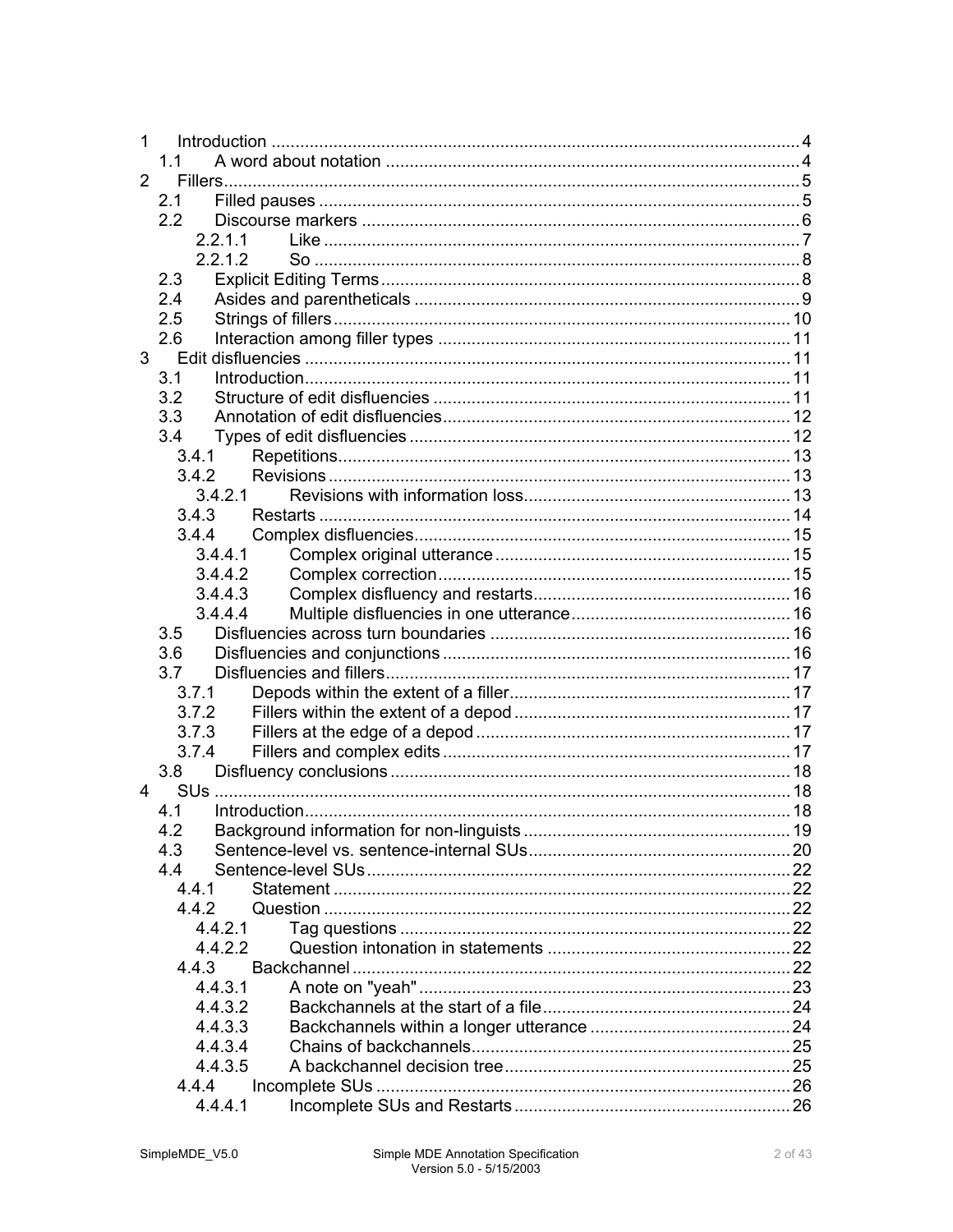|   | 4.5        |                                                        |  |
|---|------------|--------------------------------------------------------|--|
|   | 4.5.1      |                                                        |  |
|   | 4.5.2      |                                                        |  |
|   | 4.5.3      |                                                        |  |
|   | 4.5.3.1    |                                                        |  |
|   |            |                                                        |  |
|   |            | 4.5.3.1.1.1                                            |  |
|   |            | 4.5.3.1.1.2                                            |  |
|   | 4.5.3.1.2  |                                                        |  |
|   | 4.5.3.1.3  |                                                        |  |
|   | 4.5.3.1.4  |                                                        |  |
|   | 4.5.3.2    |                                                        |  |
|   |            |                                                        |  |
|   |            | 4.5.3.2.1.1                                            |  |
|   |            | 4.5.3.2.1.2                                            |  |
|   |            | 4.5.3.2.1.3                                            |  |
|   |            | 4.5.3.2.1.4                                            |  |
|   |            | 4.5.3.2.1.5                                            |  |
|   | 4.5.3.3    | Interactions between coordination and subordination 34 |  |
|   | 4.5.3.3.1  |                                                        |  |
|   | 4.5.3.3.2  |                                                        |  |
|   | 4.5.4      |                                                        |  |
|   | 4.5.4.1    |                                                        |  |
|   | 4.5.4.2    |                                                        |  |
|   | 4.5.4.3    |                                                        |  |
|   | 4.5.4.4    |                                                        |  |
|   | 4.5.4.5    |                                                        |  |
|   | 4.5.4.6    |                                                        |  |
|   | 4.5.4.7    |                                                        |  |
|   | 4.5.4.7.1  |                                                        |  |
|   | 4.5.4.7.2  |                                                        |  |
|   | 4.5.4.7.3  |                                                        |  |
|   | 4.5.5      |                                                        |  |
|   | 4.6<br>4.7 |                                                        |  |
|   |            |                                                        |  |
|   | 4.7.2      |                                                        |  |
|   | 4.8        |                                                        |  |
| 5 |            |                                                        |  |
|   | 5.1        |                                                        |  |
|   | 5.1.1      |                                                        |  |
| 6 |            |                                                        |  |
| 7 |            |                                                        |  |
| 8 |            |                                                        |  |
| 9 |            |                                                        |  |
|   |            |                                                        |  |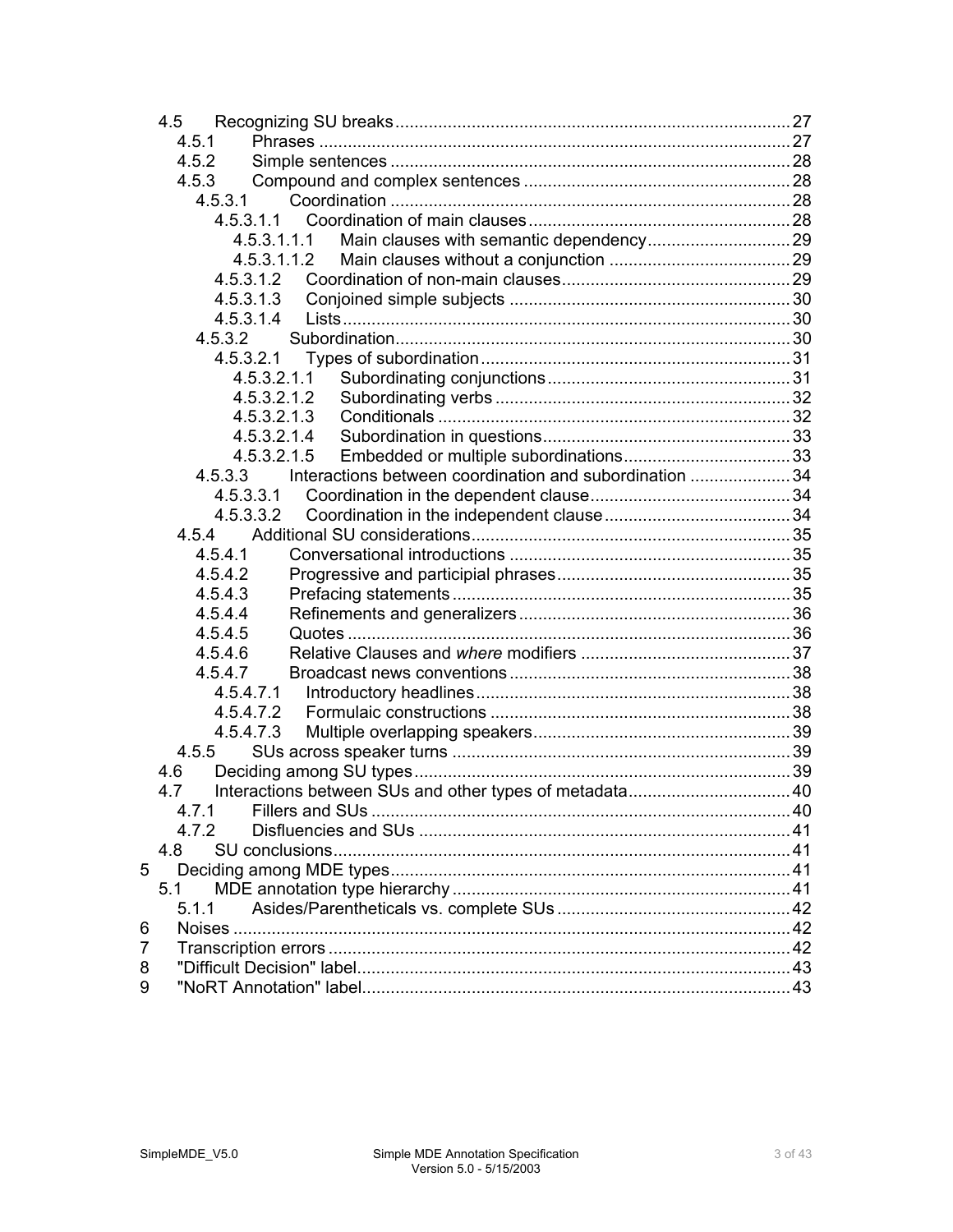# <span id="page-3-0"></span>**1 Introduction**

Working with pre-existing verbatim transcripts of broadcast news and conversational telephone speech, annotators will identify several types of *metadata*. The ultimate goal of metadata annotation is to support the production of transcripts that are maximally readable. This document defines the Simple Metadata task. SimpleMDE defines a subset of the full range of metadata phenomena. Under SimpleMDE, annotators will identify fillers, depods (the *de*letable *po*rtion of an edit *d*isfluency), and SUs ("semantic" units). Transcripts annotated for metadata can be "cleaned up" for readability; for instance, depods and fillers might be removed and each SU presented as a separate line within the transcript. Each metadata type is described in detail in the sections below.

Two types of data will be annotated: broadcast news and conversational telephone speech. The data types are different from one another in a number of ways. Broadcast news data is single channel data, meaning that all speakers' voices are presented in a single audio signal. Broadcast news comprises read speech, formal interview format, man-on-the-street interviews and some spontaneous speech, though usually not conversational. Telephone speech is two channel data, so that each speaker in the phone call is presented on a separate audio signal. Telephone speech is spontaneous, and much of it quite informal and conversational. Broadcast news will usually be simpler for metadata annotation. Annotators can expect to see fewer fillers and disfluencies. With respect to SUs, annotators can expect to see quite a difference in the prosody and discourse structure of broadcast news data, particularly read speech, when compared to conversational telephone speech. Intonation and breath patterns are likely to be very different in read speech and sentences will be structured differently. This may affect the placement of some SUs.

For both data types, annotators will perform metadata annotation using both the audio file and a verbatim transcript, executing multiple passes over the data and using a tool customized for each specific annotation task. For telephone speech annotators will annotate one speaker at a time, but will always have access to both audio channels as well as the complete 2-channel transcript. Acoustic signal information is encoded during initial transcription of the audio file. The first metadata annotation pass focuses on filler and depod annotation, and the second pass identifies SUs. Additional passes over the data that focus on quality control are conducted to improve annotation accuracy and consistency.

### **1.1 A word about notation**

Within this document, the following notation conventions are used.

### *Fillers and Edit Disfluencies*

| $\lceil \text{text} \rceil$ * | 'text' is a depod and '*' is its interrupt point.       |
|-------------------------------|---------------------------------------------------------|
| <u>text</u>                   | 'text' is the corrected portion of the disfluency       |
| text                          | 'text' is a filler (DM, FP, Aside/Parenthetical or EET) |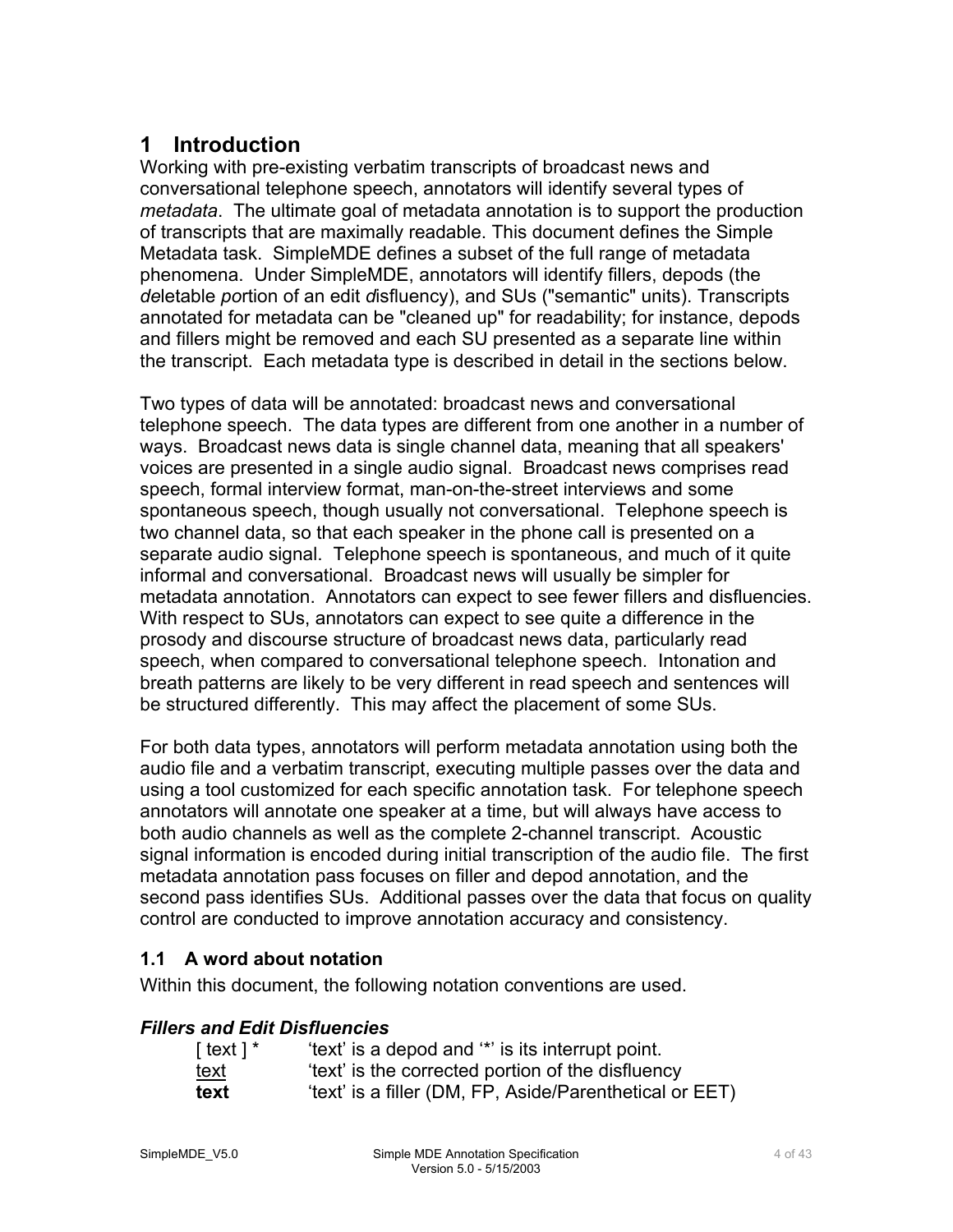te- 'te' is a partial word token

#### <span id="page-4-0"></span>*SUs*

*Sentence-level SU Breaks* 

| Symbol       | <b>Description</b>   | Shorthand      |
|--------------|----------------------|----------------|
| $\prime$ .   | Statement SU break   | Statement SU   |
| $\sqrt{2}$   | Question SU break    | Question SU    |
| / @          | Backchannel SU break | Backchannel SU |
| $\prime$ $-$ | Incomplete SU break  | Incomplete SU  |

#### *Sentence-internal SU Breaks*

| <b>Symbol</b>     | <b>Description</b>                        | Shorthand                     |
|-------------------|-------------------------------------------|-------------------------------|
| ∕ &<br>$\sqrt{ }$ | Coordination SU break<br>Clausal SU break | Coordination SU<br>Clausal SU |
| - 01              | No break (where one might be expected)    |                               |

# **2 Fillers**

We will consider four kinds of fillers: filled pauses (FP), discourse markers (DM), explicit editing terms (EET) and asides/parentheticals (A/P). None of these filler types alters the propositional content of the material into which they are inserted, and their insertion does not depend on the word identities of the surrounding material. Annotating fillers consists of identifying the token(s) that act as a filler, and labeling the filler with the appropriate type.<sup>[1](#page-4-1)</sup> Cleanup of these phenomena is equivalent to removing the entire word or phrase that constitutes the filler. Each filler type will be considered in turn below.

### **2.1 Filled pauses**

Filled pauses are hesitation sounds that speakers employ to indicate uncertainty or to maintain control of a conversation while thinking of what to say next. Filled pauses do not add any new information to the conversation (other than to indicate the speaker's hesitance) and they do not alter the meaning of what is uttered. For instance,

**Um** I do **uh** some **uh** woodworking myself.

Filled pauses can occur anywhere in the stream of speech. Each language has a limited set of filled pauses that speakers can employ. For English, this set includes the following five items:

### **English Filled Pauses**

```
[red] * uh blue
```
<span id="page-4-1"></span><sup>1&</sup>lt;br><sup>1</sup> Note that each filler also contains an interruption point at the left edge of the filler's extent. Annotators are not required to explicitly label this filler IP; this information will be added automatically by the annotation tool. Further note that when the interruption point from an edit and filler coincide, they will share the same (single) IP tag, as in this example:

Since they are not manually annotated, these left-edge filler IPs are **not** reflected within this document.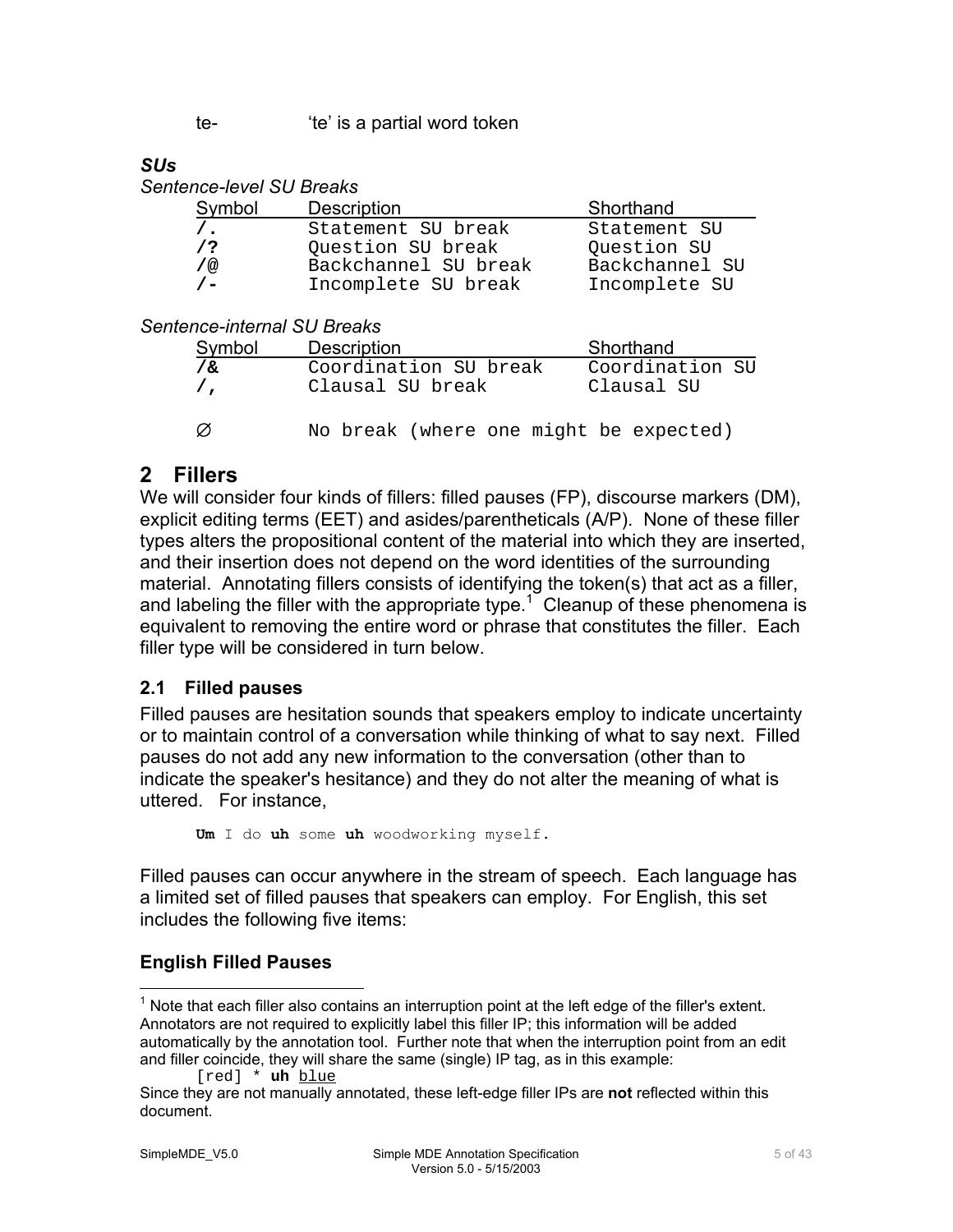<span id="page-5-0"></span>ah uh eh um er

Other sounds or non-lexemes can occasionally be used as a filled pause, and some speakers may adopt an idiosyncratic filled pause noise that does not appear on the above list. For the purposes of SimpleMDE annotation, we limit ourselves to the filled pauses listed above.

**Note**: The annotation tool pre-identifies filled pauses (limited to *ah, eh, er, uh, um*) and automatically pre-annotates them as filled pauses. Pre-identified filled pauses are displayed in blue font; annotated filled pauses are displayed with blue underlining. Annotators must verify that each pre-labeled filled pause candidate is actually acting as a filled pause, and must remove the annotation from any non-filled pauses.

Be aware that some tokens that can be used as FPs may have other functions, like question responses and backchannel cues, elsewhere in the discourse. Label tokens as filled pauses only when they indicate a speaker's hesitation.

#### **2.2 Discourse markers**

A discourse marker (DM) is a word or phrase that functions primarily as a structuring unit of spoken language. DMs frequently appear at the beginning or end of an SU. To the listener, a DM signals the speaker's intention to mark a boundary in discourse, such as a change in the speaker, the beginning of a new topic or the expression of a response:

```
Yeah, that gets on my nerves too. So anyway, tell me about your 
new job.
```
DMs can also serve to indicate the speaker's attitude or orientation toward the discourse; for instance, a speaker may introduce a discourse marker to indicate a contradictory stance toward what the other speaker has stated:

```
A: I think he's done a terrible job in that position. If it 
were up to me I'd fire him. 
B: See, I don't know if I'd go that far.
```
Because of the many uses of DMs in speech, and the resulting complexity of defining and identifying them, we will annotate only a limited set of discourse markers that are used in clearly recognizable ways. The following words and phrases will be annotated as discourse markers *when they are used to structure the discourse and do not carry separate meaning*.

| actually  | now |
|-----------|-----|
| anyway    | see |
| basically | SO  |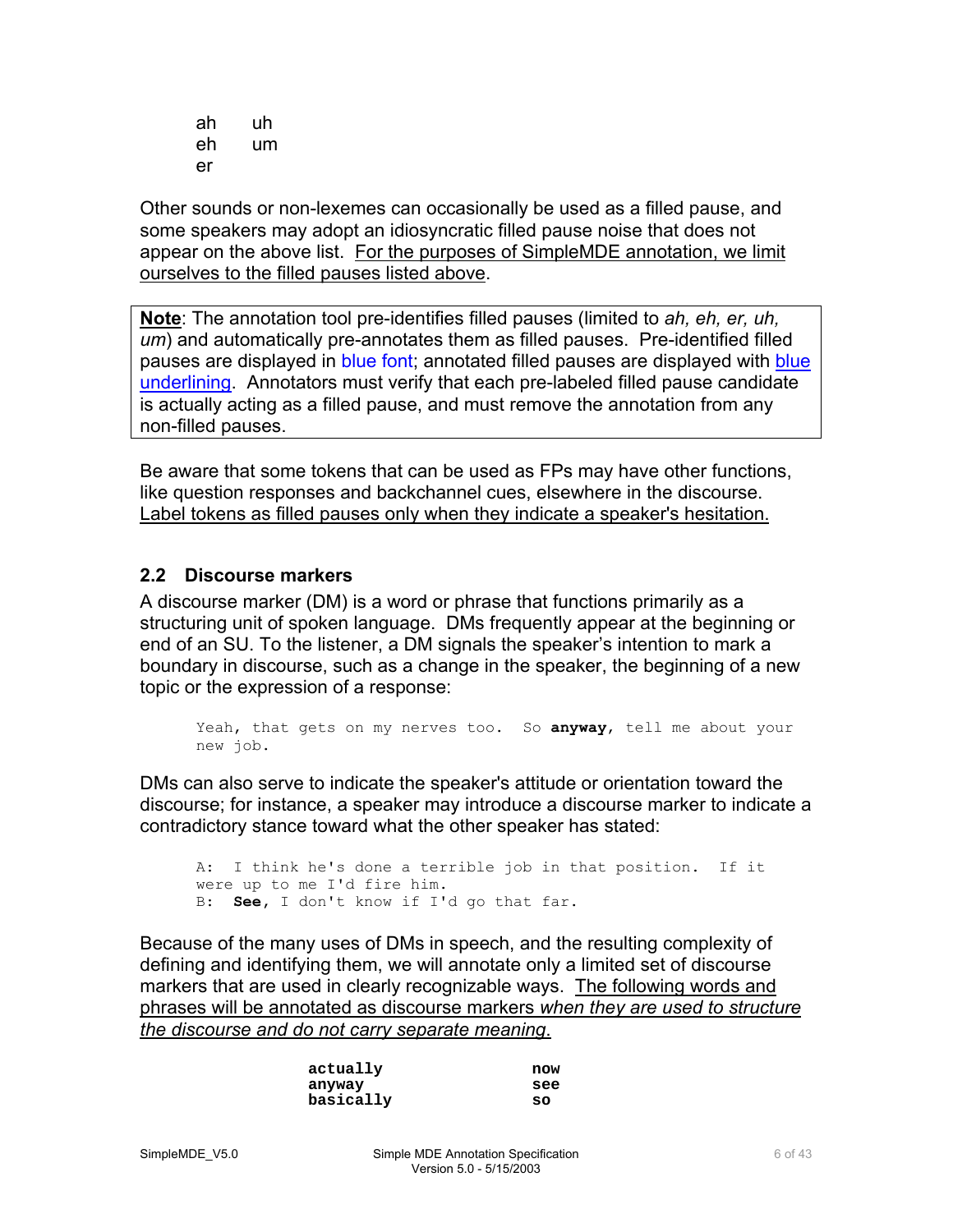**I mean well let's see (now)**<br>like

**like you see** 

<span id="page-6-0"></span>Some words not contained on this list may function as discourse markers, and the list may be expanded in future task definitions, but for this version of SimpleMDE discourse markers are limited to those on the above list.

**Note**: The annotation tool pre-identifies discourse markers (limited to the list above). However, the tool **does not** pre-annotate discourse markers as such. Pre-identified discourse markers are displayed in red font. Annotators must **manually annotate** each of these pre-identified tokens that is acting as a discourse marker. Annotated discourse markers are displayed with red underlining. Discourse marker annotation is limited to those terms on the list above that are functioning to structure the discourse.

Many words and phrases that are used as discourse markers also have other literal meanings:

Do **you know** how many minutes we're supposed to talk for? The situation right **now** is that we're moving in three weeks.

We will label *only* those instances that function as discourse markers.

It can sometimes be difficult to distinguish when a word or phrase is functioning as a discourse marker and when it is acting as a content word. In cases of uncertainty, annotators should leave the word or phrase unannotated.

#### **2.2.1.1 Like**

One particularly difficult word that serves many functions, including acting as a DM, is *like.* It can act as a preposition, a conjunction, an adverb or adjective, a verb, and even as a substitute for "*say*" or "*said*". The following examples illustrate some of the non-discourse marker functions of *like*.

*Like* as a preposition meaning 'similar to': They're **like** bermuda shorts but a little longer.

*Like* as a preposition meaning "as if":

It looks **like** she's wearing bermuda shorts.

*Like* used with 'to be' as a verb of quotation:

He was **like**, "I'm wearing bermuda shorts."

versus these examples, in which *like* functions as a discourse marker:

She was **like** wearing bermuda shorts.

But he played the character in it that was very **like** gross.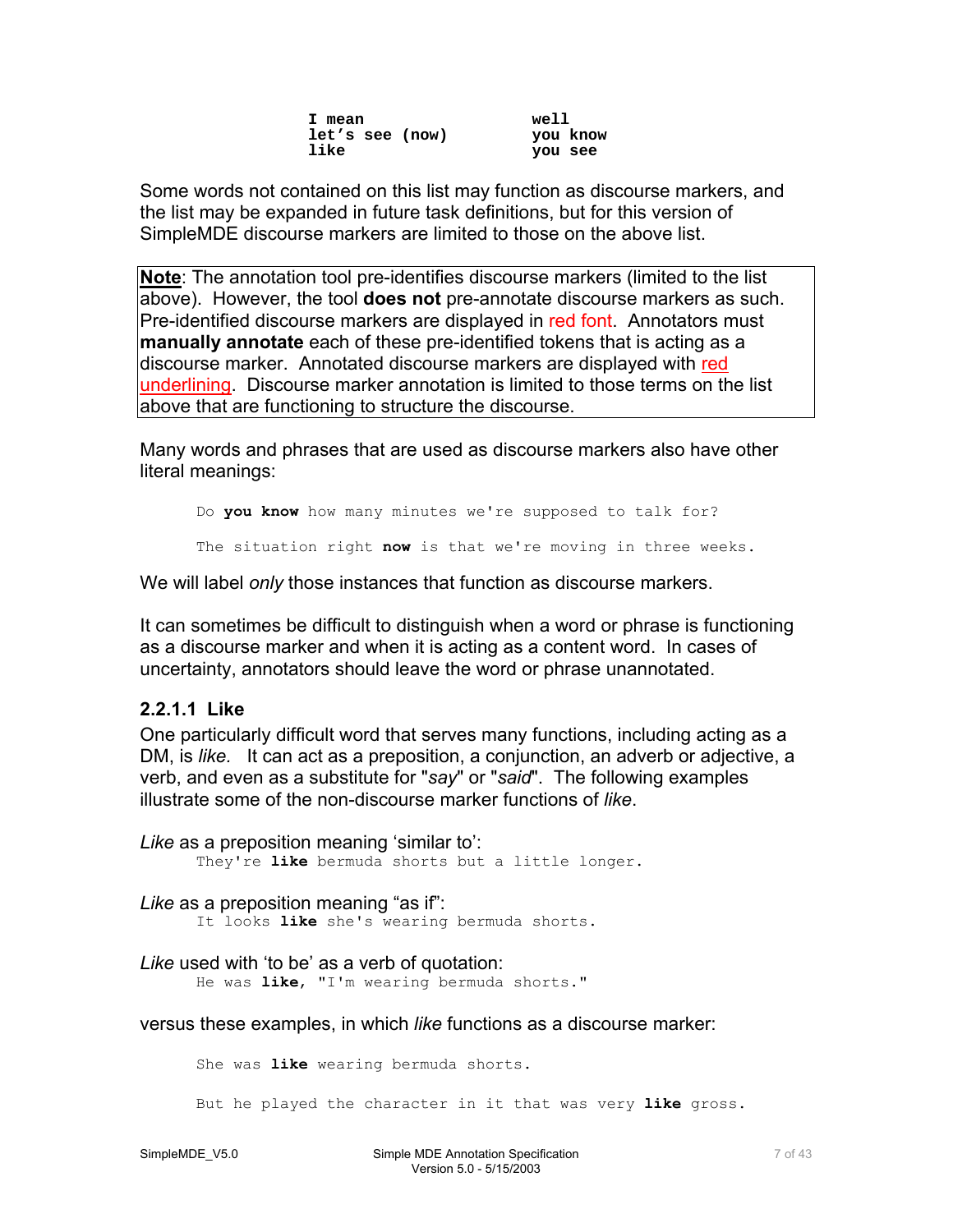<span id="page-7-0"></span>**Like** when I was **like** in high school and junior high school I used to hate it.

In addition to context, prosody (especially the presence of a pause) can help to distinguish cases of discourse marker from non-discourse marker *like*, although some confusing cases will remain, particularly between verb of quotation *like* and discourse marker *like*. Annotators will label only those cases in which *like* is readily identifiable as a discourse marker. This is a tricky decision to make, so the default decision is to leave *like* unannotated. Annotators should use the "difficult decision" label to register cases of uncertainty.

#### **2.2.1.2 So**

*So* is another item with many different uses in discourse that may be difficult to distinguish from one another. The most common uses of *so* apart from its function as a discourse marker are as a subordinating conjunction:

We brought out pictures of her grandparents **so** she'll get to know them.

and as an adverb meaning, roughly, *therefore:*

I grew up on a farm **so** I always had outdoor pets.

As a discourse marker, *so* often serves to indicate a topic change:

I'm not sure, to be honest with you. **So**, your backpacking trip through China, that seemed to be an exciting adventure.

Discourse marker *so* can often stand alone as a complete utterance, or stand at the end of an utterance when the speaker trails off (see Section 4.4.4 for discussion of SU assignment and dangling "so"):

A: Yeah, that was a lot to go through. **So**... B: Wow, you must be relieved to be over that.

It is often particularly difficult to distinguish uses of *so* as a conjunction versus *so* as a discourse marker. Trailing *so* as in the example above should be annotated as a discourse marker unless there exists compelling evidence that it is behaving as a conjunction (e.g., the speaker continues in the next turn with the rest of a conjoined statement). In cases of uncertainty, annotators should err on the side of exclusion, and label only those cases in which *so* is readily identifiable as a discourse marker. Cases of uncertainty should also be noted with the "difficult decision" tag.

### **2.3 Explicit Editing Terms**

Explicit editing terms (EET) are fillers that occur within the context of an edit disfluency. EETs consist of an overt statement from the speaker recognizing the existence of disfluency. These typically consist of a short phrase such as *I*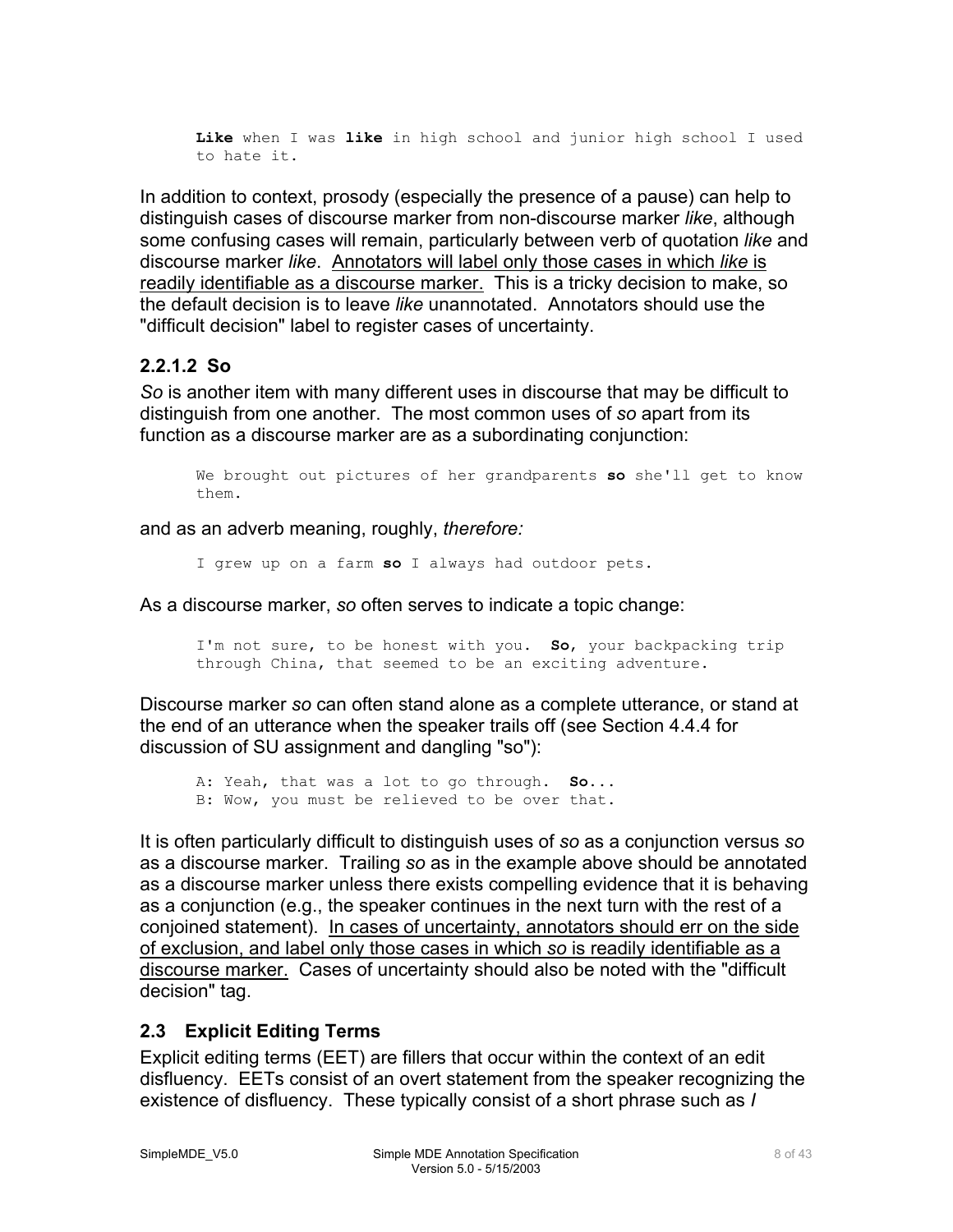<span id="page-8-0"></span>*mean, sorry, excuse me, rather,* etc. Although filled pauses can sometimes function like an editing term, these will not be further annotated as EETs. Annotators should label only those cases in which a word or phrase clearly functions as an EET. Note that EETs can occur anywhere within the disfluency, including after the correction, and disfluencies can contain more than one EET. EETs are optional elements for all disfluencies. Within this document, EETs are indicated by **boldface type**.

And when he gets free again he will have no compunction but to [complete that that same kind of lifestyle ] \* **I mean** continue that same kind of lifestyle.

I think [one of the positive things] \* **or rather** one of the things that can come out of it is not just discipline.

#### **2.4 Asides and parentheticals**

Asides occur when the speaker utters a short side comment on a new topic then returns to the main topic being discussed. An aside can also occur when the speaker addresses someone who is not part of the immediate conversation (e.g., when someone else walks into the room during a phone call). Asides are often accompanied by prosodic features like a shift in intonation or the presence of a pause.

Asides can occur anywhere in the utterance. Their extent will be identified and labeled like other filler types. Within this document, asides/parentheticals (A/Ps) are indicated in **bold type** and are surrounded with {curly braces}.

An d our neighbors were, **{oh I don't know}** kind of slimy. He has now for about **{oh gosh, how long has it been}** ten years I guess. A: And I couldn't help thinking when that last question **{it was a funny question}** came up

Parentheticals are similar to asides in that they are brief remarks that break the flow of the larger utterance, but unlike asides the remark is on the same topic as the larger utterance. In standard writing, parentheticals are often accompanied by dashes or parentheses. They often display similar prosodic features to asides. As with asides, parentheticals are treated as fillers.

The head of the United Auto Workers Union responded by calling the move **{his words}** nuts.

Parentheticals are somewhat common in broadcast news speech, while asides occur more frequently in conversational telephone speech. We do not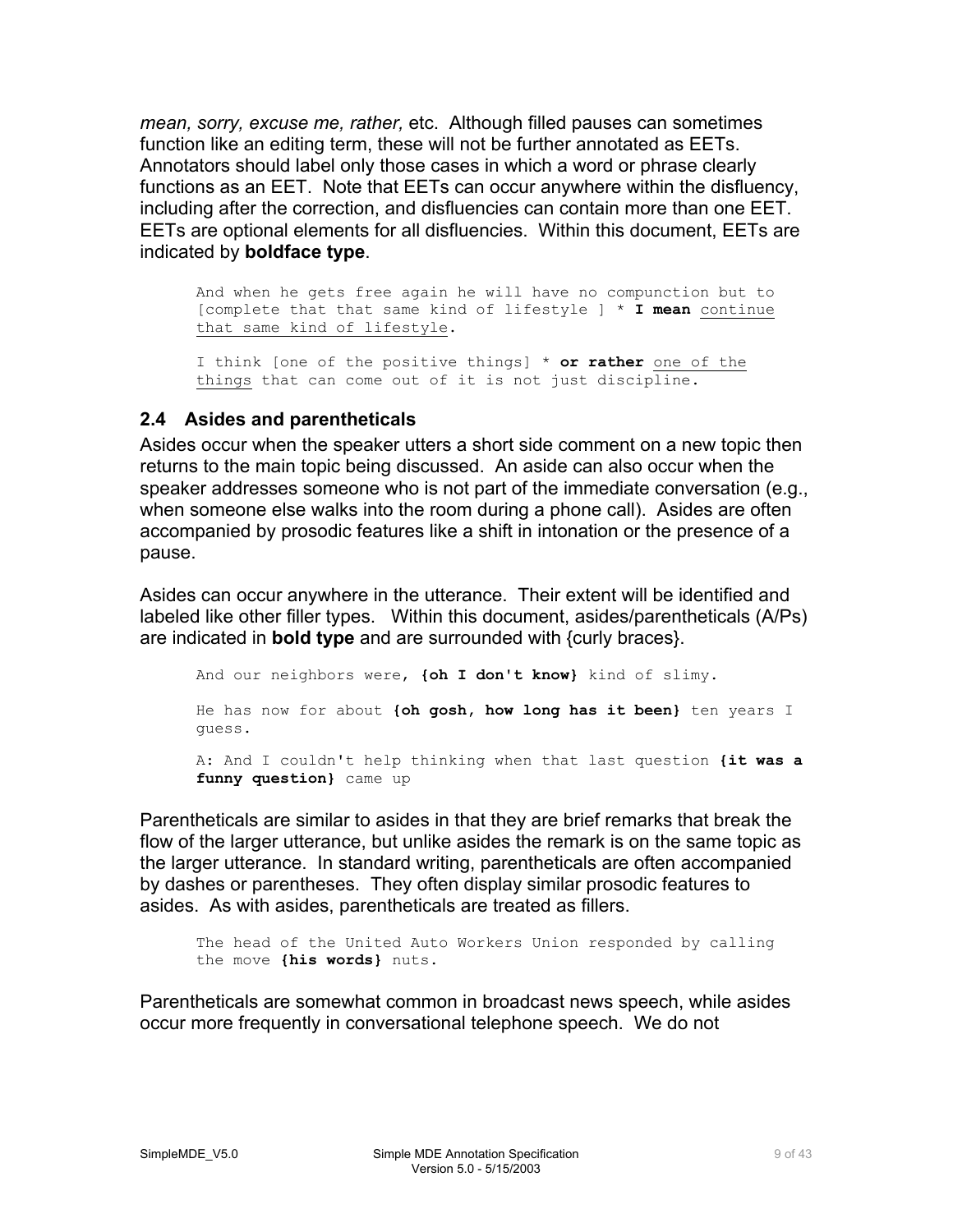<span id="page-9-0"></span>distinguish between asides and parentheticals for annotation purposes, but group them together as one filler type.

A/Ps should be used sparingly. They should not be confused with relative clauses that modify a noun phrase (see section 4.5.4.6 for treatment of relative clauses):

And we are presently in receipt of a site permit *which will allow us to have certain emissions up to a certain tonnage***.**

Further, they are distinct from refinements and generalizers (see section 4.5.4.4) that are used to modify a previous statement:

Right now I believe there are two policies that the government uses to modulate immigration**,** *three actually***.**

Some very common words and phrases might be mistaken for A/Ps but should not be tagged as such. These short commentary words typically lack the prosodic features that identify A/Ps. "Say", "I think" and "for example" are common examples of non-asides that should not receive any special markup, e.g.,

And when someone is *say* out of high school, And if he *for example* wanted to be a ballerina,

The distinguishing feature of asides and parentheticals is that they break up the stream of discourse. In standard writing, they are often represented with double dashes to set them off from the rest of the utterance. Annotators should label only those cases in which a word or phrase clearly functions as an aside or parenthetical.

#### **2.5 Strings of fillers**

In order to save time during annotation, long strings of contiguous filled pauses may be labeled as a single multi-word FP rather than a series of separate filled pauses.

The **{uh, um, uh uh}** oh, what's it called, the **{uh, uh}** the Chrysler Building.

These will be separated into individual filled pause tokens as an automatic postprocessing step.

<span id="page-9-1"></span> <sup>2</sup> A fuller treatment of asides and parentheticals would distinguish the two types, and would not classify them as fillers since they contain material that should be preserved during cleanup. However, for ease of annotation, they are classified as fillers under this version of SimpleMDE and no distinction is made between the two types. This filler type is not evaluated. The treatment of asides and parentheticals will be revisited in future task definitions.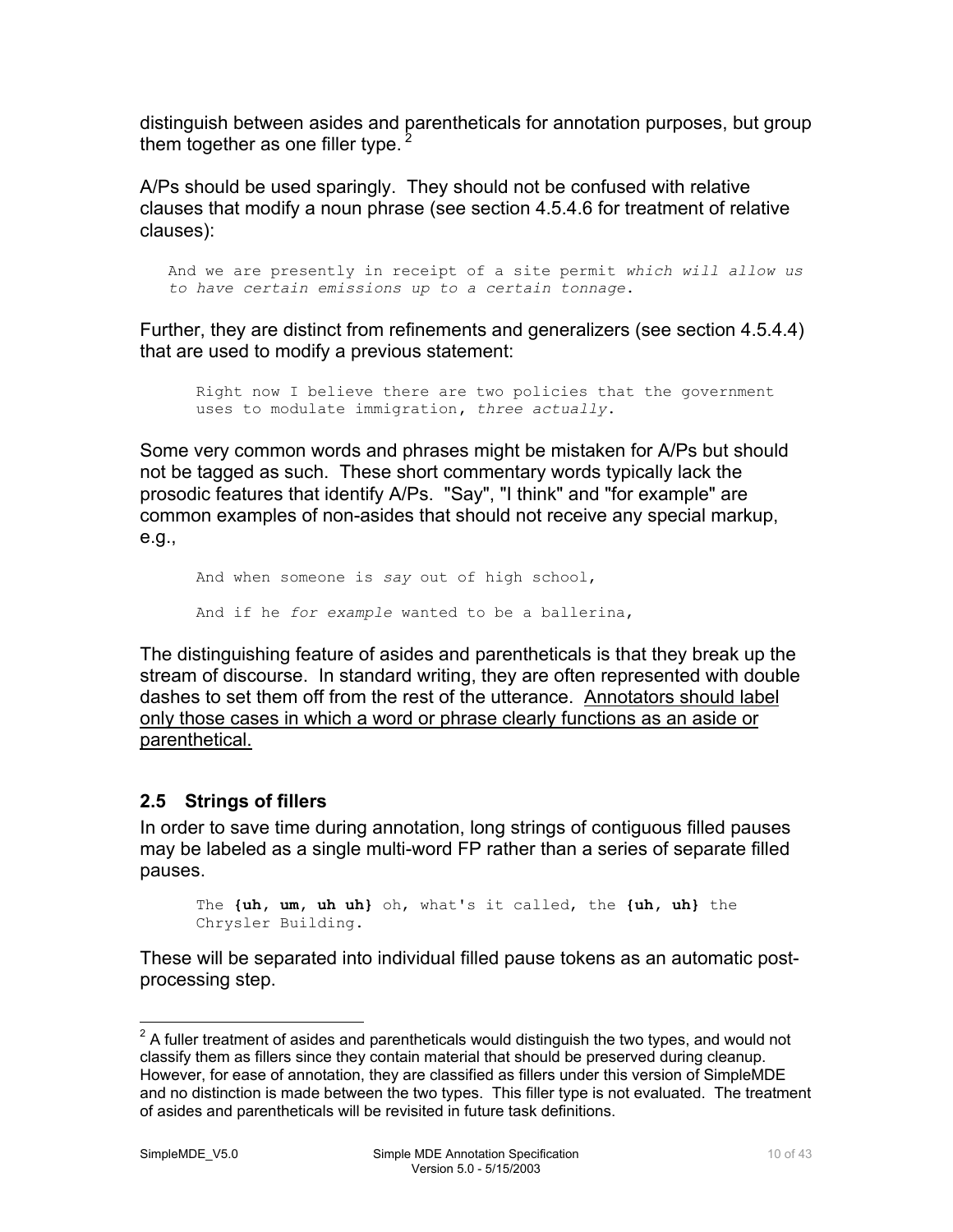<span id="page-10-0"></span>Because they typically consist of multiple words, strings of multiple DMs or EETs must be annotated as *separate* units rather than as one multi-token unit:

```
{Like}, {you see}, that's a hard question. 
NOT 
      {Like, you see}, that's a hard question.
```
Fillers of different *types* that occur in sequence should be annotated separately according to their type. For instance,

 **{Um, uh} {well} {you see} {uh}** it's not that simple. Annotation: **FPause** Disc.Marker

Upon post-processing, this example would be rendered as follows:

 **{Um} {uh} {well} {you see} {uh}** it's not that simple. Post-process: **FP** 

#### **2.6 Interaction among filler types**

Occasionally a filled pause or discourse marker can occur within the extent of another filler. When this occurs, annotators should separately label the FP or DM as its own filler type, within the extent of the larger filler. For instance, consider this example of a discourse marker occurring within an aside/parenthetical (DM *like* is underlined here for clarity):

I talked about how a lot of the problems they have to overcome **uh** {**It's a very like complex situation**}, to go into space.

Recall that two or more fillers of different types that occur next to one another should be annotated as separate fillers. (See Section 2.1.1 for further discussion on this point). Further recall that FPs functioning as EETs should not be further annotated as EETs but will be labeled only as FPs (see Section 2.3).

# **3 Edit disfluencies**

### **3.1 Introduction**

Edit disfluencies are portions of speech in which a speaker's utterance is not complete and fluent; instead the speaker corrects or alters the utterance, or abandons it entirely and starts over.

### **3.2 Structure of edit disfluencies**

Edit disfluencies have a more complex internal structure than fillers, consisting of the depod, interruption point and correction, each defined below. For SimpleMDE annotation, annotators will identify the extent of the depod and interruption points. The correction is not explicitly labeled. However, a brief explanation of each component will help annotators recognize disfluencies and tag them correctly.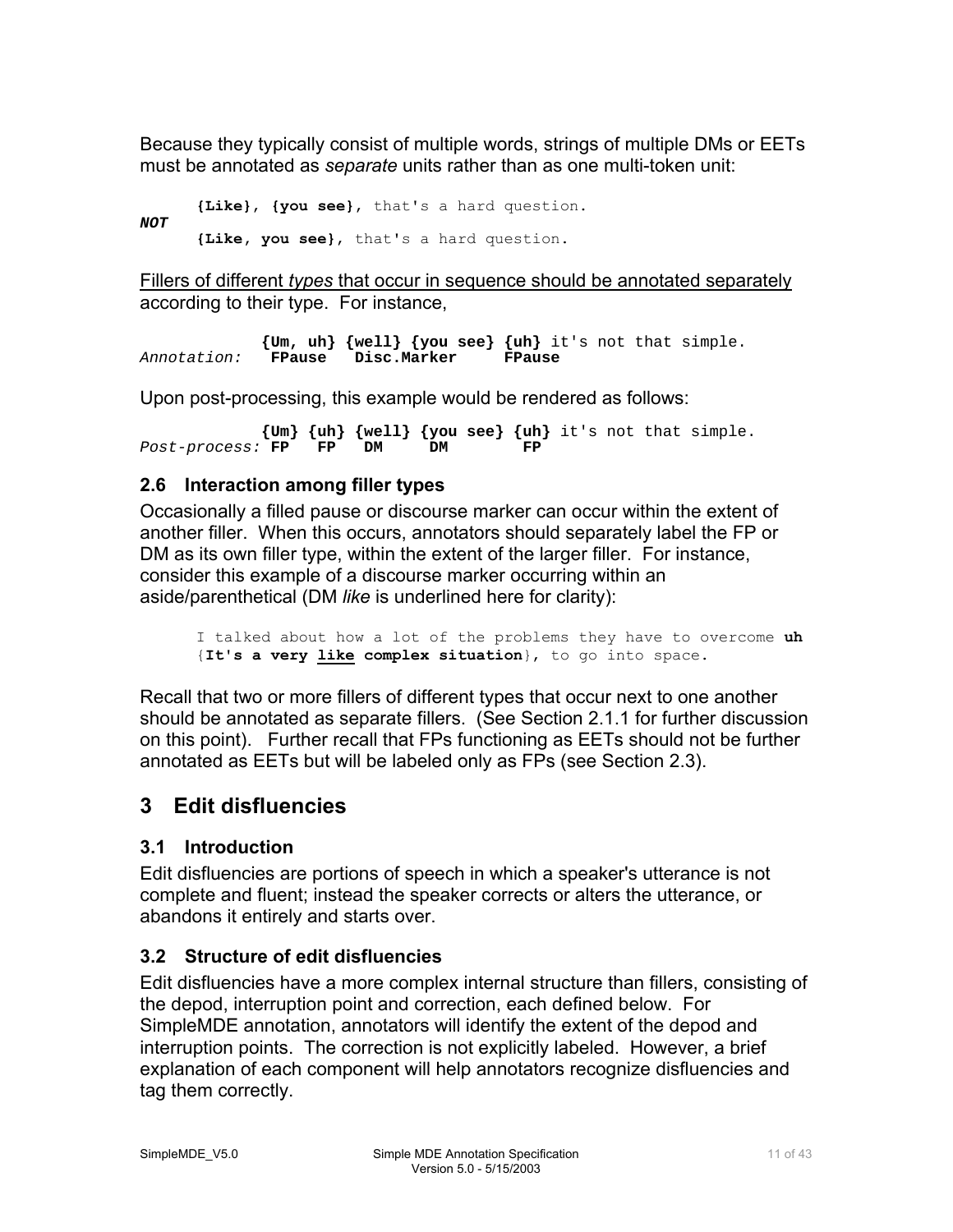#### <span id="page-11-0"></span>• **Depod**

The depod is the **de**letable **po**rtion of the **d**isfluency. It is also known as the original portion of the utterance. This is the speaker's initial attempt that exhibits some kind of disfluency and later gets corrected or (in the case of restarts) abandoned entirely. The entire depod is discarded upon cleanup of the transcript. All edit disfluencies have a depod component.

#### • **Interruption point**

The interruption point or IP is the point at which the speaker breaks off the depod with an editing term, a repetition, revision or restart. All edit disfluencies have at least one interruption point at the right edge of the depod. Complex disfluencies contain multiple interruption points.

#### • **Correction**

The correction consists of the portion of the utterance that has been repaired by the speaker and is fluent. The correction is the part of the edit disfluency that remains after cleanup of the transcript. The correction will be empty for restarts.

#### **3.3 Annotation of edit disfluencies**

**Depod:** Annotators select the full extent of the deletable portion for each disfluency, and apply the depod label to those words (shown in [square brackets] within this document).

**Interruption point:** Interruption points at the right edge of a depod are automatically identified and labeled by the annotation tool. Annotators will not explicitly label such IPs. Multiple IPs within the extent of a complex disfluency depod will be manually labeled by annotators. (IPs are indicated by asterisk \* within this document.)

**Correction:** For SimpleMDE, annotators do not explicitly tag the corrected portion of edit disfluencies. (Corrections are underlined within this document).

**ED type:** Within SimpleMDE, annotators do not classify edit disfluencies according to their type. (Note that this means annotators do not distinguish simple edits from complex edits.)

### **3.4 Types of edit disfluencies**

Edit disfluencies can be divided into four categories: *repetitions*, in which the speaker repeats the same word, part of a word or sequence of words more than once; *revisions*, in which the speaker explicitly modifies and replaces a portion of the utterance; *restarts*, in which the speaker abandons the utterance s/he's begun and simply starts over; and *complex disfluencies*, which consist of multiple or nested edits.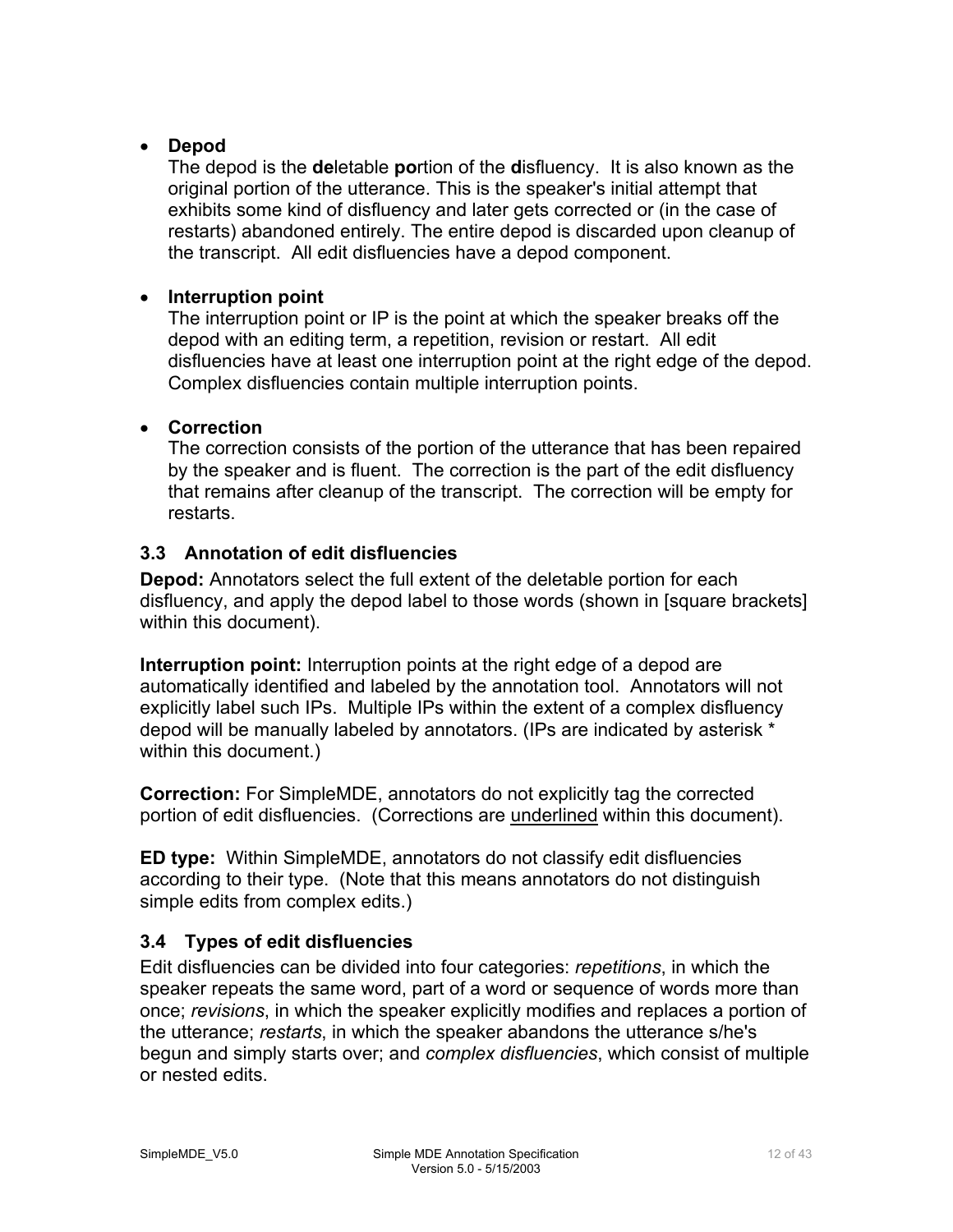<span id="page-12-0"></span>For purposes of SimpleMDE, annotators will **not** distinguish between the various types of edit disfluencies. However, for explanatory purposes, an inventory of ED types is presented in the sections below.

#### **3.4.1 Repetitions**

In the case of repetitions, the depod is repeated in the corrected portion of the utterance. The repeated portion can be a word fragment, a complete word, or more than one word:

```
[He-] * he's really out of line, or at least that's what I was 
told 
[The thing] * the thing I wanted to cover with you is 
[After the] * um after the third paragraph, what did it say next?
```
In cases of repetition, cleanup (removal) of the depod does not alter the meaning of the utterance at all.

Keep in mind that not all repetitions are disfluencies. Examples like repeated backchannels and the use of repetition for emphasis are entirely fluent and should not be labeled as EDs:

```
We had a really, really wonderful time.
```
### **3.4.2 Revisions**

Revisions are very similar to repetitions, but the corrected portion that replaces the depod modifies its meaning, rather than simply repeating it in whole or in part. The revision might change the meaning entirely, or may modify or clarify it only slightly. For instance,

```
Our children like [the dog] * I mean the cat, that the neighbors 
got. 
Show me flights [from Boston on] * uh from Denver on Monday. 
Three hundred fifty-six residents were [killed] * er injured
rather. 
So we built a cradle for it, and [we got th-] * once it was
turned we got one cutout on the saw. 
[Do you] * by mistakes do you mean just like honest...
```
#### **3.4.2.1 Revisions with information loss**

Another complication that occasionally affects revision disfluencies occurs when information is present in the depod, but that information is not contained within the revision. This most often happens when the depod contains a full noun or noun phrase, but the corrected portion contains only a pronoun: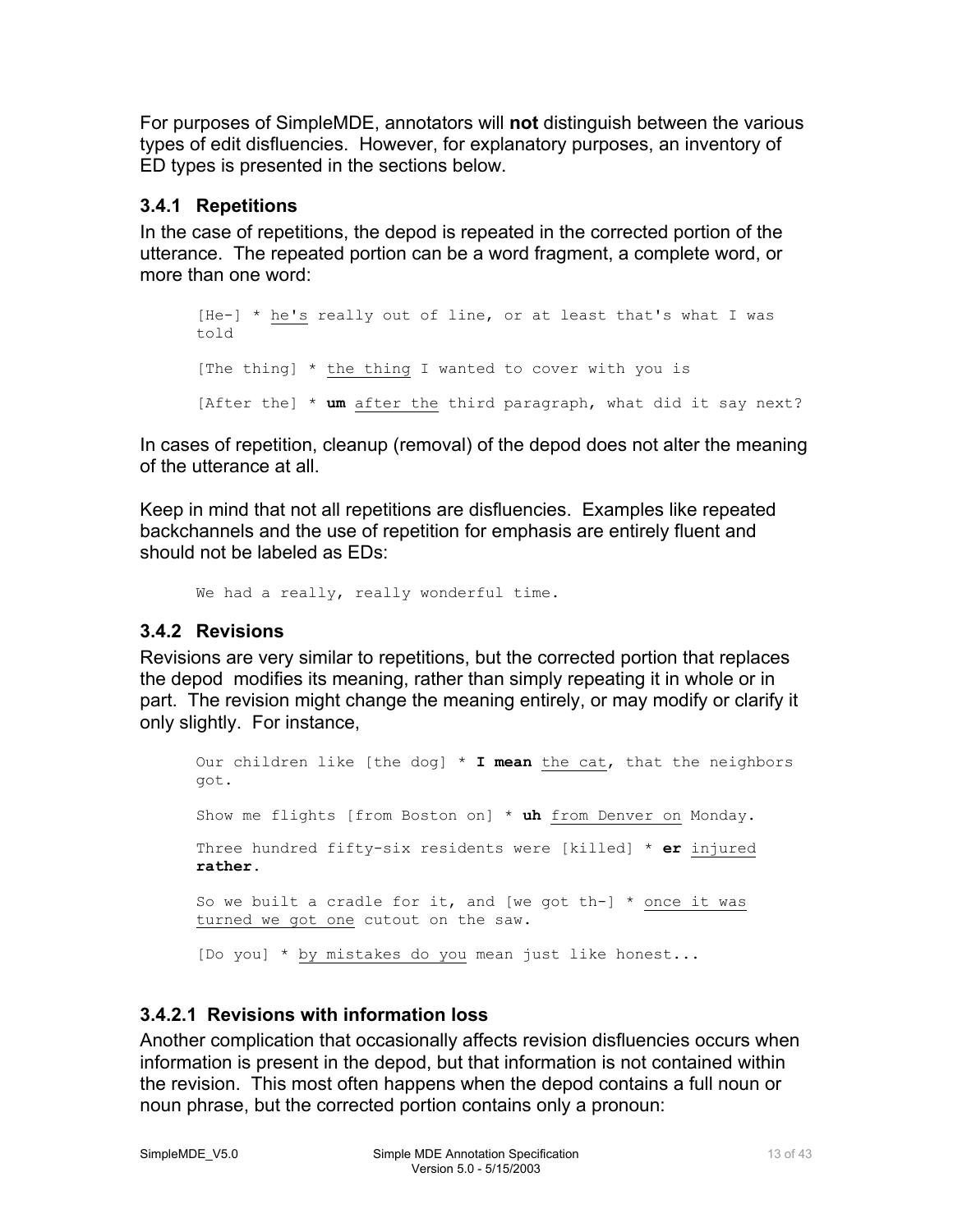<span id="page-13-0"></span>I gave a book [from Susan] \* **I mean** by her to Ralph. I flew [to Dallas] \* **I mean** from there, yesterday.

Revision disfluencies of this type are very unusual, and they will be annotated in the standard way, despite the fact that this will result in a small loss of information in the cleaned-up utterance.

#### **3.4.3 Restarts**

In the case of restarts, also known as false starts, a speaker abandons an utterance or constituent, and neither corrects it nor repeats it partially or wholly, but instead restructures the utterance and starts over. A restart is often followed by a noticeable pause and may be accompanied by other prosodic features like resetting of pitch. In restarts, the corrected portion is empty. This means that important information contained within the restart depod may not be repeated or restated by the speaker later in the discourse.

Most typically, a restart does not add information to the overall discourse. These are cases in which the speaker abandons an utterance or constituent and then starts over, restructuring the original utterance entirely:

[Do you know whether he wants] \* how does he like it to be cooked? I can't really say [that there should be a] \* what type punishment there should be. You know, [they always end up] \* sometimes they change their minds. [It's also] \* I used to live in Georgia.

Sometimes, however, the original utterance contains important information content that may not be presented elsewhere within the discourse:

A: [I happen to live not too far away from] \* well, I've actually worked for the company that has been blamed for the Challenger disaster. B: Oh, is that right?

In order to enhance inter-annotator consistency and maximize efficiency, all restarts are labeled as depods, even when they contain additional information that may not be present elsewhere within the discourse.

Note that restarts are easily confused with incomplete SUs. Restarts are limited to those cases where a speaker interrupts him or herself, restructuring the utterance and continuing with the discourse. See Section 4.4.4.1 for further discussion.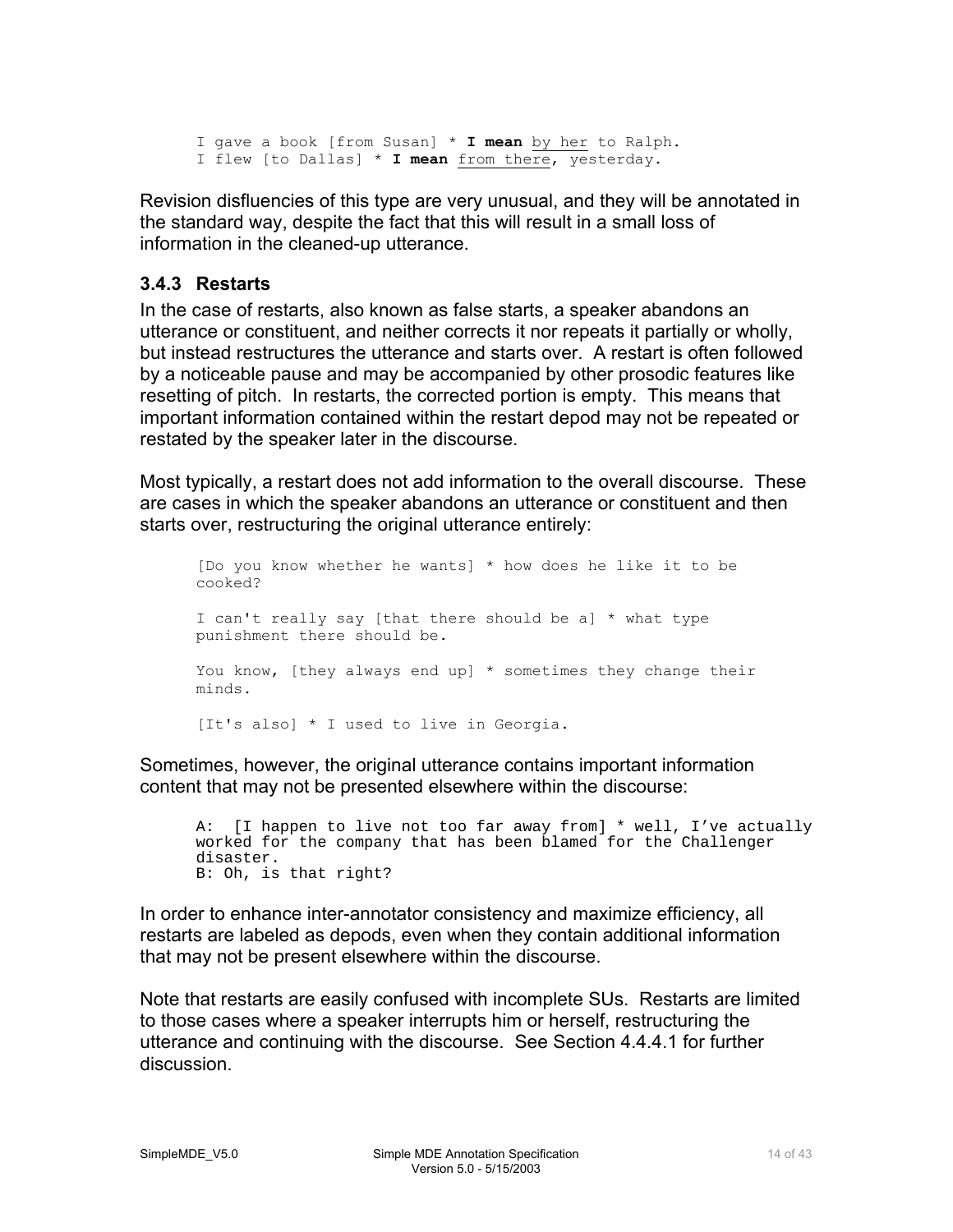#### <span id="page-14-0"></span>**3.4.4 Complex disfluencies**

In spontaneous speech, speakers often produce a series of disfluencies in succession. These can be serial, where one occurs directly after another, or they can be nested, where some component of one disfluency itself contains another disfluency.

#### **3.4.4.1 Complex original utterance**

In cases where the original utterance itself contains multiple (serial, adjacent) disfluent utterances, the *maximal extent* of the disfluent portion will be taken as the depod. To indicate that the depod contains additional internal structure, annotators will explicitly identify the interruption points contained within the depod. The final interruption point at the right edge of the depod is automatically identified for all disfluencies and is not separately annotated.

```
Yeah but [the * the big * the b- * the big] * um the betrayal or 
whatever she called it 
[It's * this is like only like the third or fourth time I've * I 
ne- * I'm real bad about] * I never make the phone calls
```
#### **3.4.4.2 Complex correction**

In some cases, the corrected portion of one edit disfluency contains another disfluency:

```
 [---corrected--]
1) I'm sure [the] * that [the] the staff learn what's normal.
                                 [disf] 
                                   [---corrected --]2) I flew [from Dallas] * uh from [Aus-] Austin this morning. [disf] 
[--corrected---]<br>It gets kind of expensive [to renew] * to [renew] renew
      It gets kind of expensive [to renew] * to [renew] renew it.<br>
[disf ]
```
Annotating overlapping structure within a complex disfluency is beyond the scope of SimpleMDE annotation. Instead, annotators will identify just the depod section of each disfluency. As a rule of thumb in these cases, annotators should take the rightmost (final) instance of each word within the disfluency as the corrected portion; the other instances of each word are part of the depod. For SimpleMDE, the examples above are annotated as follows:

| 1) | depod<br>depod   | I'm sure $[the]$ * that $[the]$ * the staff learn what's normal.                    |
|----|------------------|-------------------------------------------------------------------------------------|
| 2) | $---depod---$ FP | I flew [from Dallas] * <b>uh</b> from [Aus-] * Austin this morning.<br>depod        |
| 3) |                  | It gets kind of expensive [to renew] * to [renew] * renew it.<br>--depod--<br>depod |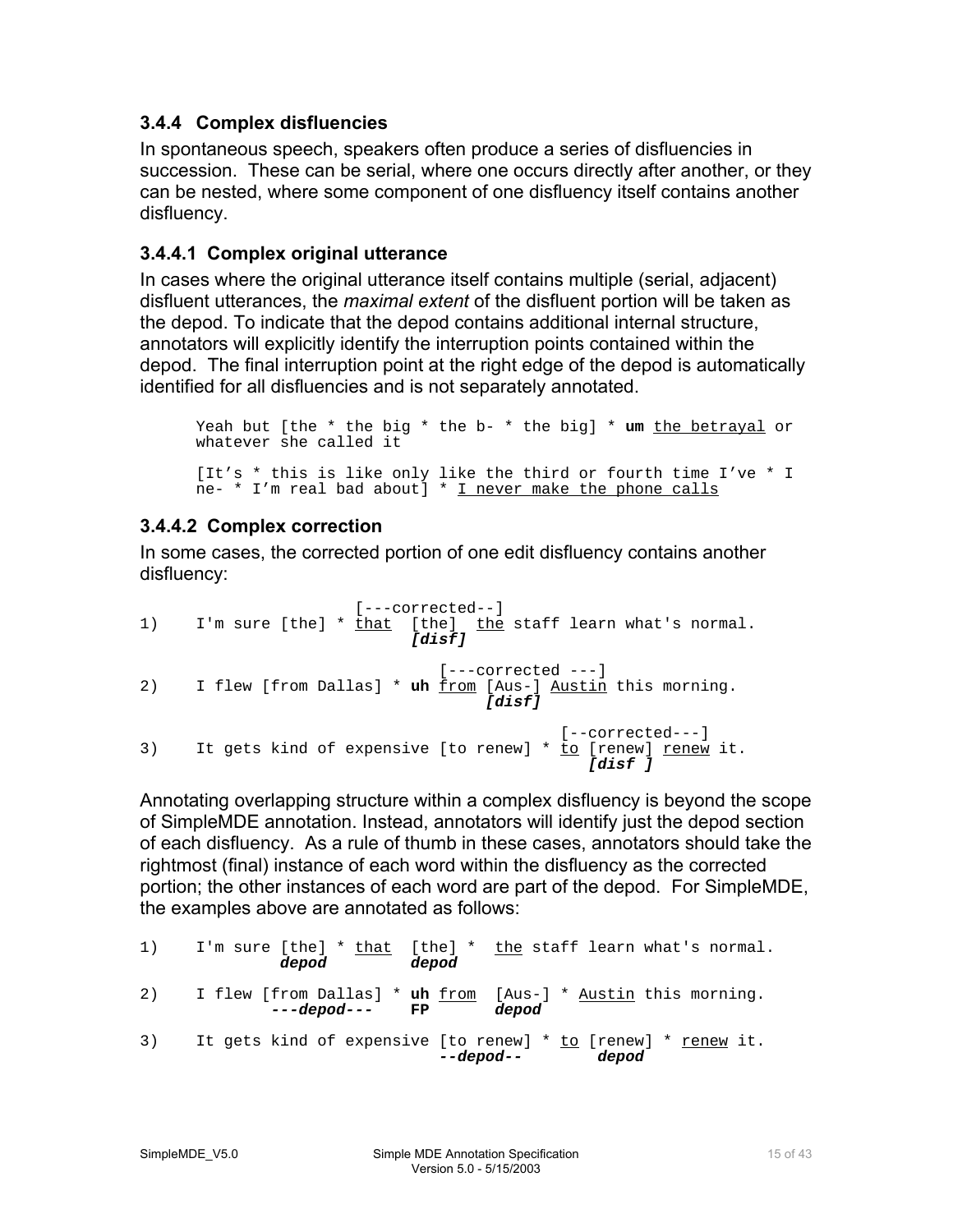#### <span id="page-15-0"></span>**3.4.4.3 Complex disfluency and restarts**

In many cases a complex disfluency ends in a restart, or the restart will contain another disfluency within it, e.g.:

[I hoped that we could be better than \* than **um** expecting], **Well**, we should have higher expectations than that.

The repetition contained within this restart (than than) cannot be separately annotated as a repetition because of the prohibition on nested disfluencies. In cases like these, annotators should select the maximal extent of the depod – in this example, the full extent of the restart depod – and should indicate any internal interruption points within that extent.<sup>[3](#page-15-1)</sup>

#### **3.4.4.4 Multiple disfluencies in one utterance**

When an utterance contains multiple or serial disfluencies, the annotator should apply the rules for annotating edits that are described above: selecting the maximal extent of each depod; annotating internal interruption points; and treating the rightmost occurrence of each word within the disfluency as the correction.

[Did they, \* did they] like on bottles, did they give you [a] so many cents back?

[When I] when I see that money taken out of my paycheck [each \* each week \* **or** each] every other week, [I] I really think that money's history.

Yeah, [I've \* I've heard some] **I mean** <u>I've heard</u> [sta- \* sta-] statistics and things.

#### **3.5 Disfluencies across turn boundaries**

In some cases, disfluencies can occur across same-speaker turn boundaries:

A:  $[I$  ha- $]$  \* A: I hated that car so A: it burnt up and I did not set it on fire. A: I have been accused of that but I did not.

These cases should be annotated in the same way as within-turn disfluencies.

#### **3.6 Disfluencies and conjunctions**

In many cases, a conjunction will occur at the edge of an edit disfluency. The conjunction should be excluded from the span of the depod unless the conjunction itself is disfluent (that is, unless the speaker either repeats, revises or

<span id="page-15-1"></span> <sup>3</sup> Note again that the SimpleMDE task is limited to identification of the maximal extent of depods plus any internal interruption points in depods with multiple IPs. This annotation task does not map directly onto the identification of complex edits, nor does it support identification of the extent of the original portion of an edit disfluency in the case of nested edits. The issue of complex edits will be revisited in future task definitions.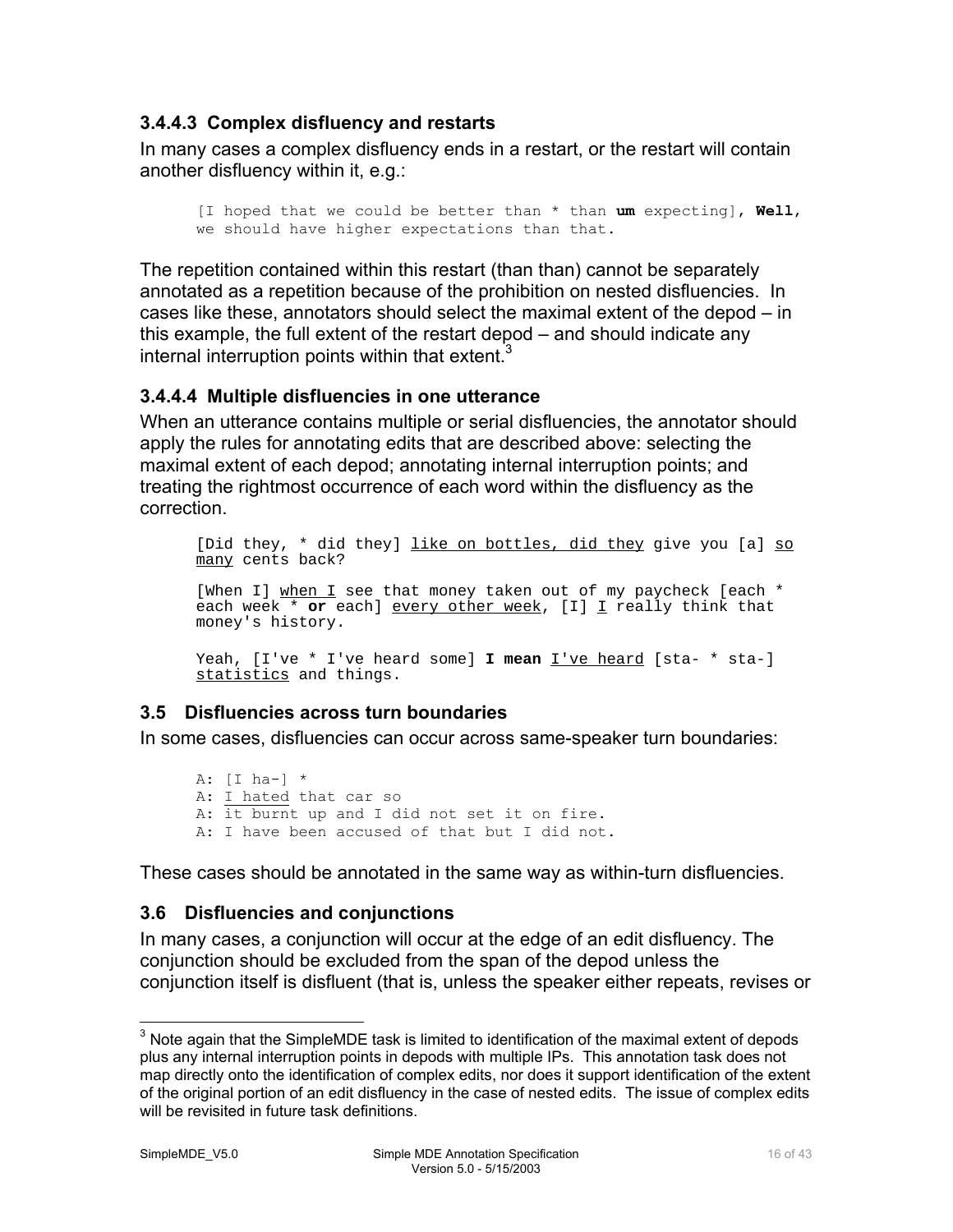<span id="page-16-0"></span>restructures the conjunction in the corrected portion of the disfluency). For example, the conjunctions "but" and "because" (italicized for emphasis) are excluded from the depod extent in the following examples:

I agree, *but* [I] \* I feel that **uh** a lot of people have gotten lazy about voting *because* [that was]\* The person meant to say this.

When the conjunction itself is disfluent, it must be contained within the depod, as in these examples:

```
[and if] * and when he gets free again he will continue that same 
kind of lifestyle 
[and i-] * but if he's not in the mood you'd better stay away 
from him
```
### **3.7 Disfluencies and fillers**

### **3.7.1 Depods within the extent of a filler**

Depods that occur within the extent of a filler (for instance, a repetition within an aside) should be treated as a regular depod.

### **3.7.2 Fillers within the extent of a depod**

Fillers that occur within the context of a depod are to be annotated separately as fillers, but are contained within the extent of the depod. For instance,

[I think **uh** that] \* I think that is a tough one.

### **3.7.3 Fillers at the edge of a depod**

Fillers that occur at the right or left edge of a depod should not be included within the extent of the depod, but should be separately annotated as fillers. For instance,

**Um** [but the job that I ju-] \* I had this job that I lost. [But to just] \* **Well** I don't know exactly.

# **3.7.4 Fillers and complex edits**

When a filler occurs between two adjacent depods, the filler is excluded from the span of either depod. Instead, the two disfluencies should be indicated as two simple depods, with a filler standing between them:

[I] \* **uh** [I don't] \* I don't have any cats.

**NOT** [I \* **uh** I don't] \* I don't have any cats.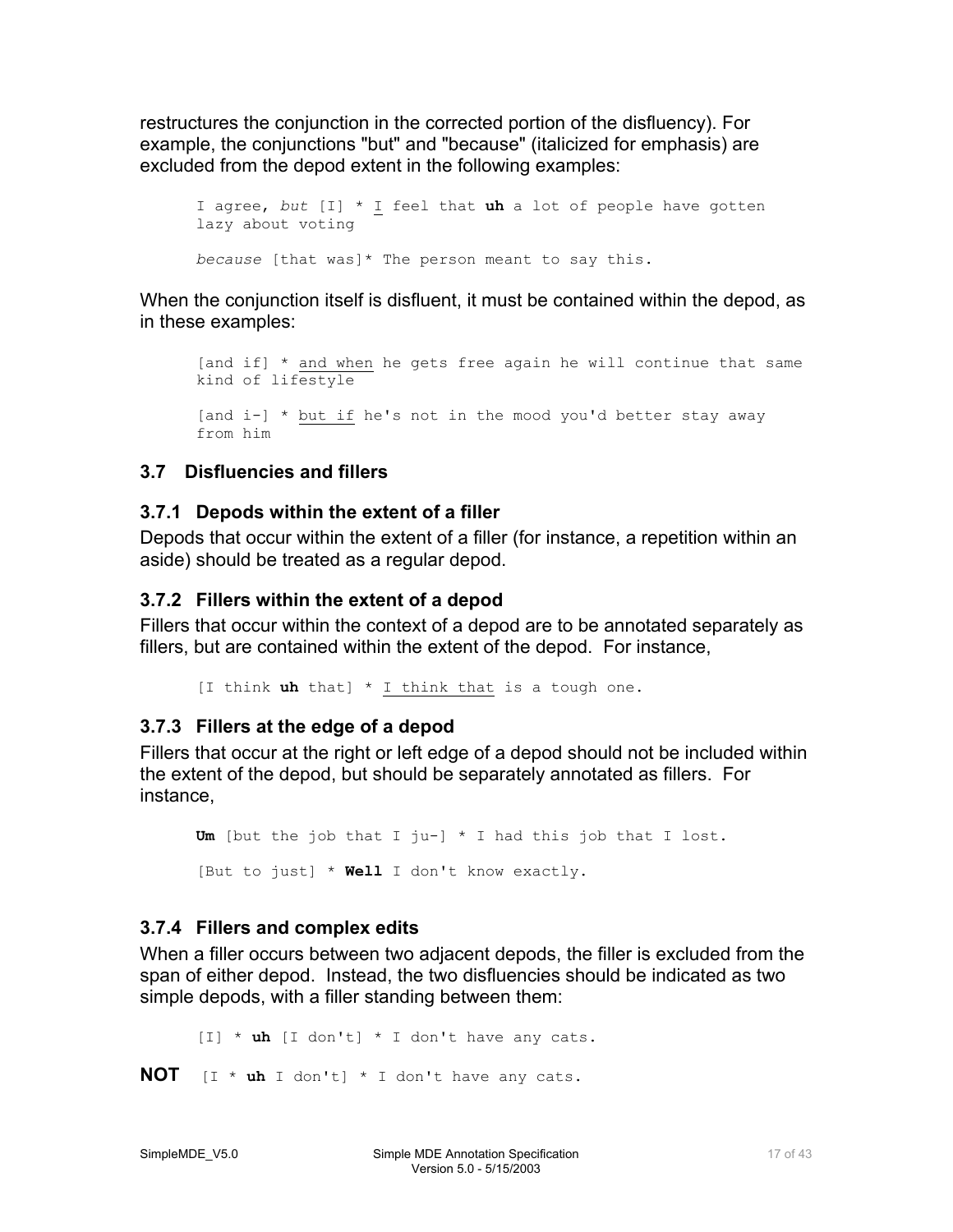<span id="page-17-0"></span>However, if a filler does not occur between two disfluencies, but inside one of them, the filler should be included within the maximal depod extent:

```
[I * I really uh haven't] * I don't have any cats.
```
#### **3.8 Disfluency conclusions**

In labeling difficult examples, annotators should keep in mind that the goal of metadata annotation is to create more readable transcripts while preserving the meaning of the discourse. Annotators should not just read the transcript, but also listen to the speech, and should use their best judgment about the speaker's intended meaning when determining how to properly label edit disfluencies.

# **4 SUs**

### **4.1 Introduction**

One of the goals of metadata annotation is the identification of all units within the discourse that function to express a complete thought or idea on the part of the speaker. Often times this unit corresponds to a sentence, but sometimes a sentence will contain multiple units; other times a unit is semantically complete but smaller than a sentence. For the purposes of metadata annotation, these elements are called SUs. We will not take a stand on the issue of what SU stands for, but some possibilities include: Sentential Units, Syntactic Units, Semantic Units and Slash Units. As with disfluency annotation, the goal of SU labeling is to improve transcript readability by creating a transcript in which information is presented in small, structured, coherent chunks rather than long turns or stories.

Every word within the discourse must be assigned to an SU, and all SUs must be classified according to their function within the discourse. Although SUs typically occur within a single speaker turn, they can occasionally span a turn, particularly in the case of failed interruptions and overlapping speech. SUs can be whole well-formed sentences, phrases or single words. Many short SUs that are not full sentences or clauses but are nevertheless complete units serve to regulate the discourse.

In identifying SUs, annotators should rely on both the transcript and the audio. Syntactic and prosodic factors can influence the placement of an SU boundary. In read speech, SUs are usually easy to identify and are often accompanied by a pause. However, breath groups may not always correspond to SU boundaries in read speech; sometimes a breath occurs in the middle of an SU. Spontaneous speech presents a more difficult problem, since pauses do not always occur at major constituent boundaries, and other metadata phenomena like fillers and disfluencies can further obscure the presence of SUs. In all cases, annotators should rely primarily on semantic and syntactic information, and secondarily on prosodic information, to inform their decision about where to place the boundary.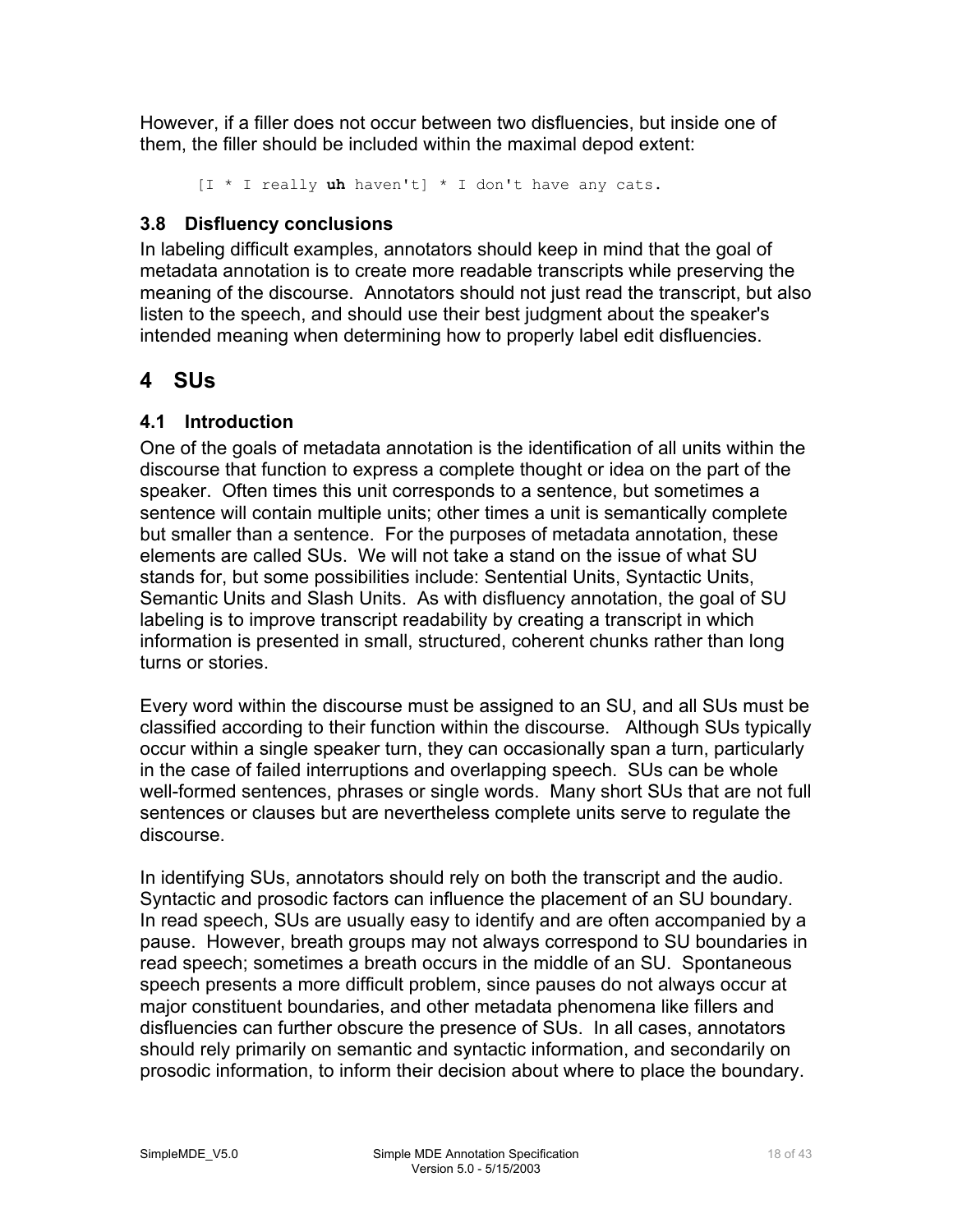<span id="page-18-0"></span>The following sections provide guidelines for recognizing the existence of SU boundaries and categorizing them according to their type. Notice that we refer to the SU *boundary* when we are discussing the annotation task. We do so because the annotation task is centered on the detection and classification of the breaks *between* the SUs in a discourse.

During annotation, annotators label only the final word of an SU; the next word uttered by the same speaker will automatically be interpreted as the beginning of a new unit. Every word in the discourse must be assigned to some SU. Each word contained between two SU boundaries is considered *part of* the same SU. Annotators will distinguish two kinds of SUs: sentence-level and sentenceinternal.

#### **4.2 Background information for non-linguists**

Although deciding between SU types is relatively straightforward, it can be difficult to determine when to begin a new SU boundary and when to place two segments within the same SU. In order to enhance inter-annotator consistency, we will define SUs on the basis of some easily recognized basic syntactic units. While some sentences constitute single and complete SUs, many sentences contain multiple SUs; moreover, in conversational speech, sentences are not always well-formed or easily detected.

Clauses, on the other hand, are relatively easy to identify. A clause can be thought of as something like an 'atomic sentence.' It is merely a subject plus a single simple predicate. For example, the sentence:

If the annotator understands clauses then she sees them both.

Consists of the two clauses:

```
the annotator understands clauses 
she sees them both
```
We will depend a great deal on the notion of a *clause* in the discussion that follows. For both sentence-internal and sentence-level SU boundaries, the ideal placement of a break is between clauses. There will always be an SU break at the boundary between clauses; the only remaining question, then, is what type of clause boundary we are dealing with.

The data being annotated for SimpleMDE is quite slippery with regard to the placement of SU boundaries, so it will be important to distinguish between a few parts of clauses as well. Specifically, the sections that follow will make use of the terms clause, predicate and noun phrases in the manner illustrated by the following set of examples:

Clauses (S):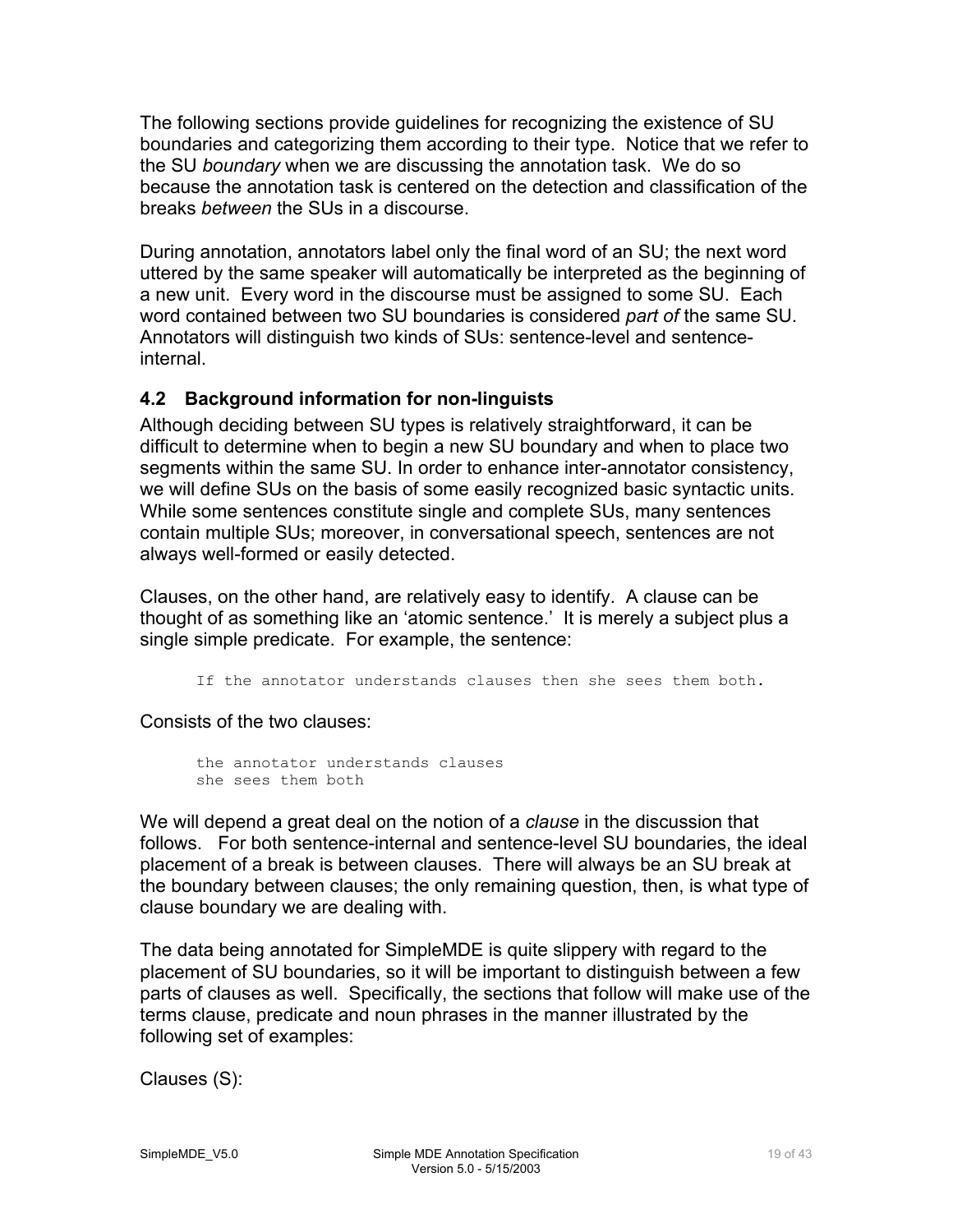<span id="page-19-0"></span>Sandhya loves annotation projects. Ramez went to the EARS workshop. Meghan is typing on her laptop.

Predicates/Verb phrases (VP):

**loves** annotation projects **went** to the EARS workshop **is typing** on her laptop

Noun phrases/subjects (NP):

```
Sandhya 
Ramez 
Meghan 
the EARS workshop 
her laptop 
annotation projects
```
While the examples in this section are very straightforward and not representative of the kinds of data to be annotated for SimpleMDE, the concepts they illustrate will apply to the whole range of data that annotators will encounter during SimpleMDE annotation.

The following sections provide more detailed guidelines for recognizing the existence of SUs and categorizing them according to their type. The examples that follow are all taken from real conversational and broadcast news speech data.

#### **4.3 Sentence-level vs. sentence-internal SUs**

Distinguishing sentence-internal SUs from those that occur at sentence boundaries is an important component of the SU tagging task. Sentence-level SU breaks are fundamental and directly support the SU research task. Sentence-internal breaks are secondary and have been introduced to support inter-annotator consistency.

Sentence-level SU breaks are used to indicate the presence of a main (independent) clause. These independent main clauses can stand alone as a sentence and do not depend directly on the surrounding clauses for their meaning; that is, the proposition asserted by this main clause does not depend on another clause for completion.

Sentence-level SU breaks are inserted between sentence boundaries; within each sentence further internal breaks might also exist. In most cases, sentencelevel SUs would be represented in standard writing with end-of-sentence punctuation like periods or question marks. Sentence-level SUs fall into one of four categories: Statements, Questions, Backchannels and Incomplete-SUs. The four SU categories are described in detail in Section 4.4.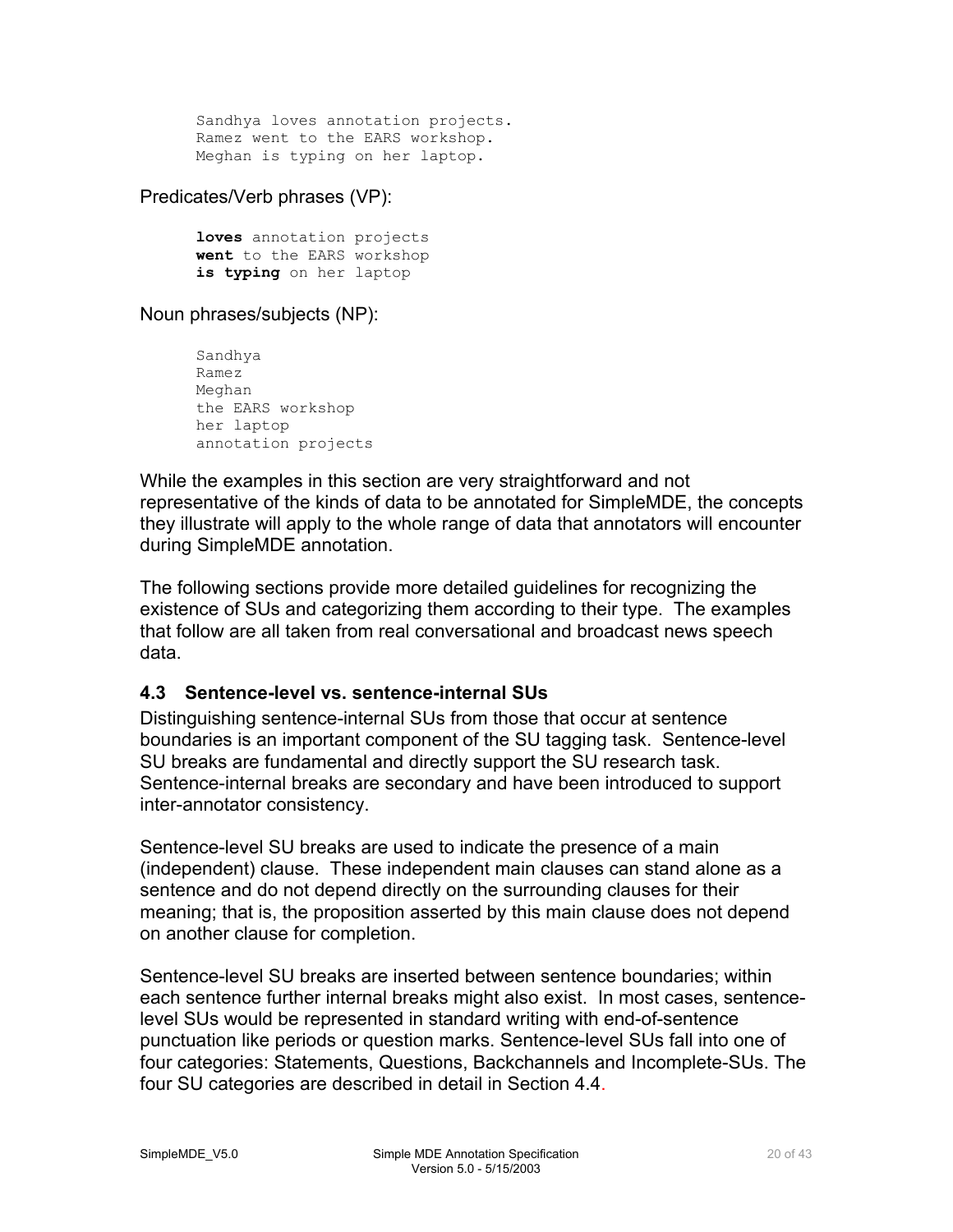Sentence-internal SU breaks signal units that are smaller than a main clause and cannot stand alone as a complete sentence<sup>[4](#page-20-0)</sup>. These smaller units are typically non-main clauses; they may also be units that are smaller than a clause but still constitute an SU. In many cases, sentence-internal SU breaks would be represented in standard writing with a comma. In all cases, these smaller units cannot stand alone as complete sentence-level SUs because they are conditioned by adjacent clauses that affect their meaning. Sentence-internal SUs can also be used to indicate boundaries between larger clauses containing both subject and predicate, when these clauses depend on one another for their full meaning. A clear example of this is an if-then construction:

If you never even see the money, then you don't spend it.

We can easily detect the two separate clauses that make up this sentence:

```
you never even see the money 
you don't spend it
```
Each of these clauses constitutes a main clause, containing both subject and predicate. However, neither of these clauses can stand on its own and still retain the meaning expressed by the full sentence. The proposition expressed by this sentence relies on both clauses interacting with one another. Therefore, we would not want to draw a sentence-level SU boundary between the two clauses, but we still want to capture the fact that we clearly recognize two separate clauses in this sentence. We rely on a sentence-internal SU boundary to do this.

Sentence-internal SU breaks fall into two categories. Coordination SU breaks identify two clauses which are not full sentences but which are joined by a coordinating conjunction. Clausal SU breaks identify non-sentence clauses that are joined by subordination and a handful of other phenomena. Specific rules for recognizing and classifying sentence-internal SU breaks are described in Section 4.5.

The goal of SimpleMDE SU annotation is for annotators to recognize every clause in the discourse and to impose upon it the appropriate SU label. By forcing a decision at each clause boundary, we eliminate the more difficult task of identifying both the extent and the type of each discourse-level (sentenceexternal) SU in isolation, a task that has proven impossible to execute with any reasonable degree of efficiency or consistency. A handful of additional rules are necessary to cover common features in spoken language that don't relate to clause boundaries; these rules are fully described in the sections that follow. For the vast majority of cases, however, the SU annotation task involves recognizing and categorizing clause boundaries.

<span id="page-20-0"></span><sup>&</sup>lt;sup>4</sup> Sentence-internal SU breaks are introduced solely for ease of annotation within the current definition of SimpleMDE. Identification of sentence-internal SUs is not an MDE research task.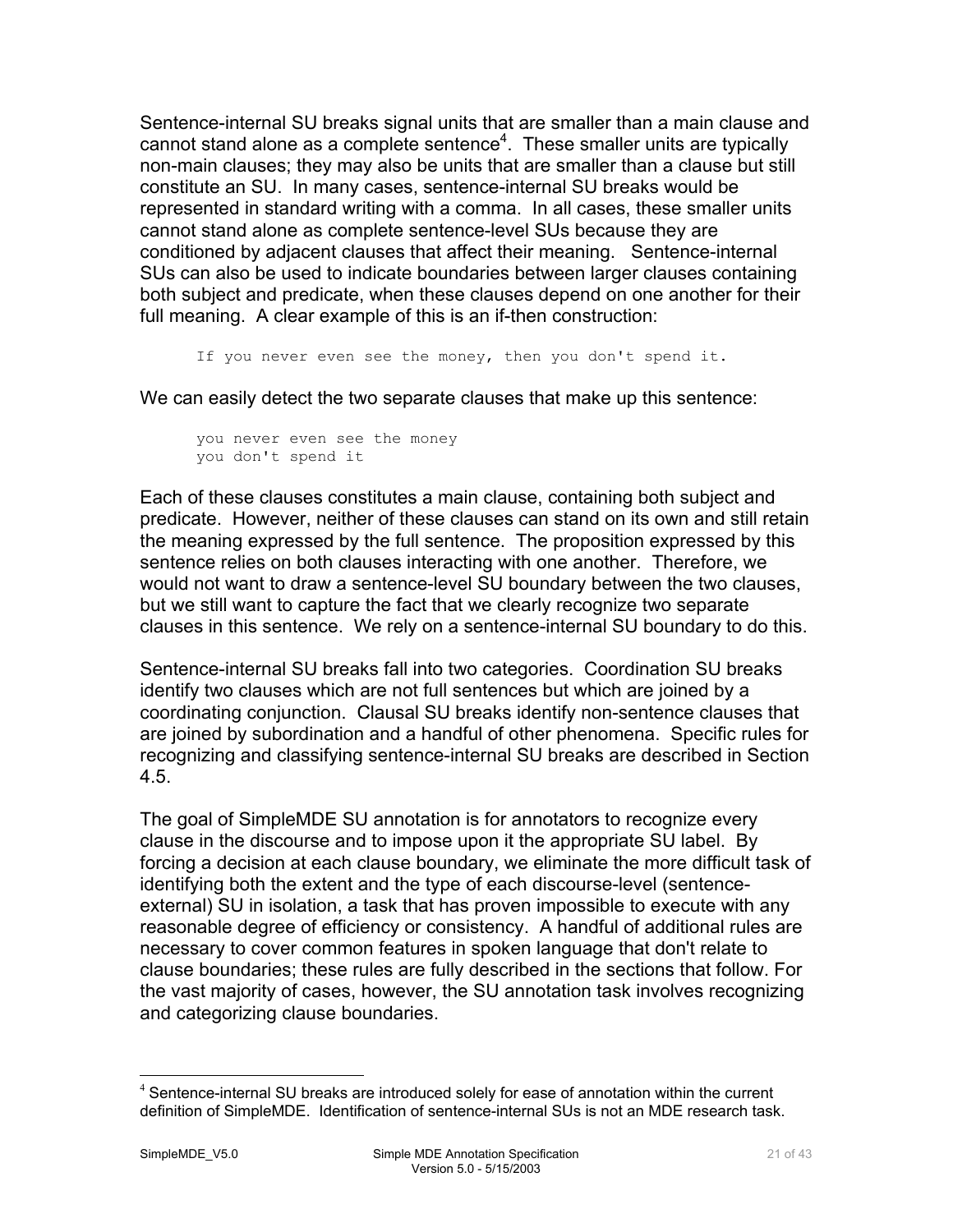<span id="page-21-0"></span>When deciding between the two types of SU breaks, annotators should look first for evidence of a sentence-level break. Annotators should treat the sentencelevel SU as the default break type, and should impose a sentence-internal SU only when no evidence of a sentence-level break exists.

#### **4.4 Sentence-level SUs**

#### **4.4.1 Statement**

The statement label is used for a complete SU that functions as a declarative statement. The expected end-of-sentence punctuation for a statement is a period (or exclamation point).

I thought it was a strange topic about corruption **/.** 

### **4.4.2 Question**

The question label should be used for a complete SU that functions as an interrogative. The expected end-of-sentence punctuation for a question is a question mark; but keep in mind that SUs may be smaller than a sentence.

How many hours a week are you supposed to work **/?**

#### **4.4.2.1 Tag questions**

A tag question is a phrase added to the end of an utterance that invites the listener to give feedback. Tag questions should be labeled as questions**,** and should be separated from the previous SU:

A: It seems like winter will never end /. doesn't it **/?**  A: You've been working there for years /. haven't you **/?**

### **4.4.2.2 Question intonation in statements**

Some speakers utter statements with rising final intonation so that they sound like questions. When the utterance is clearly functioning as a statement, it should be tagged as such. When the utterance is clearly asking a question, it should be tagged as a question. In cases of uncertainty, annotators should categorize the SU as a statement, and add the "difficult decision" label.

#### **4.4.3 Backchannel**

A backchannel, sometimes called an acknowledgement or continuer, is a word or phrase that provides feedback to the dominant speaker, indicating that the nondominant speaker is still engaged in the conversation. Backchannels serve a function similar to gestures like nodding one's head. For instance,

 A: You know, it's just been really difficult for me /. B: Uh-huh **/@**  A: If it happens again I'm going to have to say something /. B: Yeah, yeah /@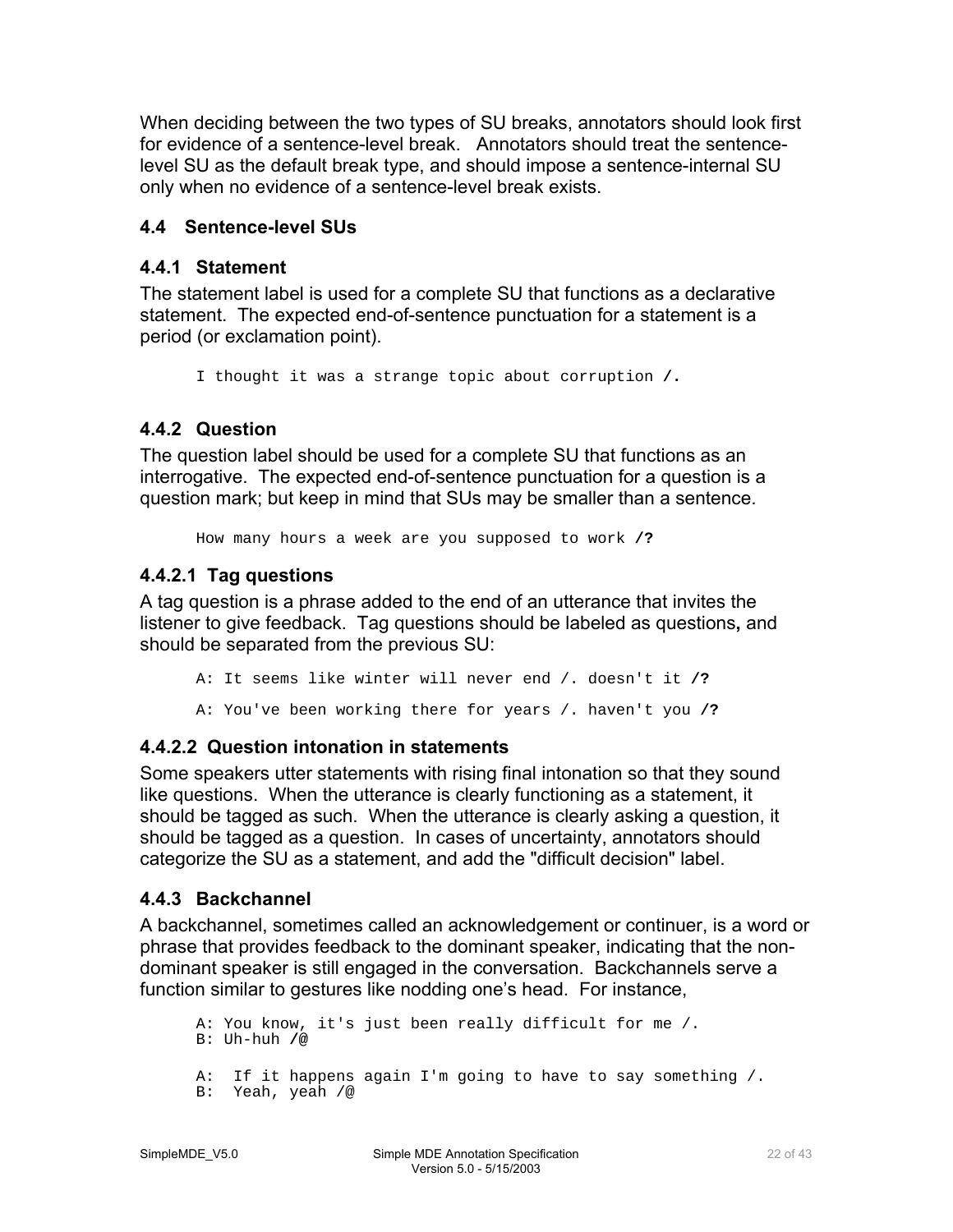<span id="page-22-0"></span>Backchannels can sometimes preface longer responses to questions or statements by the other speaker, but those direct responses themselves are not backchannels (they are statements):

Oh **/@** I didn't realize that's what you were talking about /.

Because it is sometimes difficult to recognize and accurately label backchannels, and because the list of potential backchannels is very large, annotators will tag only a subset of all possible backchannels during SU annotation, limited to the following items:

| hm/hmm             | right     |
|--------------------|-----------|
| huh                | sure      |
| $mm - hm/mm - hmm$ | yeah, yea |
| oh                 | yep       |
| okay, OK           | yes       |
| really             | uh-huh    |

Some words not contained on this list may function as backchannels, and the list may be expanded in future task definitions, but for this version of SimpleMDE backchannels are limited to those on the above list. Annotators may encounter alternate spellings of the backchannels on this list. When it is clear that the alternate forms correspond to the words on this list, they should be tagged as regular backchannels.

Keep in mind that many of these words may be used in a non-backchannel way. For instance, many of these words may serve as a direct response to a question, in which case they should be annotated as a statement. (Note that the word "no" typically serves as a question response, and unlike "yeah" it never functions as a backchannel.) Similarly, the potential backchannel may be used as a question (e.g., "huh?"). Annotators should label only those cases in which these words are functioning in a way that is clearly recognizable as a backchannel.

**Note**: The annotation tool pre-identifies potential backchannels (limited to the list above). However, the tool **does not** pre-annotate backchannel SUs as such. Pre-identified backchannels are displayed in green font. Annotators must **manually annotate** each of these pre-identified tokens that is acting as a backchannel SU. Annotated backchannel SUs are displayed with /@. Backchannel SU annotation is limited to those terms on the list above that are unambiguously functioning to as backchannel responses.

### **4.4.3.1 A note on "yeah"**

The word "yeah" can take on several different roles in the discourse. As a rule, when "yeah" occurs at the beginning of a turn and is not a response to a question, it will be considered a backchannel.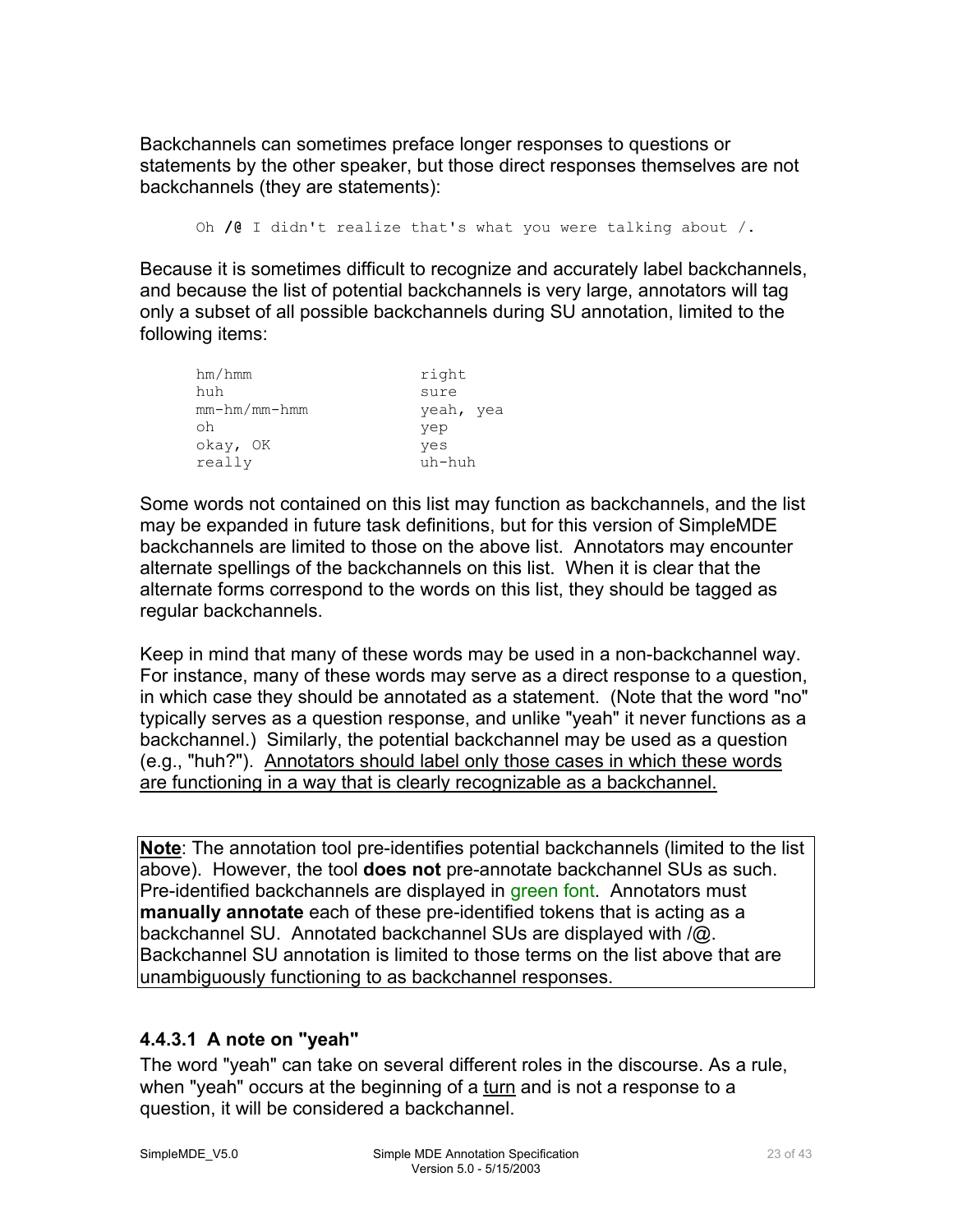<span id="page-23-0"></span>However, when a speaker uses "yeah" in the middle of an utterance or a turn, as a prefix to the following complete SU, it is not separately annotated. For example:

#### **Backchannel**

```
Yeah /@ it's like /, I'm young /& and I should get started 
getting into shape /. 
Response
```

```
A: You said you had ten cats /? 
B: Yeah /. When I moved /, I gave them to my mother /. 
A: Did you say you're calling from Dallas /? 
B: Yeah /.
```
#### **Not annotated**

```
Somebody can look /& and see /, yeah ∅ you laid fifteen thousand 
bricks today /.
```

```
Of course my family has always had cars like that /, in that yeah 
∅ my father has always had a VW bus /.
```
### **4.4.3.2 Backchannels at the start of a file**

Conversations cannot begin with a backchannel, because backchannels by definition provide feedback to the dominant speaker. As a convention, when the first word in a transcript includes any of the potential backchannel words, even if the annotator suspects this might be a backchannel to a statement not included in the transcript, it is not treated as a backchannel but rather as a Statement SU, e.g.,

```
Okay /. Carol /. 
All right /. Family is the topic/.
```
### **4.4.3.3 Backchannels within a longer utterance**

When a backchannel begins or ends a longer utterance, it is usually labeled as a separate SU.

A: Right **/@** so you just bought another Plymouth then **/?** 

Sometimes speakers employ potential backchannel words as a sentence prefix in the middle of a turn; in these cases, the token functions something like a discourse marker:

```
A: So how do you make this soup /? 
B: First you take a couple of carrots and chop them /. Okay Ø and
then you sauté them in butter /.
```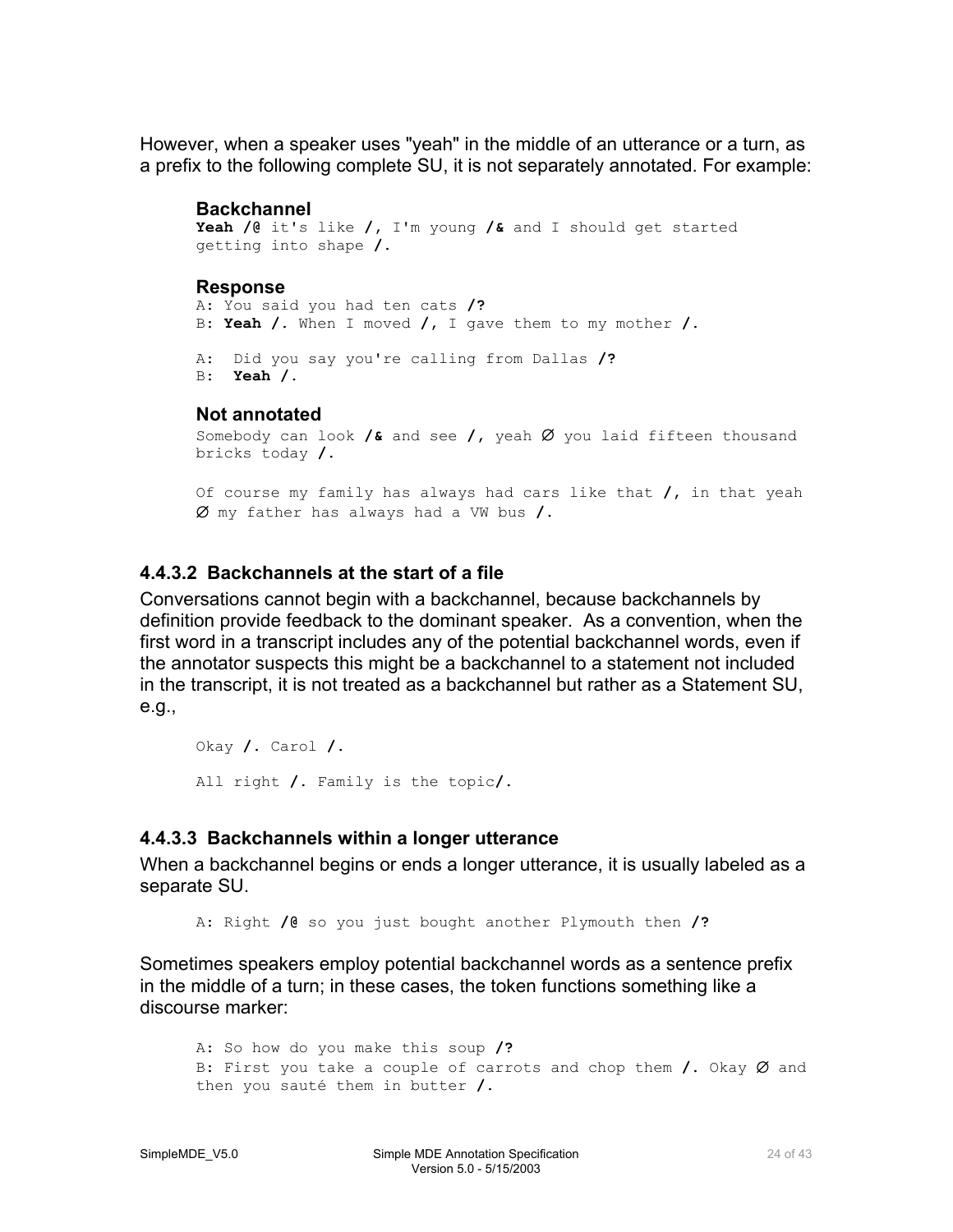<span id="page-24-0"></span>In these cases, the token should **not** be specially tagged but should be included within the extent of the larger SU, because it is not functioning as a backchannel.

When a potential backchannel word occurs in the *middle* of a longer SU, it should be contained within that SU and should not receive a separate backchannel SU tag, e.g.,

```
My family has always had cars like that /, in that yeah ∅ my
father has always had a VW bus ever since about nineteen sixty /.
```
When the first word in a speaker turn includes a potential backchannel, it can be tagged as either a statement or a backchannel, depending on its function. When the word serves as a response to a question, it should be classified as a statement:

```
A: How are you doing /? 
B: Okay /.
```
If the word provides feedback to the dominant speaker, it is a backchannel:

```
A: I've lived in Friendship Heights for years /. 
B: Okay /@
```
When in doubt, the word should be tagged as a statement, not a backchannel (according to the SU hierarchy, Section 4.6).

#### **4.4.3.4 Chains of backchannels**

In many cases a speaker will chain together several backchannels. To enhance inter-annotator consistency and increase efficiency in these cases, annotators should create a single SU boundary for the entire chain of backchannels, regardless of the presence or absence of pause, breath, change in intonation or other prosodic features.

```
A: Hmm, yeah, okay /@ 
B: Yeah, right/@ I see what you mean /.
```
These will be separated into individual backchannel SUs as an automatic postprocessing step. When chains of backchannels cannot span a speaker turn but must be separately annotated.

#### **4.4.3.5 A backchannel decision tree**

The following decision tree can help the annotator distinguish among the roles for potential backchannel words:

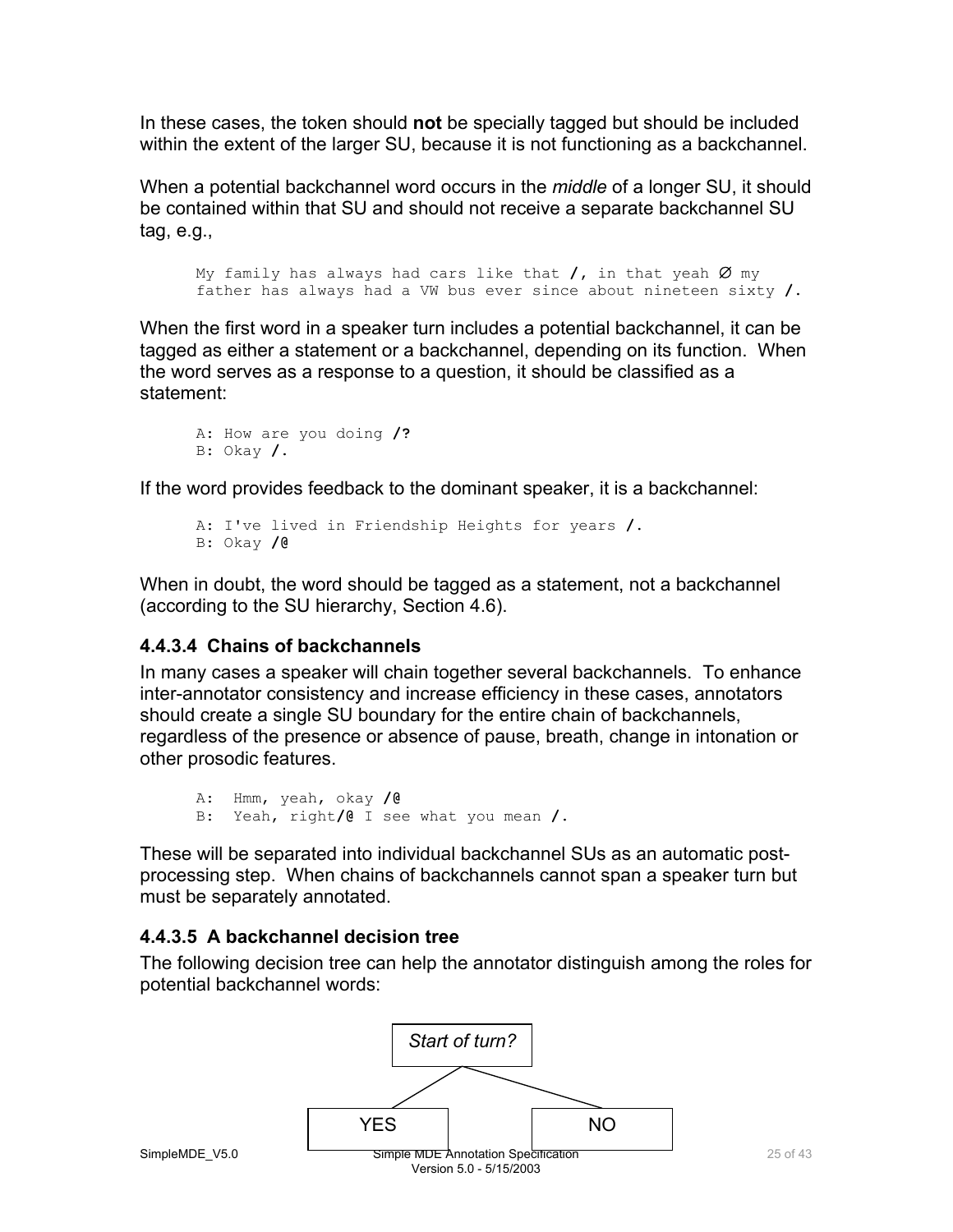<span id="page-25-0"></span>

#### **4.4.4 Incomplete SUs**

When an utterance does not constitute a grammatically complete sentence, phrase or continuer, and does not express a complete thought, it is labeled as an incomplete SU. Incomplete SUs occur in two situations. When a speaker trails off and completely abandons an utterance, without restructuring it and continuing along the same lines, an incomplete SU exists. In standard writing, the utterance might be followed by ellipses (…). For instance:

```
A: If you put enough patience into <pause> /-
B: <pause> Yeah /@ just be consistent and diligent /.
A: Right /@
```
The other type of incomplete SU occurs when one speaker is interrupted by another speaker:

A: Yeah **/@** but the thing about **/-** B: No, **see**, you have to take inflation into account **/.** A: Oh, okay **/@** I get it now **/.** 

#### **4.4.4.1 Incomplete SUs and Restarts**

Incomplete SUs are easily confused with restart disfluencies (see Section 3.4.3). For purposes of SimpleMDE annotation, restarts occur when a speaker interrupts him/herself and then restructures the utterance and continues speaking on the same topic, e.g.:

A: [Do you know] \* How would he like it to be cooked **/?**

Restarts are labeled as depods, and are contained within the larger SU. Restarts do not induce a separate SU break of their own.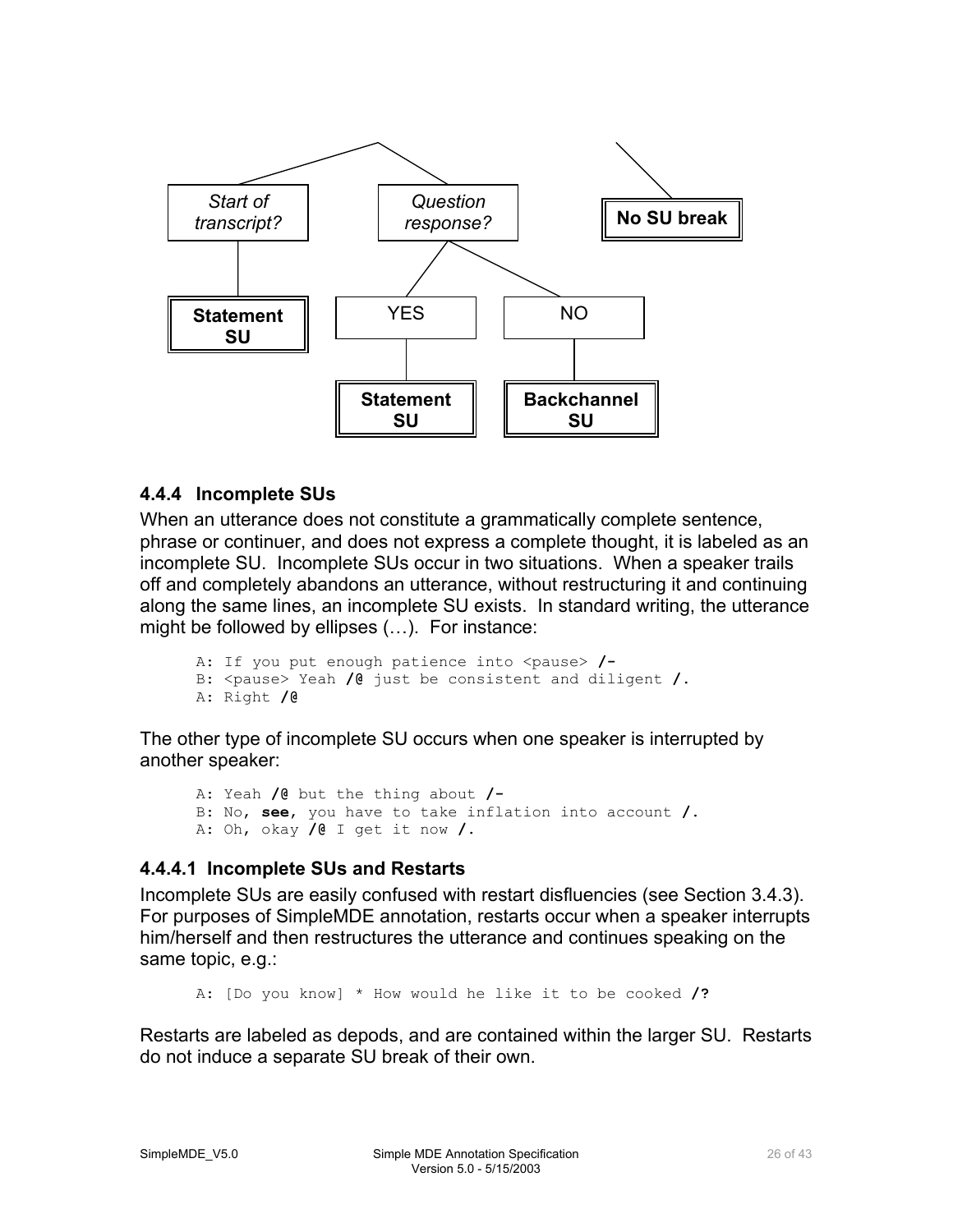<span id="page-26-0"></span>Incomplete SUs, on the other hand, occur when a speaker is interrupted or when the speaker trails off, failing to complete the utterance within a turn:

 A: Yeah **/@** but the thing about **/-** B: No, **see**, you have to take inflation into account **/.** A: Oh **/@** okay **/@** I get it now **/.**

Incomplete SUs generate a sentence-level SU break.

A simple decision tree can assist the annotator in deciding between Incomplete SU and Restart:



### **4.5 Recognizing SU breaks**

Although deciding between SU types is relatively straightforward, it can be difficult to determine when to begin a new SU boundary and when to place two units within the same SU. The following sections provide a number of guidelines for recognizing SU boundaries for all SU types.

### **4.5.1 Phrases**

Short phrases that do not constitute grammatically complete sentences but nevertheless function as a complete sentence (as in a direct response to a question) receive the statement SU break:

```
A: What did you get for your birthday /?
B: A bunch of CDs /.
```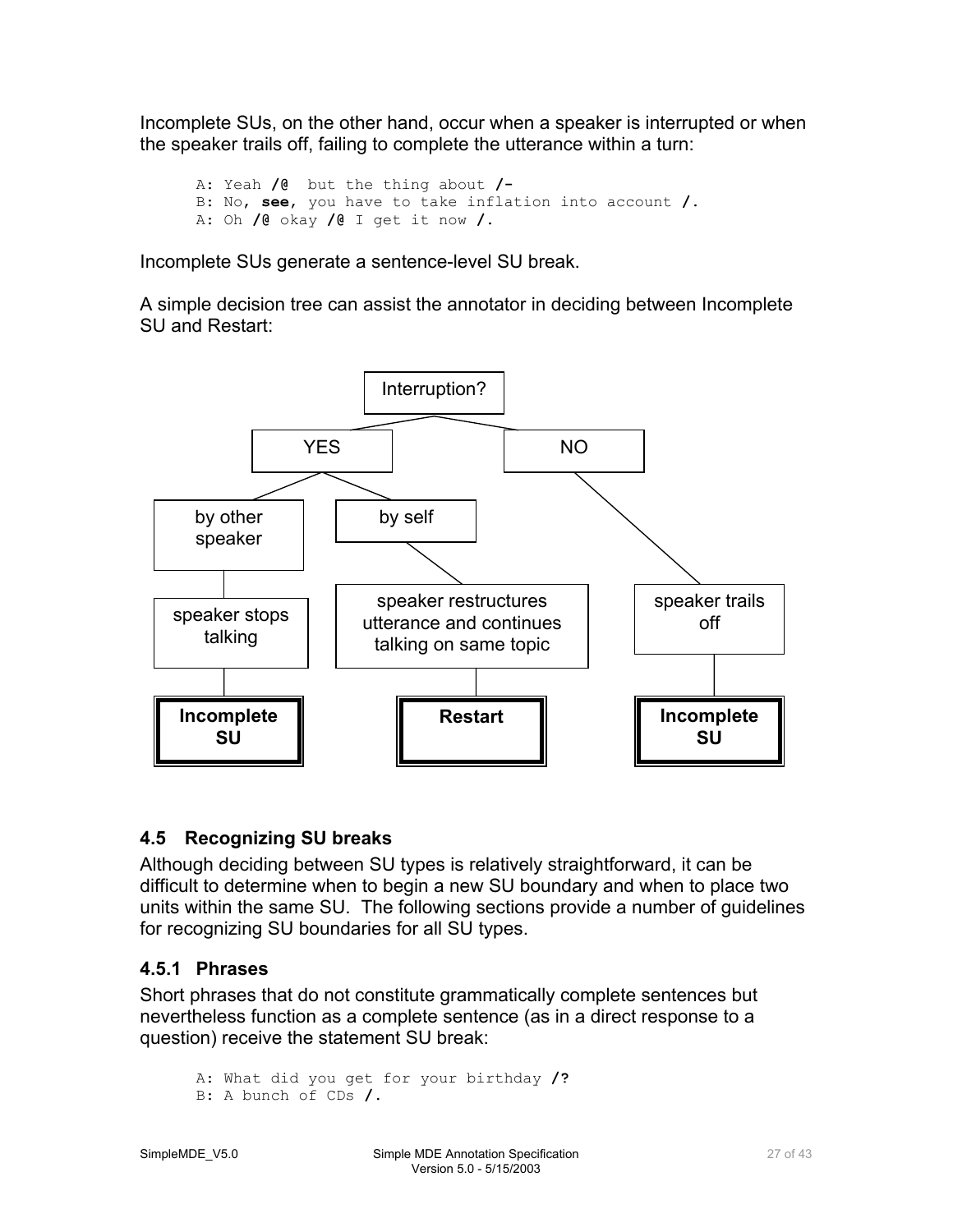A: Cool **/.**

#### <span id="page-27-0"></span>**4.5.2 Simple sentences**

An SU can comprise a simple sentence with a single main clause:

```
The last great explorer Jacques Cousteau has died in Paris at age 
eighty-seven /.
```
#### **4.5.3 Compound and complex sentences**

Compound sentences consist of two or more clauses joined by coordination, while complex sentences contain some kind of subordination. Compound and complex sentences present a significant challenge to the annotation process, but they are very common in discourse. The number of SUs present in a given complex or compound sentence will vary depending upon both the number and type of clauses contained within the sentence.

#### **4.5.3.1 Coordination**

Compound sentences involve some kind of coordination; that is, they contain multiple phrases or clauses joined by a coordinating conjunction (CC). We will consider correlative conjunctions (conjunctions used in pairs) as part of this set.

The class of CCs is semi-closed: there may be new elements, but these are limited in number and frequency and typically amount to synonyms of current members. Moreover, coordination can occur even without the presence of an explicit coordinating conjunction. A list of some of the commonest CCs follows. Note that this list should be considered illustrative, rather than exhaustive.

```
--NULL--and, and so, and yet 
but, but also, but only 
for 
nor 
or 
so 
                                          yet 
                                         both… and… 
                                         not only… but also… 
                                         not because… but because… 
                                         either… or… 
                                         neither… nor…
```
### **4.5.3.1.1 Coordination of main clauses**

Coordination can occur between two or more main clauses. This is the simplest type of compound sentence. A sentence containing two or more main clauses joined by a coordinating conjunction should be divided with a sentence-level SU break before the conjunction:

```
Most folks on this planet spend virtually all of their lives on 
 dry land /. but Cousteau was rarely found out of the water /.
```
Each main clause element on either side of the coordinating conjunction is part of a separate SU, with the division point coming before the coordinating conjunction. Two separate sentences joined with a coordinating conjunction are treated in the same way: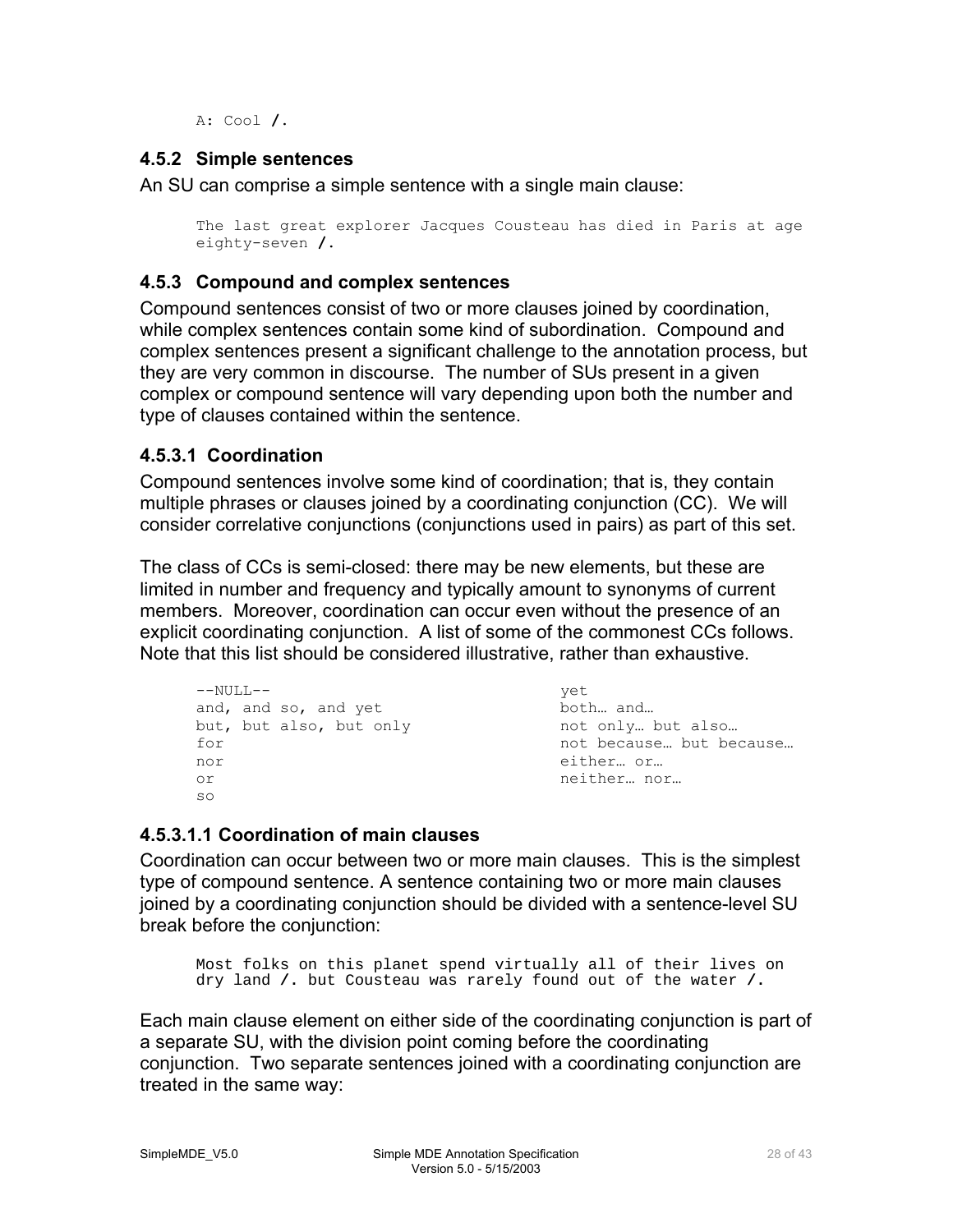<span id="page-28-0"></span>We went to the ski show **/&** and looked at all of the resort information **/.** And we picked up a lot of brochures **/.**

#### **4.5.3.1.1.1 Main clauses with semantic dependency**

When the coordinating or correlating conjunction joins two main clauses that depend on one another for completion of an idea, a sentence-internal coordination SU break is imposed.

Not only do we methodically destroy the coastal fringe **/&** but we also throw back our toxic effluence directly in the sea **/.** Republicans argued the climate did not create President Clinton's problems **/&** but he did **/.**

The clauses on either side of the conjunction cannot stand alone as separate sentences, but must remain linked to one another in order to express a complete idea. Therefore, we separate the clauses with a coordination SU and preserve a single sentence.

#### **4.5.3.1.1.2 Main clauses without a conjunction**

When a sentence contains multiple main clauses that are coordinated without conjunctions, they should be separated into individual sentence-level SUs of the appropriate type. Each unit expresses a complete idea.

NATO defense ministers in Brussels yesterday issued the toughest warning yet to Yugoslav president Slobodan Milosevic **/.** Stop the killing of ethnic Albanians who live in Kosovo **/.** Withdraw your heavy forces **/.** And begin peace talks **/.** or face the possibility of military action by the west **/.** 

These clauses might be separated by additional punctuation (dashes, commas, semicolons, colons) in standard writing, but punctuation is highly variable and should not be the deciding factor in determining where to place SU boundaries.

#### **4.5.3.1.2 Coordination of non-main clauses**

Coordinating conjunctions can also join two or more non-main clauses. Subject and predicate clauses are not main clauses; that is, they cannot stand alone as a complete sentence. Coordination between non-main clauses imposes a sentence-internal coordination SU break.

For instance, consider this case of predicate coordination:

You can't stand in front of a counter **/&** and do that kind of stuff all day **/&** and feel like you're contributing something to scientific knowledge **/.**

or this case of subject coordination: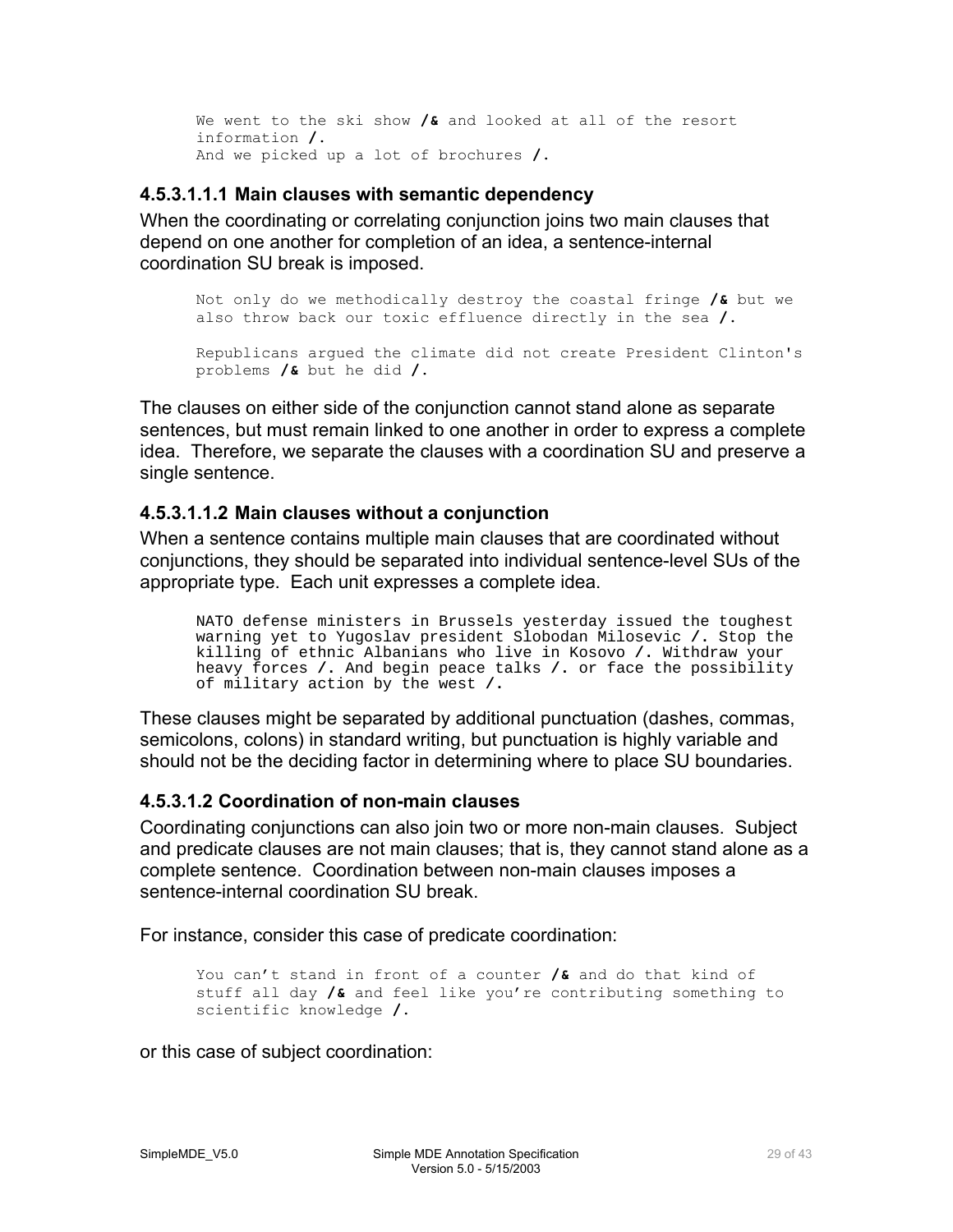<span id="page-29-0"></span>Also vacation time too is a big one for me **/&** and support for whatever other kinds of professional activities you have at work **/.**

or this case of prepositional phrase coordination:

And then I've worked with regular industry type places **/&** and then with others that are kind of half way between **/.**

For non-main clause coordination, the clauses remain within the same sentence and receive only one end-of-sentence SU boundary, but the clauses are also separated by a coordination SU break. The following examples illustrate the difference between coordination of main clauses, resulting in multiple sentencelevel SU breaks:

```
A: I had to cut it into slabs /. And I had to build up this big 
square /. And then I turned it on the lathe /.
```
versus coordination between non-main clauses, resulting in multiple coordination SU breaks but only one sentence-level break:

```
A: I had to cut it into slabs /& and build up this big square /&
and turn it on the lathe /.
```
#### **4.5.3.1.3 Conjoined simple subjects**

When multiple subjects or other NPs are conjoined with a single predicate, they do not receive a SU break:

It's like being a painter ∅ or an artist **/.** If American young men  $Ø$  and women are in harm's way John Ø and Mary Smith ... I now have a letter from Trent Lott ∅ and other Senate leaders **/.**

#### **4.5.3.1.4 Lists**

Strings of NPs or predicates that function as a list should not be separated by SU breaks:

```
And I take Discover Magazine Ø and also CD and Stereo Review Øand National Geographic I think ∅ and Boys Life /.
```
#### **4.5.3.2 Subordination**

Subordination turns a clause into something that depends on the rest of the sentence for its meaning. Subordinate clauses cannot stand on their own as complete sentences; therefore, they cannot by themselves constitute a sentencelevel SU.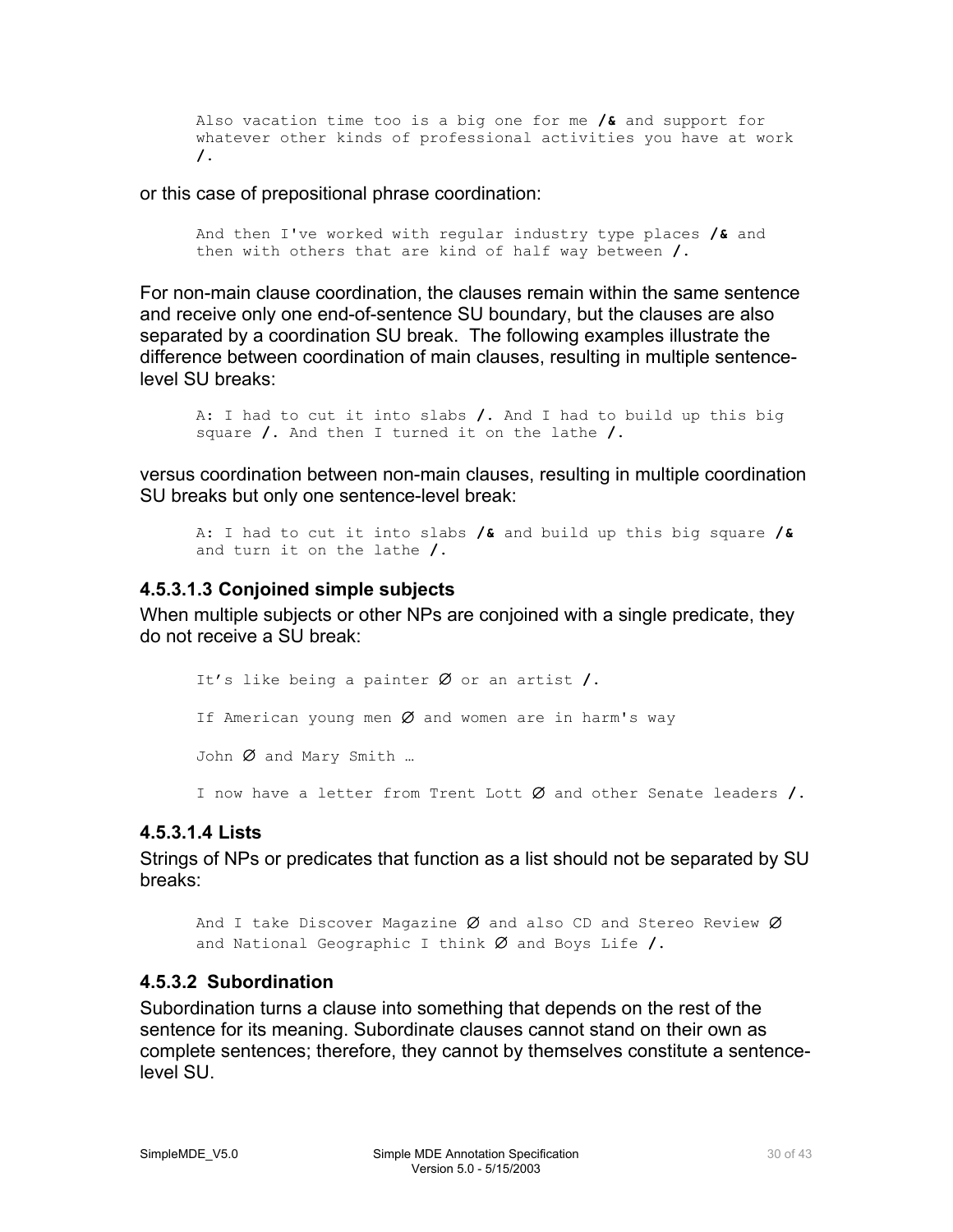<span id="page-30-0"></span>When the clause begins with a subordinating word, it is no longer an independent clause; it is a dependent or subordinate clause because it depends on something else (the independent clause) for its meaning. Consider the following sentence:

If the conflict cannot be resolved, European Champion Germany could replace France.

In this sentence, *if the conflict cannot be resolved* is the dependent or subordinate clause; *European Champion Germany could replace France* is the independent clause. The two clauses are semantically linked: they depend on one another for meaning. More specifically, we can say that the subordinate clause is semantically dependent upon the independent clause.

Subordination is an important concept for SU annotation in that two clauses that have a subordination relationship cannot be separated into two distinct sentences, because they depend on one another for meaning. Instead of creating a sentence-level SU break, subordination creates a sentence-internal clausal SU break.

#### **4.5.3.2.1 Types of subordination**

#### **4.5.3.2.1.1 Subordinating conjunctions**

Most subordination relationships are created by subordinating conjunctions. A large number of words and phrases can act as subordinating conjunctions. A non-exhaustive list of some of the most common subordinating conjunctions follows:

| after<br>although | even though<br>i f | though<br>unless |
|-------------------|--------------------|------------------|
| as                | rather than        | until            |
| because           | since              | when             |
| before            | so that            | while            |

The following sentences contain clauses joined by subordinating conjunctions. For clarity's sake, the conjunctions appear in *italics.* 

It's an opportunity to stay alive really **/,** *instead of* trying to exist on the good health of my youth **/.**

And *now that* El Nino is virtually gone **/,** there is La Nina to worry about **/.**

While mourners gather for his funeral **/,** colleagues and friends remember his contributions to our understanding of the last frontier **/.**

because there is not enough to go around for everybody **/,** you don't expect anything **/.**

He'd probably look funny **/,** if we did that **/.**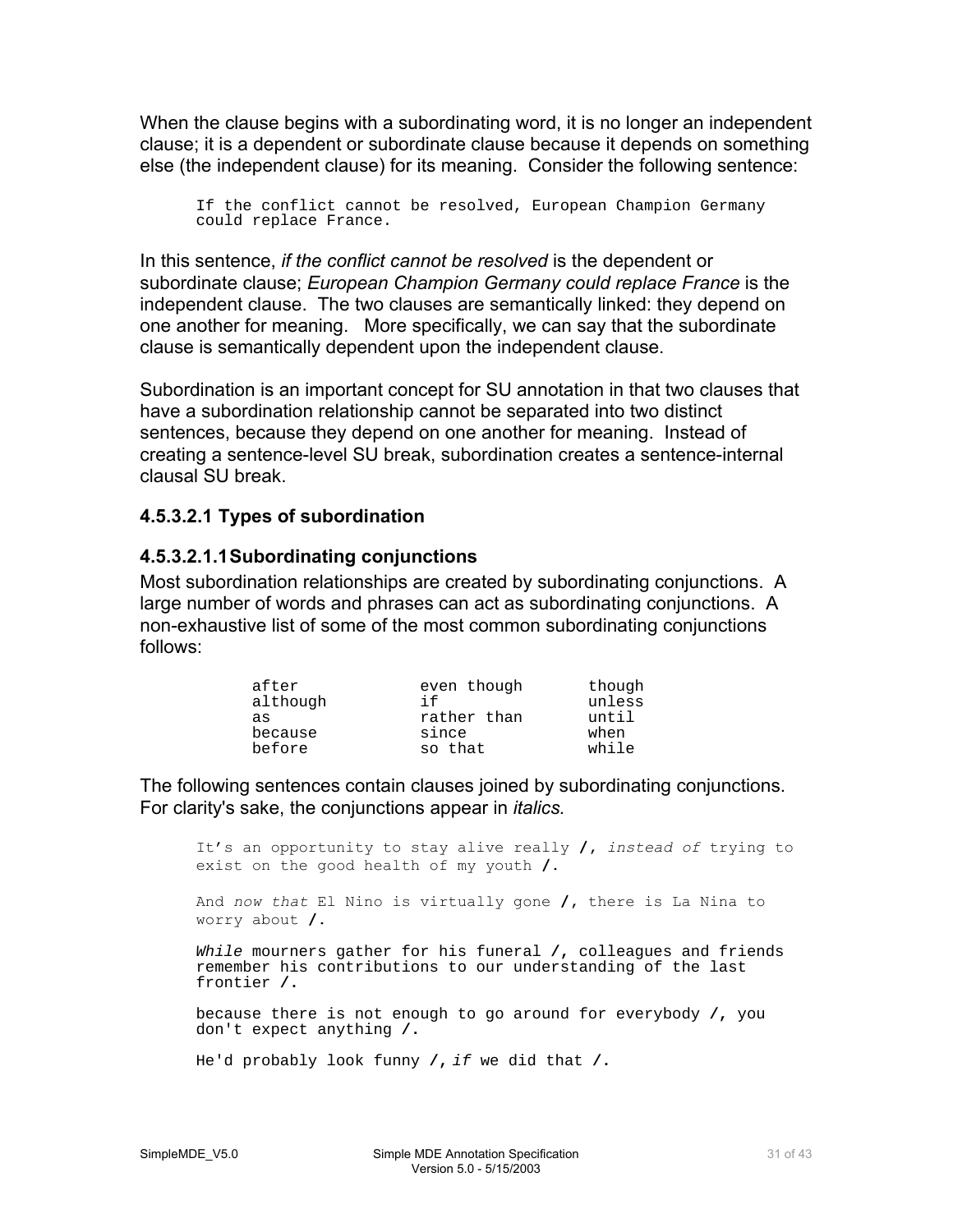<span id="page-31-0"></span>Legally speaking, the sanctions cannot be lifted **/,** until the special commission issues a positive report to the security council **/.** And they will not have Reeves on the sidelines **/,** when they meet Detroit on Sunday **/.** As we continue with this special edition of NBC Nightly News **/,** we want to go to Charleston, West Virginia, where former Secretary of State Henry Kissinger has been making an appearance this evening **/.**

Note that the order of the clauses may be inverted so that the conjunction comes at the beginning of the sentence rather than between the two clauses. In any case of subordination due to a subordinating conjunction, annotators should tag the boundary between the clauses with a clausal SU.

#### **4.5.3.2.1.2 Subordinating verbs**

Subordination can also be caused by structures that do not include a subordinating conjunction, as in the case of certain verbs. These verbs often express thinking, feeling, saying and the like, and may often be followed by a complementizer, like "that" or "whether". A non-exhaustive list of verbs that trigger subordination follows:

*verbs of perception and discovery*  find, hear, notice, realize, recognize, see, detect, sense

*verbs of thinking and feeling* 

believe, decide, feel, figure, hope, know, prefer, remember, seem, suppose, suspect, think, wish, assume, appreciate

```
verbs of declaration 
       deny, discuss, explain, say, mean, tell, claim, mention, articulate
```

```
verbs of questioning 
      ask, guess, wonder, question
```
In these cases, a clausal SU break should be placed after the verb and before the complementizer, if present. For instance,

```
A friend of mine at work here said /, that he tried it with his 
dog /.
```
Note that when such verbs occur medially within a larger SU do not invoke subordination and therefore do not trigger a clausal SU break:

That would I think  $\emptyset$  be a problem.

#### **4.5.3.2.1.3 Conditionals**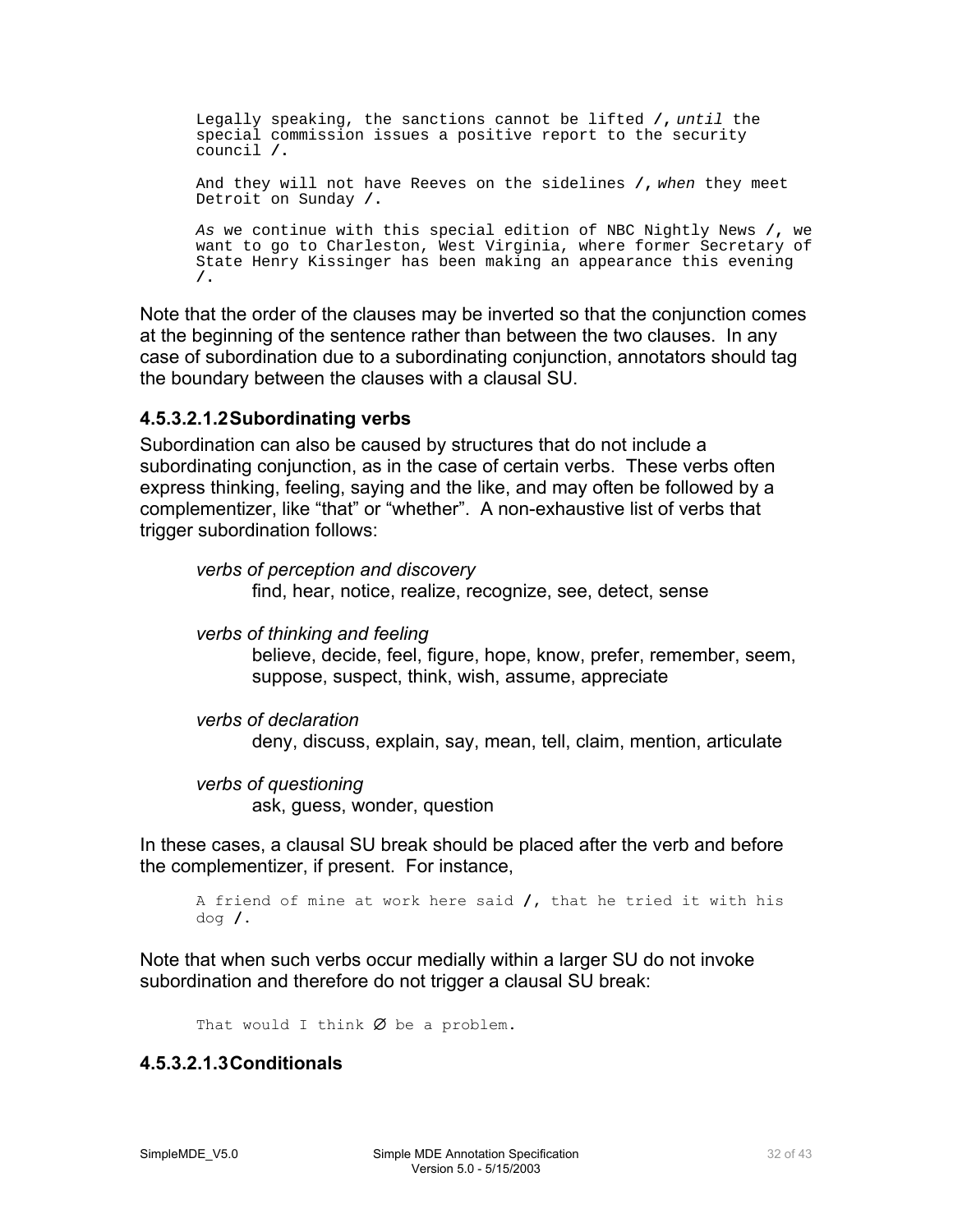<span id="page-32-0"></span>Another common cause of subordination are conditionals. If-then statements are the most common type of conditional, e.g.

```
If someone were studying economics /, then the State Department 
could offer to send them to a foreign country for two years /&
and teach them how to run the country /.
The Jags will clinch the AFC Central title /, if the Tennessee 
Oilers lose or tie the Green Bay Packers /.
```
Note that not all conditionals follow this exact structure. The order of the clauses is not fixed, the "then" may be missing, or other words (like "given (that)") may stand in for the "if". In all of these cases, the boundary between clauses that are joined by a conditional construction should be annotated with a clausal SU.

#### **4.5.3.2.1.4 Subordination in questions**

Subordination can also occur within questions, as in the following example:

And if there's no inspectors **/,** what is the recourse **/?**

As with statement SUs involving subordination, these cases also invoke a clausal SU within the sentence.

#### **4.5.3.2.1.5Embedded or multiple subordinations**

While the examples above are relatively straightforward cases of subordination, more complex cases can lead to confusion. One such difficult case is that of additional subordination within the sentence. This is the cleanest of the difficult cases because we simply apply the rule for subordination anew and continue. In other words, if two or more clauses within a sentence stand in subordination, and one of those clauses (either main or dependent) itself contains another subordination, then this internal subordination is also signaled with a clausal SU. For instance, consider the following:

But more of them now seem to be coming at least to some middle ground on all of this **/,** because they know the perils for them politically **/,** if American young men and women are in harm's way **/&** and they are then critical of the president **/,**

The application of this rule can continue ad infinitum, as long as the embedded constructions are themselves subordinations. For instance:

World Cup Football Champion France has said **/,** that it will not take part in next year's Confederation cup in Mexico **/,** unless the tournament date is changed **/.** 

Today we took some important steps to ensure **/,** that Mr. Milosevic knows **/,** that his indiscriminate use of force is unacceptable **/.**

The administration had been on the record saying **/,** when all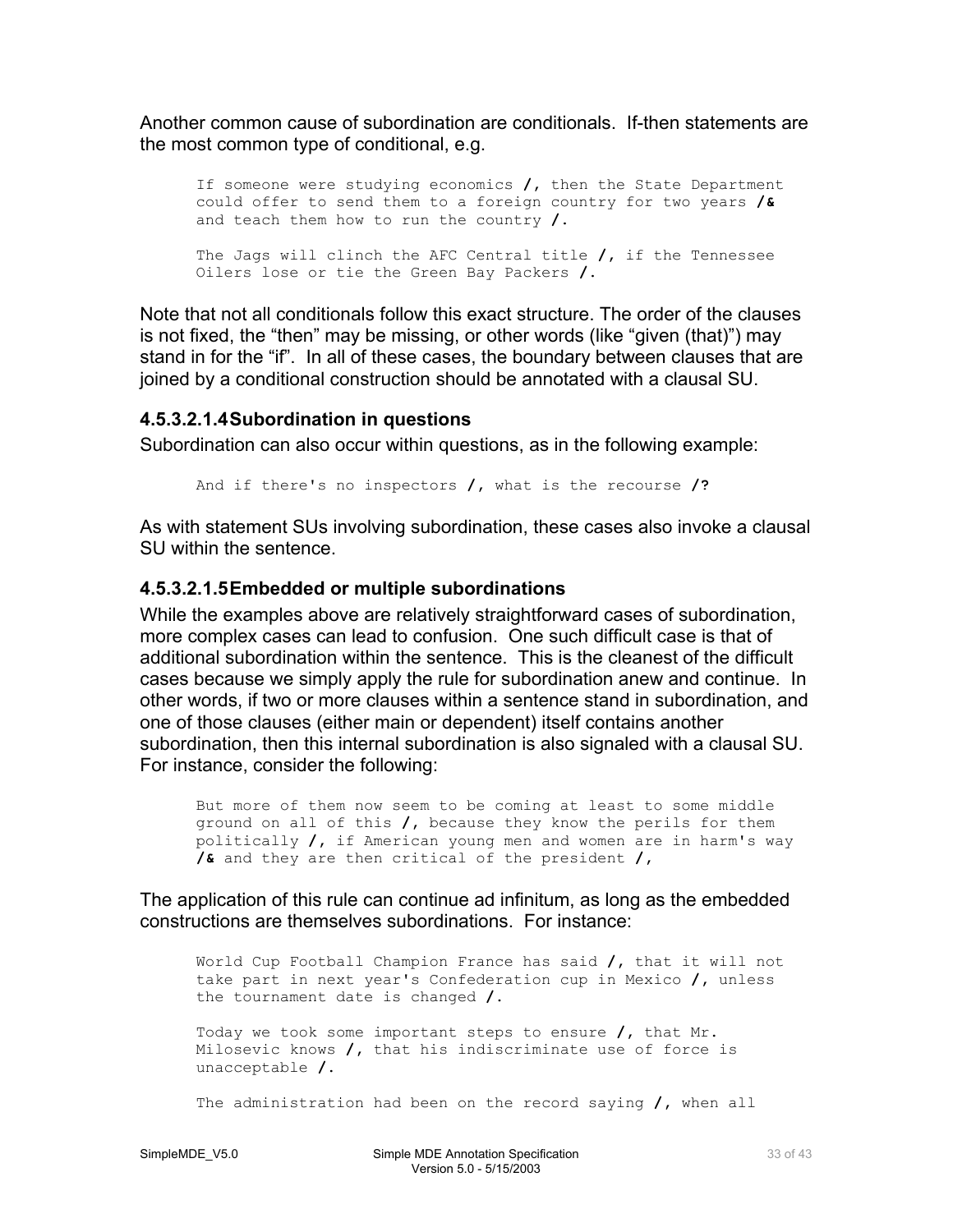<span id="page-33-0"></span>of this came up in early November **/,** that if he didn't cooperate one more time **/,** they would pull the trigger **/.** Now the Falcons coach says **/,** he will modify his behavior **/,** unless the game gets tight **/.** They know **/,** if it goes to a vote in the Senate **/,** they can't count on not having sixty-seven votes against the president **/.**

#### **4.5.3.3 Interactions between coordination and subordination**

In many cases, subordination and coordination interact within a sentence, thereby complicating rules for SU annotation.

#### **4.5.3.3.1 Coordination in the dependent clause**

In many cases of subordination, there not only exists subordination between the independent and dependent clauses, but also coordination within the dependent clause.

For instance, in this sentence:

```
If you write papers /& or you do design studies /, then it's real 
hard to rate something like that /.
```
the dependent clause contains the coordination:

```
you write papers or you do design studies.
```
Under normal rules of coordination, we would expect to apply a sentence-level SU break between the two coordinated clauses, since they contain both subject and predicate. However, in this case, these clauses are part of the larger dependent clause caused by the if-then subordination. Rather than applying a sentence-level SU break, the two coordinated dependent clauses are separated by a coordinating SU break.

#### **4.5.3.3.2 Coordination in the independent clause**

Likewise, in many cases of subordination the independent clause is itself a coordinated construction. For example, in:

The settlement requires **/,** that the company clearly state in its mailings **/,** that no purchase is necessary to enter the sweepstakes **/&** and it cannot tell consumers that placing an order will improve their chances of winning **/.** 

the independent clause is the coordination:

The company clearly state in its mailings that no purchase is necessary to enter the sweepstakes **and** it cannot tell consumers that placing an order will improve their chances of winning.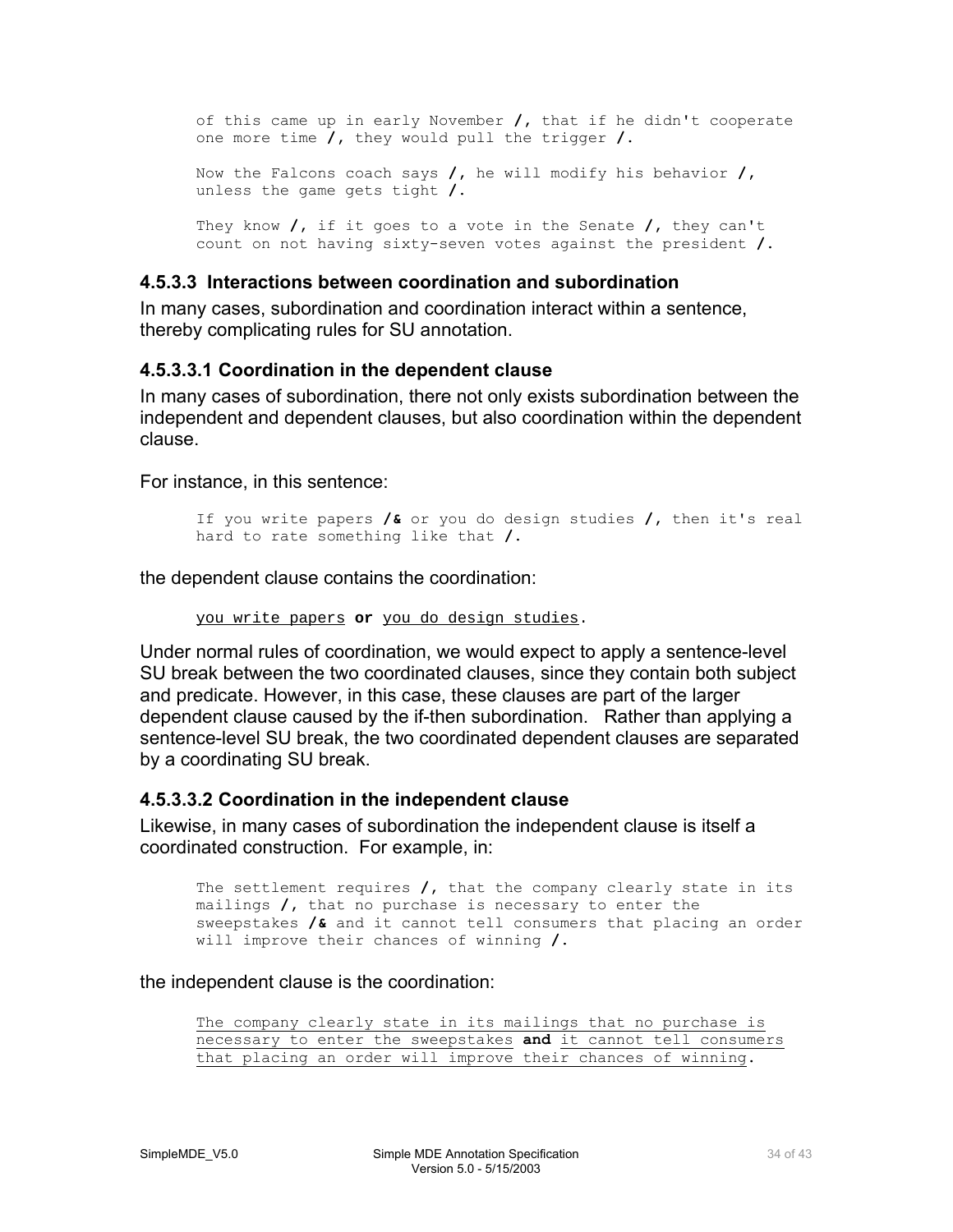<span id="page-34-0"></span>Similarly, the normal rules for coordination would impose a sentence-level SU break between the two clauses. Once again, the rule for coordination is overridden and we apply a sentence-internal coordinating SU. The result is that the entire subordination (the dependent clause and both of the conjoined clauses in the independent clause) form a single sentence with one sentence-final sentence-level SU break.

Another example follows:

```
If they've given up on the inspection regime /, then we're 
talking about either containment and perpetuity which I think is 
unreasonable /& or we're talking about some sort of action which 
will lead to the removal of Saddam Hussein /.
```
#### **4.5.4 Additional SU considerations**

#### **4.5.4.1 Conversational introductions**

It is common in the MDE telephone data for conversations to begin with an utterance that establishes common ground between the two speakers with respect to the assigned topic of conversation, e.g.,

So, air quality.

Such utterances should be classified as a statement SU.

#### **4.5.4.2 Progressive and participial phrases**

Sometimes speakers use a clause beginning with the progressive or participial form of a verb as a kind of modifier. (This happens most often in Broadcast News but can also happen in telephone speech files.) In these cases (unlike the somewhat similar relative clauses, Section 4.5.4.6 below), a clausal SU break is applied before the progressive form of the verb. For example:

In Washington it'll be back to work for the president **/,** preparing for the State of the Union address later this month **/.** He's up there moving around **/,** smiling like he's happy **/.**  Cousteau set off in April **/,** accompanied by his longtime crew **/.**

#### **4.5.4.3 Prefacing statements**

Speakers often preface opinions and other statements with a kind of term, usually ending in a "to be" verb (optionally followed by "that"). These are difficult to characterize precisely, yet they occur with some frequency in conversational speech. For instance:

```
The first thing for me is /, I see a couple of different ways of 
talking about what privacy is /.
Another thing that occurred to me is /, there's not so much 
invasion of my privacy /.
```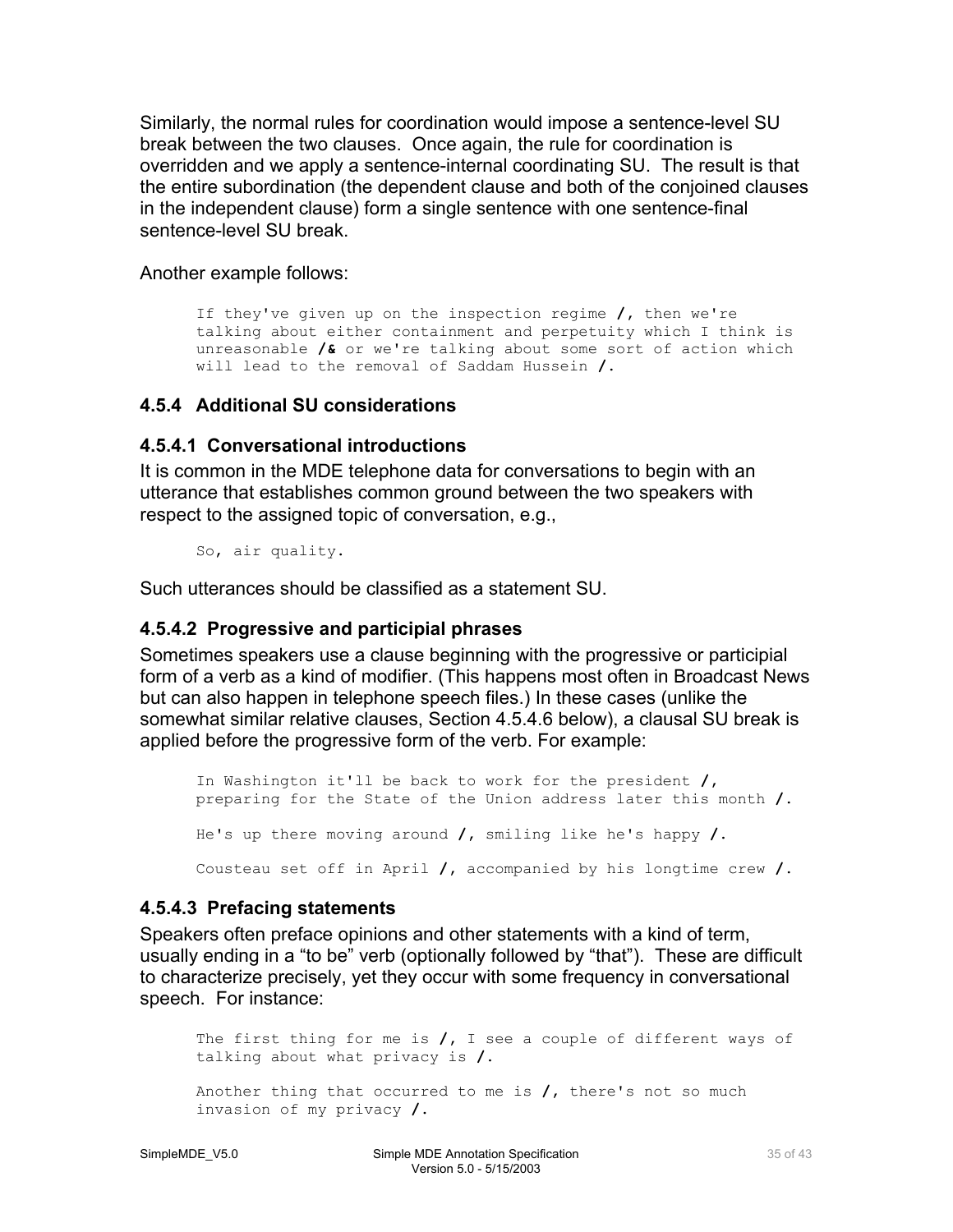<span id="page-35-0"></span>The question is **/,** did he really know it was going to be good **/?** Or did he just do it **/?** What we run into is **/,** we have the Texas Air Control Board TACB that send out jurisdictions under which we have to reply to **/.**

These prefacing statements will receive a clausal SU break.

#### **4.5.4.4 Refinements and generalizers**

Refinements follow an original statement with some additional or revised information. They should not be confused with edit disfluencies that contain a depod. Refinements are tagged with a clausal SU break, as in these examples:

Right now I believe there are two policies that the government uses to modulate immigration **/,** three actually **/.** We went camping this past weekend with some friends that had a minivan **/&** and pulled the little trailer behind **/,** the pop up trailer **/.**

Generalizers are phrases like "stuff like that" or "and so on" that are used by a speaker to extend their specific examples to a more general observation. They often follow lists. Generalizers invoke a clausal SU break, for instance:

Asleep At The Wheel, Sons of the Pioneers **/,** stuff like that **/.** In the summer I like one piece dresses, short sleeves **/,** things like that **/.**

Generalizers often occur alongside refinements, as in this example:

And he wanted to drive that van **/&** and travel **/&** and wanted everything in there **/,** T V **/,** the whole bit **/.** 

#### **4.5.4.5 Quotes**

Quotations are a very frequent occurrence, particularly within broadcast news data. Whether direct or indirect, quotations impose a clausal SU break. For instance, in the following sentences:

But the FDA says **/,** the drug can have a dramatic impact on people who suffer from Crohn's disease **/.**

Buccaneers coach Tony Dungy says **/,** that even if Tampa Bay does not make the post season **/,** the team is playing the kind of football it likes **/.**

the indirect quote causes a clausal SU break after the quotative verb (say, say that). The clauses remain joined in a single sentence with one sentence-level SU boundary.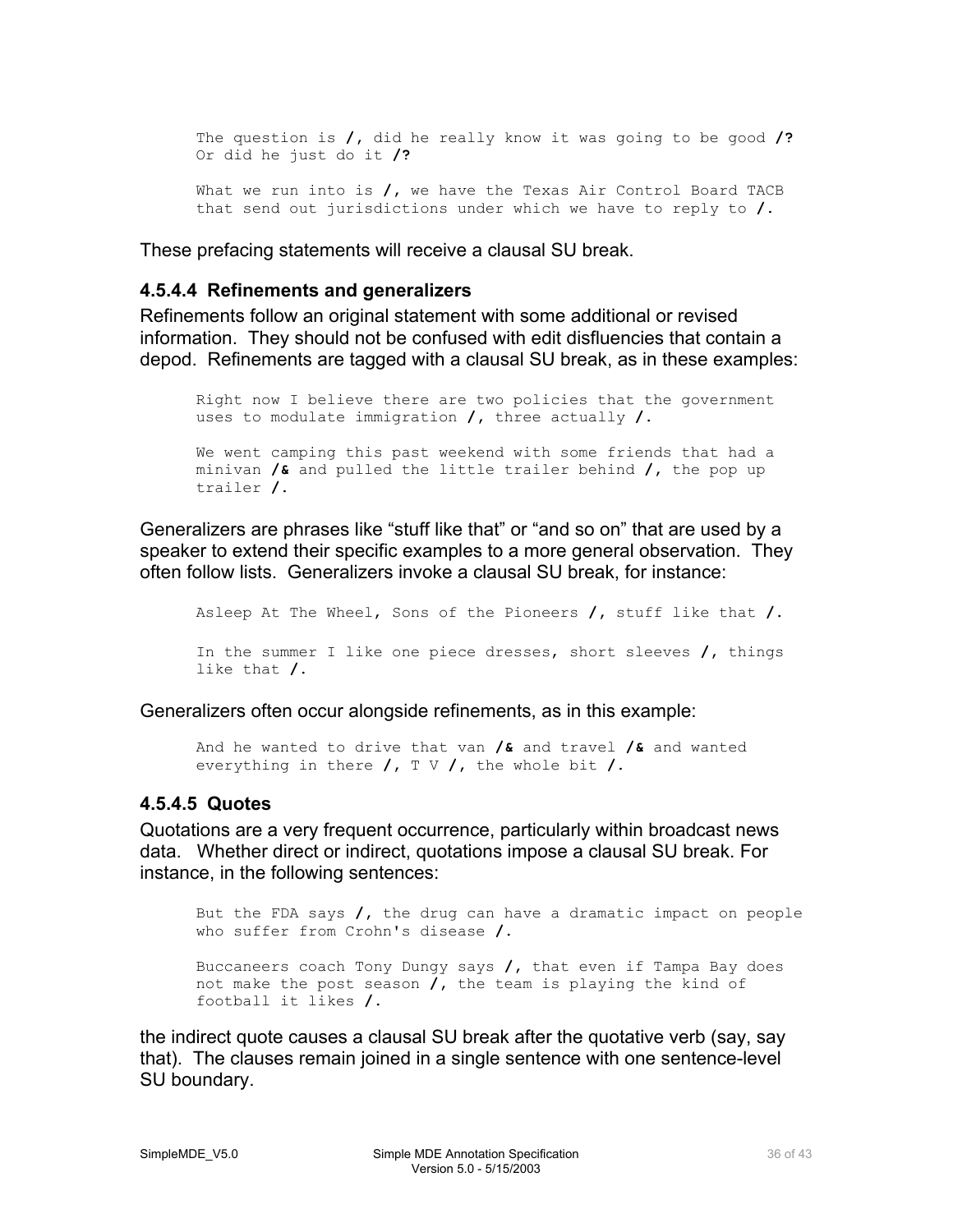<span id="page-36-0"></span>Direct quotes follow the same basic guidelines as indirect quotes. A direct quotation imposes a clausal SU break after the verb of quotation:

```
When it was over, Samuel Haile, a fifth-grader, said /, "I want 
to learn more about John Glenn." /.
```
When the attribution follows, rather than precedes, the initial quote, the clausal SU break occurs directly after the quote:

"There was a President of the U.S. who really made a commitment to the country that before the end of the 20th century, we were going to have a man on the moon," **/,** Principal Plaut said **/.** 

(Note that the sentence-level SU type should be assigned based on the sentence as a whole rather than just the quoted material, so that a sentence like the following

The principal then asked **/,** "Does anybody know who that president was?" **/.**

receives an sentence SU label of statement rather than question.)

When the quoted material continues for several sentences, additional SUs may be necessary, as in the following example:

```
"Gerry has got that revolutionary aura, that whiff of cordite," 
/, says one friend /. "Bianca Jagger calls him /. All the rich 
American society hostesses throw themselves at him /. He's amused 
by it." /.
```
All of the standard rules for annotation of complex SUs apply within quotations, whether indirect or direct.

#### **4.5.4.6 Relative Clauses and** *where* **modifiers**

Relative clauses modify a Noun Phrase (NP), providing more information about the NP. They are often signaled by the words "who", "which" or "that". Relative clauses **do not** motivate an SU boundary.

He usually goes to the store ∅ that has the good ice cream **/.**

I now have a letter from Trent Lott and other Senate leaders, including Jesse Helms,  $Ø$  who is the chairman of the Senate Foreign Relations Committee **/.**

Passengers ∅ leaving on Flight738 reported strong turbulence **/,** before the plane went down **/.**

And we are presently in receipt of a site permit  $Ø$  which will allow us to have certain emissions up to a certain tonnage **/.**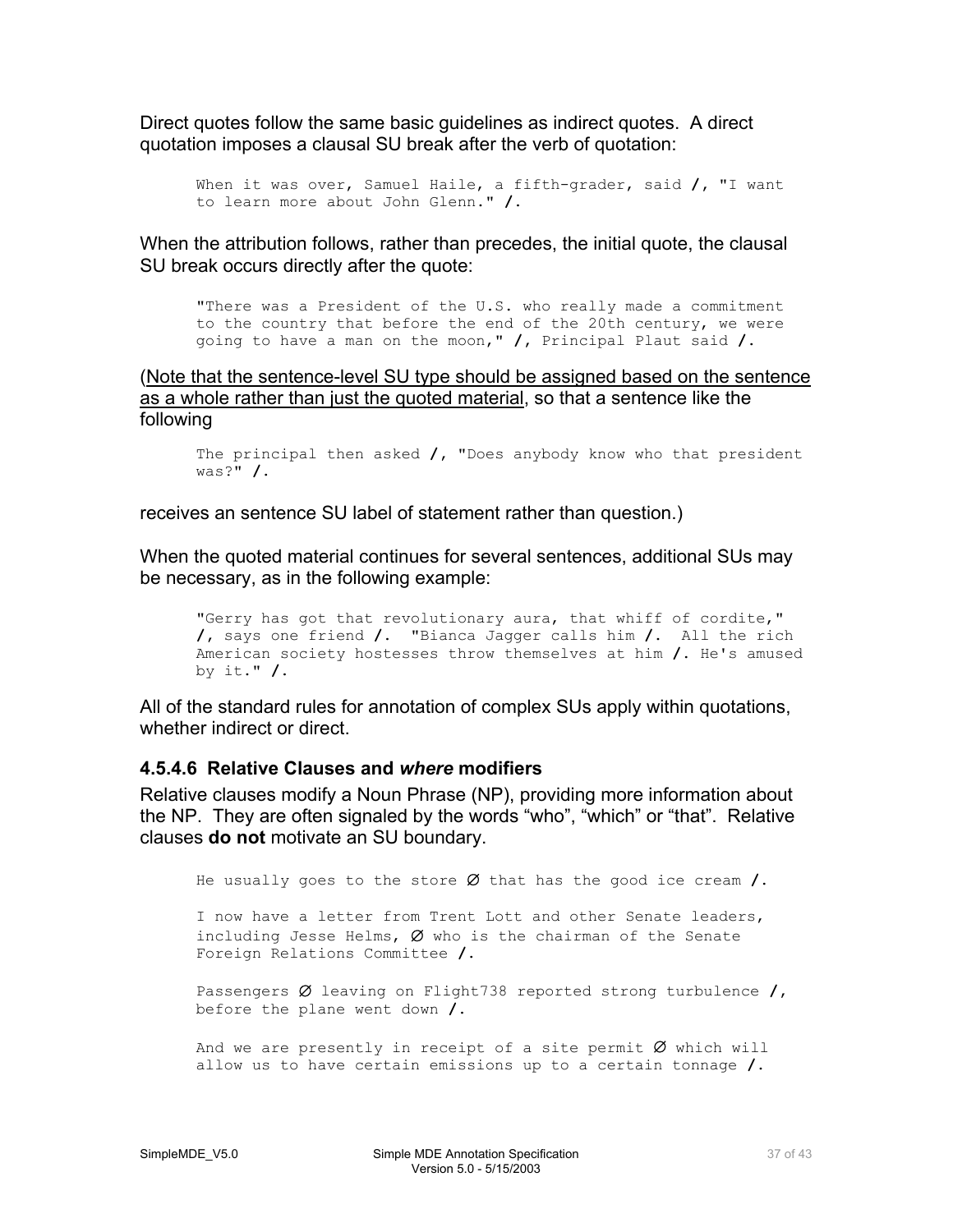<span id="page-37-0"></span>Similarly, "where" can begin a phrase that modifies a previous NP. These "where" clauses should be treated like relative clauses, receiving no SU break:

But in reality I think **/,** what you would wind up with is a political football  $Ø$  where they would see all these body counts  $Ø$ that they can use for their own will **/.** 

We both were raised that way  $Ø$  where our parents sort of stuck us in front of a TV to be the babysitter **/.**

#### **4.5.4.7 Broadcast news conventions**

Stylistic conventions in the reporting of broadcast news lead to challenges for SU labeling. Broadcasters often employ strings of sub-sentence units rather than longer complex sentences. For the most part, these shorter units will be treated as separate SUs. Keep in mind that punctuation in these cases is highly variable and should not be relied upon to provide meaningful insight into the proper identification of SUs.

#### **4.5.4.7.1 Introductory headlines**

These often take the form of a series of brief phrases:

Now that El Nino is virtually gone there is La Nina to worry about **/.** One hot and one cold **/.** We'll take a closer look **/.**

Sometimes a statement (like a story title) is followed by a question:

```
Airline passengers and outrageous behavior at 30000 feet -- /.
what can an airline do /?
```
These brief bullet-point phrases or sentences should generally be treated as individual SUs because they can stand alone and express a complete idea.

#### **4.5.4.7.2 Formulaic constructions**

Broadcast news reports often include short "bylines", or formulaic introductory announcements consisting of e.g., the date, program title, announcer's name, listing of today's top headlines and the like. Typically, each of these short phrases constitutes a separate SU:

```
Richard Harris /. NPR News /. Washington /.
And this is VOA News Now /. I'm Neil Curry with Theresa Erikson at 
22:53 Universal Time /.
```
When the reporter signoff consists of a well-formed sentence (a complete main clause) it should be tagged as a single (statement) SU:

```
I'm Angela Astore reporting from Dallas for CNN /.
```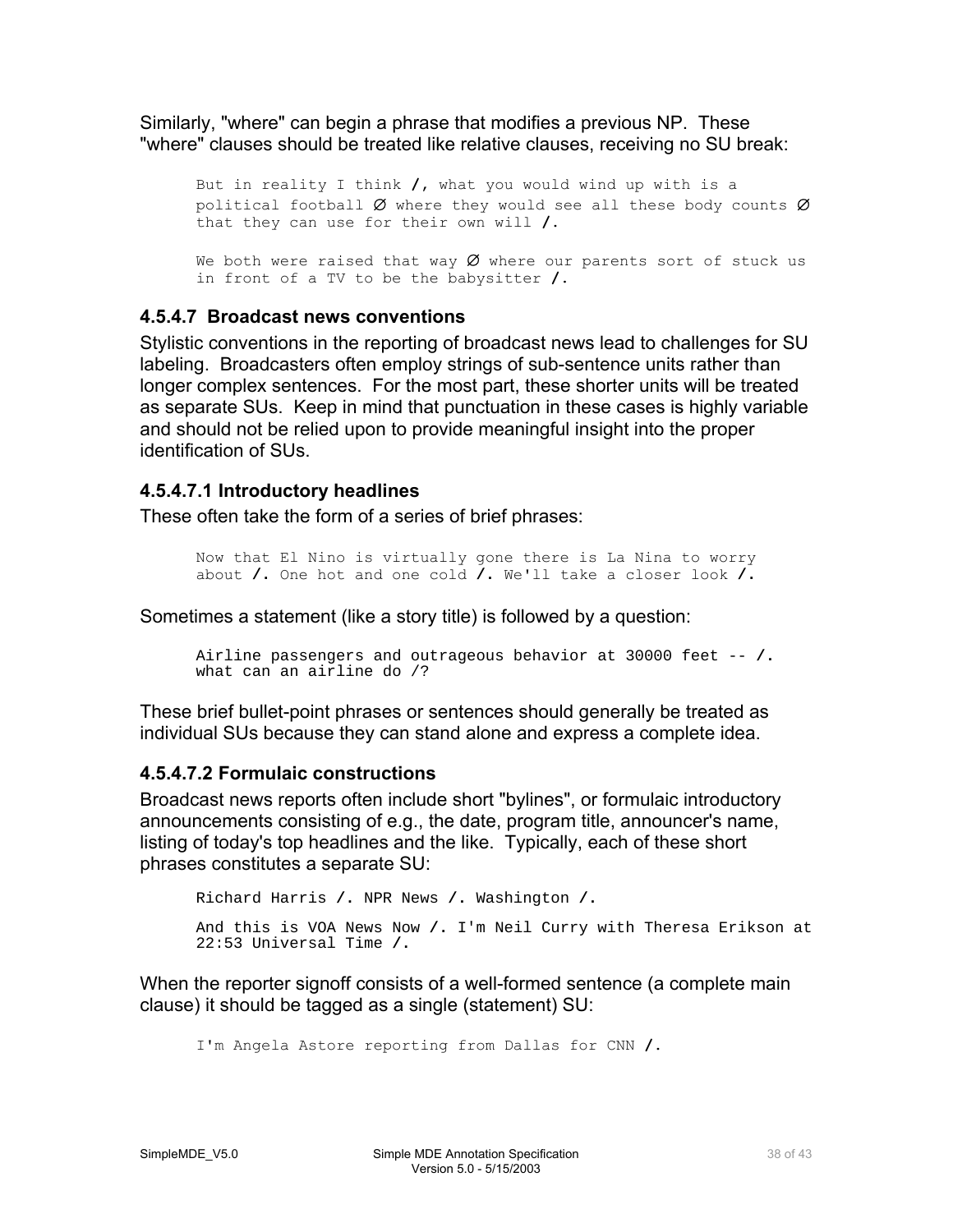<span id="page-38-0"></span>A similar construction is used when one broadcast reporter turns the floor over to someone else by saying the person's name. Anchors and reporters often finish their story introductions and conclusions by adopting this technique, e.g.,

```
Finally, the governor's stance on rising taxes /. We go to Angela 
Astore in Dallas /. Angela /. 
The governor said he would not comment on tax cuts /. Peter /.
```
These cases merit a statement SU break, even if the speaker's intonation rises on the name. Since this construction is merely a way of passing the turn to the next person and is not an actual question, the annotator should not tag the name with a question SU break.

On the other hand, a reporter will often *preface* the initial statement of a report with the anchor's name. In the case of prefacing, the name does **not** merit a separate statement SU break, and is considered a part of the larger complete SU:

A: We go to Angela Astore in Dallas **/.** Angela **/.** B: Peter ∅ the situation here is hectic **/.**

### **4.5.4.7.3 Multiple overlapping speakers**

Because broadcast data includes many speakers on a single channel, there are occasionally periods of overlapping speech that involve multiple overlapping speakers. In these cases, SU assignment can be quite difficult because it may be unclear when there is an interruption versus two speakers simply talking over one another. Annotators should use the "NoRT Annotation" label (fully described in Section 9 below) whenever a span of speech/transcript is too difficult to annotate accurately.

### **4.5.5 SUs across speaker turns**

Complete SUs can continue across speaker turns. This happens most frequently in the case of failed interruptions, as in this example:

```
A: we did get the wedge cut out by building some kind of 
B: a cradle for it /. 
A: cradle for it /.
```
### **4.6 Deciding among SU types**

In some cases it may be difficult to decide among SU types, depending on the function of the SU within the discourse. Annotators should adhere to the following hierarchy:

```
Sentence-external > sentence internal<br>Incomplete SU > Coordination >
Incomplete SU > Coordination Coordination Coordination Clausal
Statement >
Question > 
Backchannel
```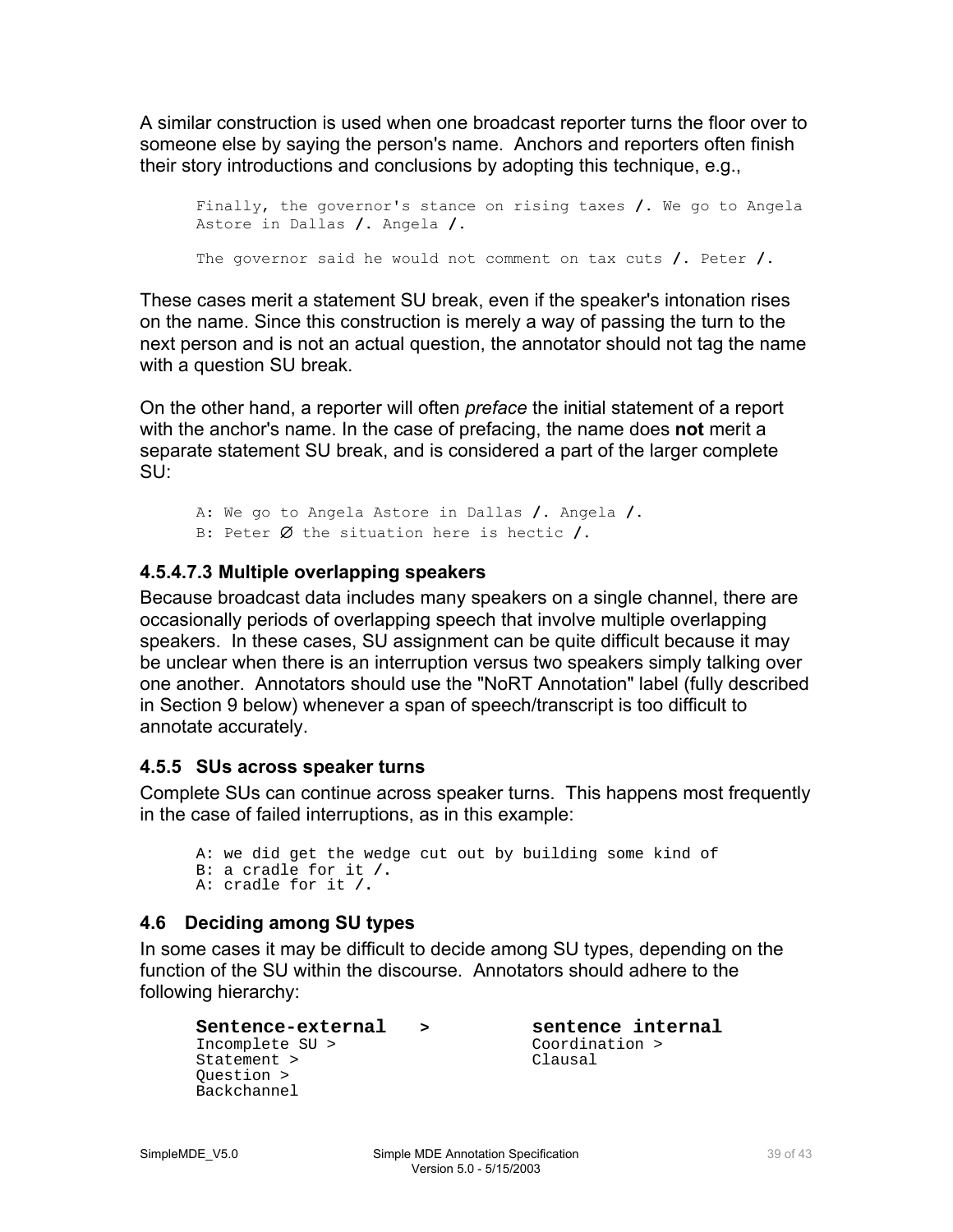<span id="page-39-0"></span>Sentence-external SU breaks are the default; that is, if there is motivation for a sentence-external SU break it should be assigned over and above a sentenceinternal break. For instance, in the following utterance a question SU "wins out" over a coordination SU in the first clause:

Who is he **/?** and what is he doing **/?**

Within external and internal SU breaks, different break types are also ordered. Given this hierarchy, a backchannel that is spoken with a question intonation (rising final intonation) and functions as an interrogative should be labeled as a question, not a backchannel.

```
A: I almost got hit by a bus once on my way to work /.
B: Yeah /?
```
#### **4.7 Interactions between SUs and other types of metadata**

#### **4.7.1 Fillers and SUs**

Fillers often occur at the edges of SUs. In the case of a "trailing" filler, the filler comes at the end of turn that includes a full statement, question or other sentence-level SU. For these "trailing fillers", the filler should be excluded from the span of the sentence-level SU. When the same speaker continues in the next turn, the filler will be captured in the span of the following SU. Otherwise, the "trailing" filler is treated as an incomplete SU. For instance,

A: I'm usually really insulted by them **/, so** A: I just hang up as soon as I recognize what they are **/.**  A: Yeah, that was a lot to go through **/. so /-** B: You must be relieved to be over that **/.**

Fillers (including asides/parentheticals) that come at the beginning of larger sentence-level units are captured within the following SU; no separate SU should be introduced after the filler.

**See**, ∅ my company has a much stricter policy than yours, it sounds like **/.** 

Similarly, when a filler directly precedes an edit disfluency but is not part of that edit, it is contained within the same SU as the edit (it should **not**, however, be labeled as part of the depod):

**Um**, ∅ [the, th-] the one thing I'm thinking is that it might be hard to see the stage from way back there **/.**

Annotators should **not** look inside fillers for additional SU breaks. This is particularly relevant for lengthy asides/parentheticals. Like all fillers, these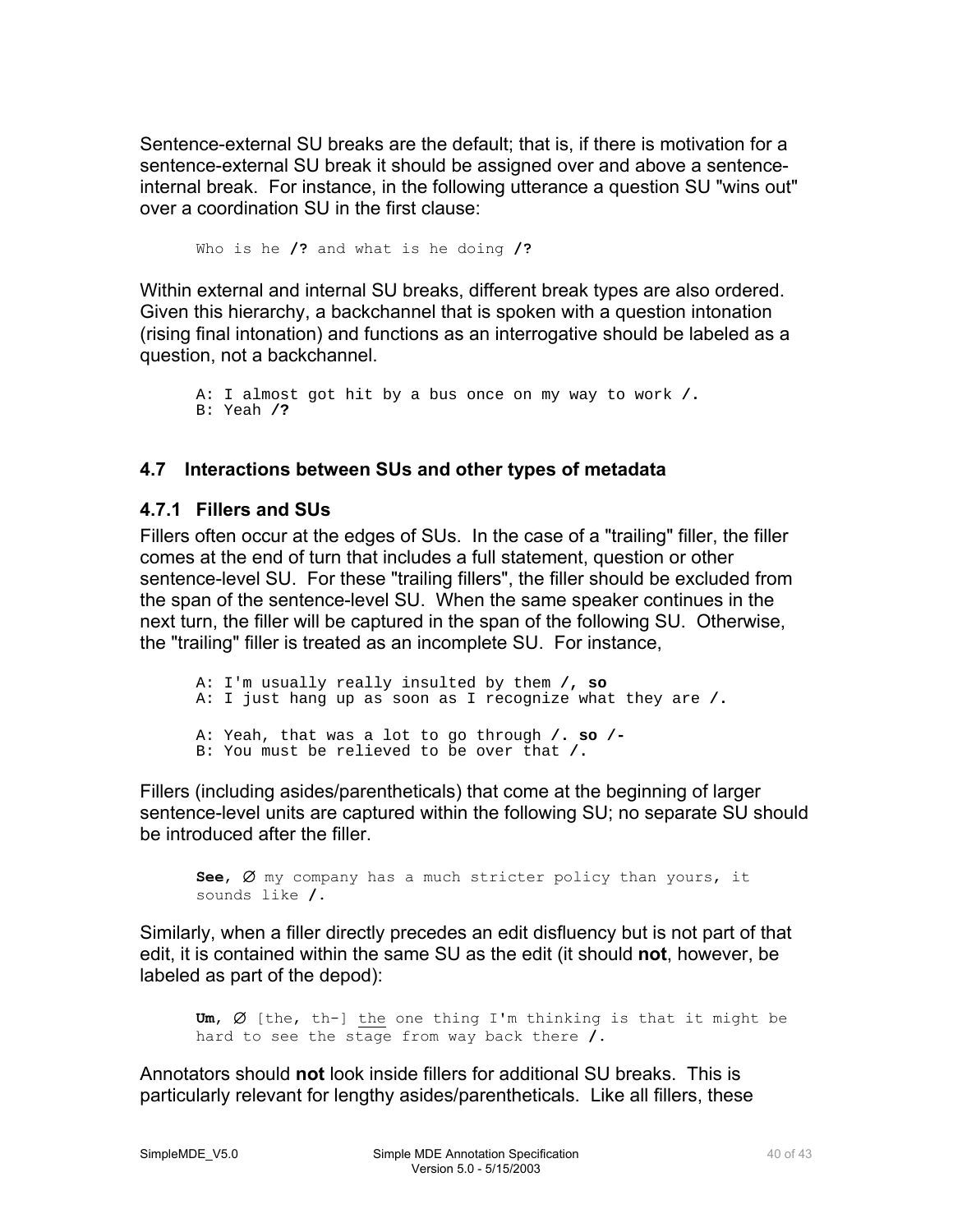<span id="page-40-0"></span>should be wholly contained within the larger SU and should not contain any internal SU breaks:

I read a thing **{I don't even remember if it was in the Dallas Site or the Inside one}** about companies allowing you to purchase extra vacation days**/.**

Occasionally, a filler will stand in isolation as a complete turn. In these cases only, the filler should be tagged as a separate statement-type SU:

```
A: But it's just really bizarre, if you ask me /.
B: Um /.
A: The whole criminal justice system /.
B: Um, ∅ but I don't think the police are the biggest problem /.
```
In such cases annotators must be careful to distinguish fillers from backchannels.

### **4.7.2 Disfluencies and SUs**

Edit disfluencies are always contained within a larger SU rather than standing alone as a single unit:

[Her] \* all her kids were sick **/.**

Furthermore, annotators should not indicate SU breaks of any kind within the depods they identify. (See Section 4.4.4.1 for a related discussion of restarts and Incomplete SUs.)

### **4.8 SU conclusions**

Most SUs will be easy to identify and classify, but there will be numerous cases of ambiguity, particularly in spontaneous speech. Annotators should keep in mind the ultimate goal of metadata annotation: to enhance transcript readability. When in doubt about where to place an SU boundary, annotators should rely primarily on the semantic information conveyed by the utterance and should apply the SU break in accordance with the primarily syntactic rules detailed above. Prosodic features, while interacting with SU boundaries, play only a limited role in SU assignment.

# **5 Deciding among MDE types**

# **5.1 MDE annotation type hierarchy**

Occasionally, annotators may have difficulty deciding which metadata type to assign to a particular utterance or token. In such cases, the following hierarchy holds:

$$
DM/FP/EET > SUB > A/Ps
$$

In ambiguous cases, annotators should use this hierarchy to decide how to tag an utterance.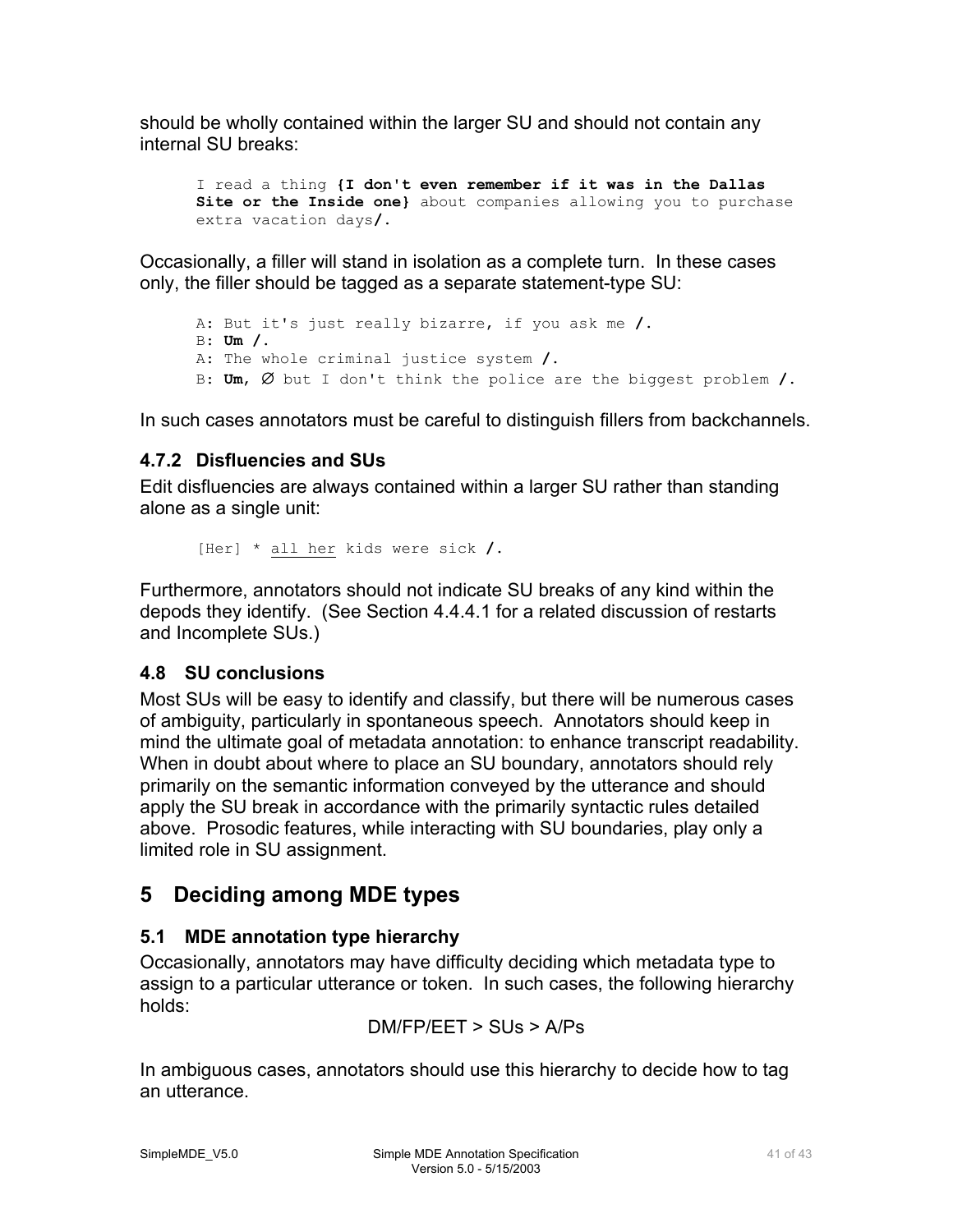### <span id="page-41-0"></span>**5.1.1 Asides/Parentheticals vs. complete SUs**

One particularly difficult decision point results from the current treatment of asides and parentheticals (see Section 2.4 for discussion). Although A/Ps are usually semantically "off-topic", decisions about whether to treat an utterance as an aside should be informed by its syntactic status as well. Asides interrupt a larger SU and are nested within it. A phrase that can stand alone as a statement SU and does not interrupt a sentence-level SU should be tagged as a separate SU, not as an aside. For instance, the following are examples of an aside:

He has now for about {oh gosh how long has it been} ten years I guess

It's really {I don't know} incredible the way it all happened **/.**

#### while these are not:

He has now for a while **/.** Oh gosh how long has it been **/?** Ten years I guess **/.**  It just all seems so crazy **/.** I don't know **/.** I guess it's going to be fine **/.**

**6 Noises** 

Speaker noises like **breath**, **cough** and **laugh** as well as background **noise** tags appear with some frequency in the transcripts. These tags appear in **light green** font in the annotation tool. Given a more robust annotation tool, noises would be masked from the transcript file because their presence has no bearing at all on the metadata task as currently defined. As this is not currently possible, as a rule of thumb annotators treat noises like fillers, excluding them at the edges of depods and SUs. However, annotators should not spend any time considering how to annotate noises "correctly" but should do whatever comes naturally.

# **7 Transcription errors**

As annotators label metadata in the existing speech and text files, they are likely to encounter transcription errors in the original transcript files. Annotators are not permitted to edit or repair existing transcripts<sup>[5](#page-41-1)</sup>, but should label the extent of a questionable transcription as such so that these errors can be readily located and corrected later.

It is likely that many of these questionable transcriptions will occur in areas of disfluency, since these are notoriously difficult to transcribe. **In such cases, the annotator should add metadata annotation, taking the transcript file (not the audio) as accurate.** The entire extent of the region of questionable transcription should also be identified as such using the "questionable transcription" tag.

<span id="page-41-1"></span> <sup>5</sup> Transcript correction is not possible under the current task definition. This issue may be revisited in future MDE efforts.